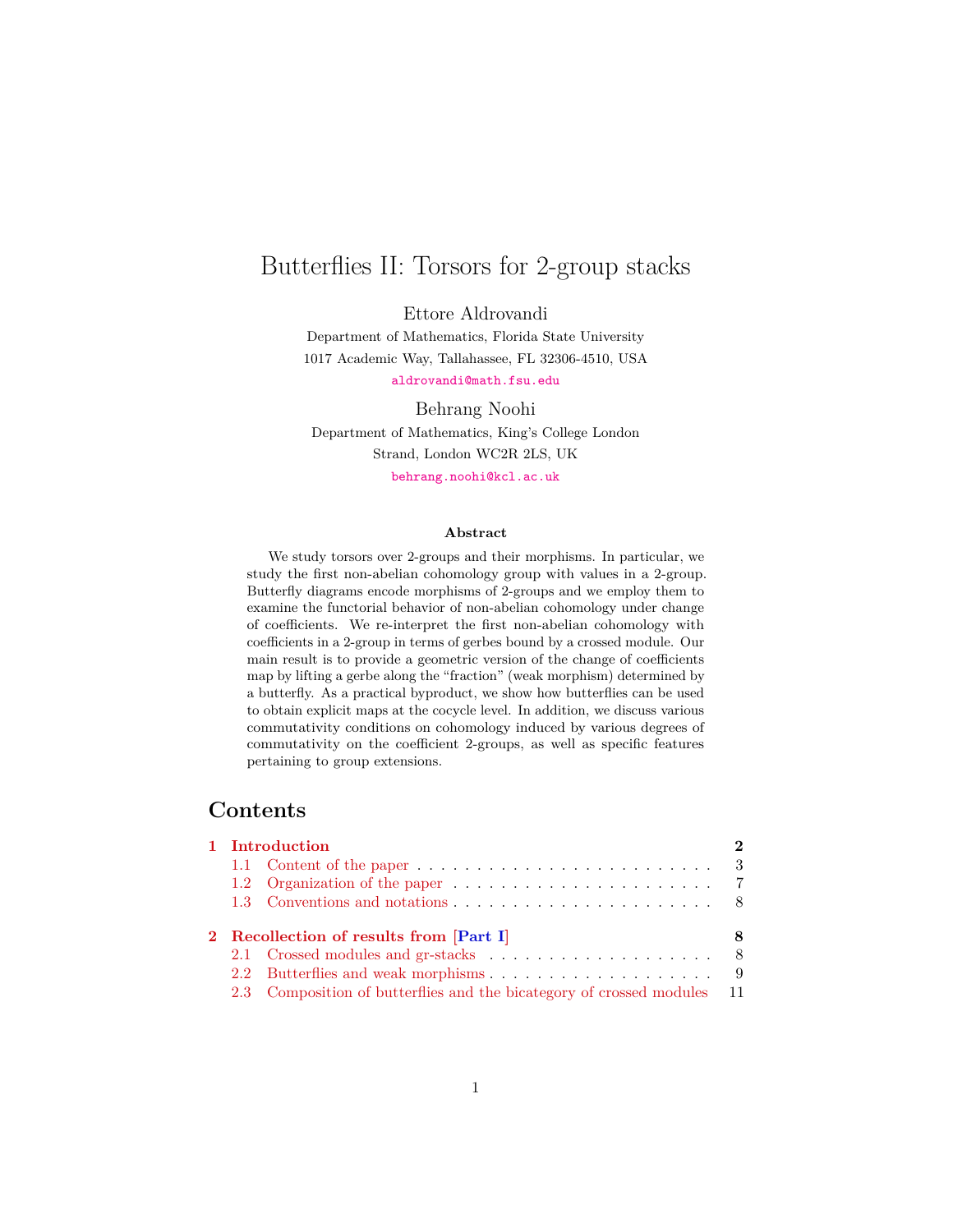<span id="page-1-1"></span>

| 3                       |     | Torsors and non-abelian cohomology                                                     | 12     |
|-------------------------|-----|----------------------------------------------------------------------------------------|--------|
|                         | 3.1 | Non-abelian cohomology $\dots \dots \dots \dots \dots \dots \dots \dots \dots$         | 12     |
|                         | 3.2 | 1-Cocycles with values in crossed modules                                              | $13\,$ |
|                         | 3.3 |                                                                                        | 15     |
|                         | 3.4 |                                                                                        | 17     |
| $\overline{\mathbf{4}}$ |     | Pushing cohomology classes along butterflies                                           | 19     |
|                         | 4.1 |                                                                                        | 20     |
|                         | 4.2 | Lift of a 1-cocycle along a butterfly $\dots \dots \dots \dots \dots \dots$            | 20     |
|                         | 4.3 | Computing the map $F_* \dots \dots \dots \dots \dots \dots \dots \dots \dots$          | 21     |
| 5.                      |     | Gerbes bound by a crossed module                                                       | 23     |
|                         | 5.1 |                                                                                        | 23     |
|                         | 5.2 | Gerbes bound by a crossed module                                                       | 24     |
|                         | 5.3 |                                                                                        | 26     |
|                         | 5.4 | The class of a gerbe bound by a crossed module $\dots \dots \dots$                     | 27     |
|                         | 5.5 |                                                                                        | 30     |
| 6                       |     | Extension of gerbes along a butterfly                                                  | 35     |
|                         | 6.1 |                                                                                        | 35     |
|                         | 6.2 | Debrema<br>eker's extension along strict morphisms $\hfill\ldots\ldots\ldots\ldots$    | 36     |
|                         | 6.3 | Extension along a butterfly $\dots \dots \dots \dots \dots \dots \dots \dots$          | 38     |
|                         | 6.4 | Induced map on non-abelian cohomology                                                  | 41     |
| $\overline{7}$          |     | <b>Commutativity conditions</b>                                                        | 43     |
|                         | 7.1 | Commutativity conditions and butterflies                                               | 43     |
|                         | 7.2 | The monoidal 2-stack of $\mathscr G\text{-torsors}\dots\dots\dots\dots\dots\dots\dots$ | 44     |
|                         | 7.3 | Group structures on cohomology and butterflies                                         | 44     |
|                         | 7.4 |                                                                                        | 45     |
| 8                       |     | <b>Butterflies and extensions</b>                                                      | 47     |
|                         | 8.1 | The Schreier-Grothendieck-Breen theory of extensions                                   | 47     |
|                         | 8.2 | Remarks on extensions by commutative crossed modules                                   | 49     |
|                         | 8.3 | Butterflies, extensions, and simplicial morphisms                                      | $51\,$ |

# <span id="page-1-0"></span>**1 Introduction**

This paper is the second part of a series aimed at a systematic study of *n*-group stacks and their torsors. The first part,  $[ANO9]$ , is dedicated to the case  $n = 2$  of 2-group stacks, or gr-stacks, in a slightly older terminology, and especially their morphisms. The most important result is that if 2-group stacks are made strict by replacing them with (sheaves of) crossed modules, the groupoid of morphisms between 2-group stacks is equivalent to that of certain special diagrams called butterflies between corresponding crossed modules. This allows to overcome the longstanding problem, even present in the non sheaf-theoretic setting, that replacing a monoidal category with a strict one is not a functorial construction.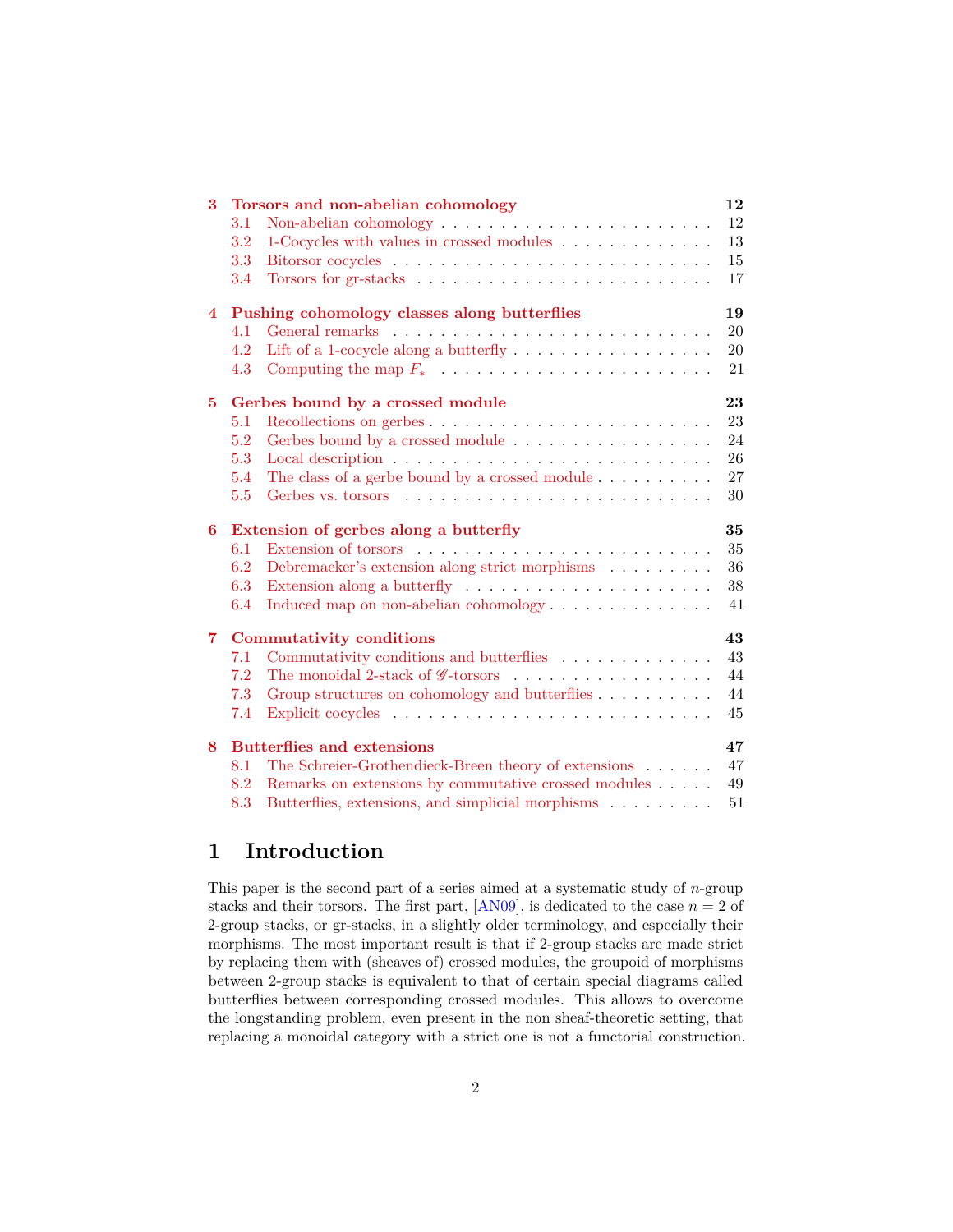<span id="page-2-4"></span>Moving up one step in the cohomological ladder, the present paper, which is a direct sequel to [\[AN09\]](#page-52-0), is concerned with the *torsors* for 2-group stacks. In a very general sense, torsors are the global geometric objects from which 1-cocycles with values in a 2-group stack arise, once suitable local trivializing data have been chosen. In effect, after a rigidification has been performed by replacing a 2-group stack by a crossed module, such cocycles will take values in a complex of sheaves (of length 2). This is the categorified version of the familiar process which associates to a principal *G*-bundle (or ordinary *G*-torsor) with local sections a 1-cocycle with values in *G*. Indeed the case  $n = 1$  is the one of ordinary group objects. (In general a similar situation holds in the case of *n*-group stacks, as we shall see in later installments of this series.)

Our aim is to the study morphisms of torsors by harnessing the power of butterflies developed in the first part of this series, and to illustrate a few applications.

### <span id="page-2-0"></span>**1.1 Content of the paper**

It is useful to describe the context of our work in its more general terms. Thus, if  $F: \mathcal{H} \to \mathcal{G}$  is a morphism of 2-group stacks over a certain site S, we want an appropriate morphism

<span id="page-2-1"></span>(1.1.1) 
$$
F_*\colon \text{TORS}(\mathscr{H}) \longrightarrow \text{TORS}(\mathscr{G}),
$$

where  $TORS(\mathscr{G})$  denotes the 2-stack of  $\mathscr{G}$ -torsors. One obtains in this way a geometric definition of degree-one non-abelian cohomology sets, with built-in functoriality. Namely, if by  $TORS(\mathscr{G})(*)$  we denote the 2-groupoid of global torsors, we can define  $H^1(\mathscr{G})$  simply as  $\pi_0(TORS(\mathscr{G})(*))$ , the connected components of that 2-groupoid; once  $F_*$  is defined, the functoriality of the first cohomology follows automatically.

A viable general mechanism by which torsors are extended "along" a morphism of *n*-group stacks is in fact well-known: given an  $\mathscr{H}$ -torsor  $\mathscr{X}$ , one defines  $F_*$ via the "contracted product"

<span id="page-2-3"></span>(1.1.2) 
$$
F_*(\mathscr{X}) = \mathscr{X} \overset{\mathscr{H}}{\wedge} \mathscr{G},
$$

see [\[Bre90,](#page-52-1) §6], and section [6.1](#page-34-1) below for all the details. The construction on the right-hand side above is the "categorification" of the standard one in the case of ordinary torsors, that is  $n = 1$ . The above definition of  $F_*$  provides a conceptual answer to finding a morphism [\(1.1.1\)](#page-2-1), and therefore, by the above geometric definition of cohomology, an induced morphism

<span id="page-2-2"></span>(1.1.3) 
$$
H^1(\mathscr{H}) \longrightarrow H^1(\mathscr{G}).
$$

On the other hand, the recently introduced butterfly diagrams afford a rather fine-grained picture of morphisms of 2-group stacks, to be recalled below, so one asks for a similar description of  $(1.1.1)$  and the induced map  $(1.1.3)$ .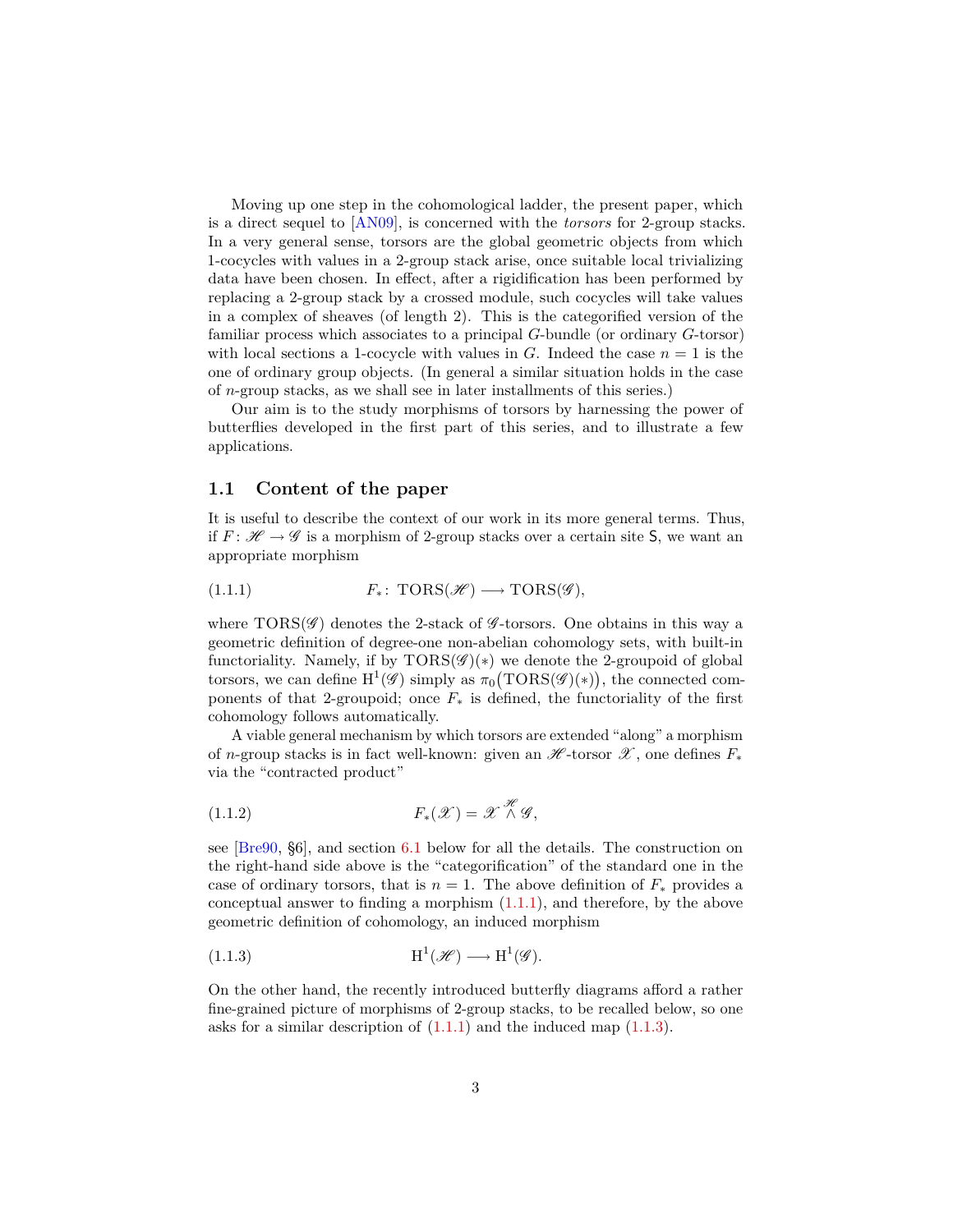<span id="page-3-2"></span>To discuss this, let us recall from the first part that a butterfly allows to decompose a morphism  $F: \mathscr{H} \to \mathscr{G}$  into a "fraction"

<span id="page-3-0"></span>
$$
\mathscr{H} \longleftarrow \mathscr{C} \xrightarrow{P} \mathscr{G},
$$

where *Q* is an equivalence of 2-group stacks. Actually, if we introduce crossed modules  $H_1 \to H_0$  and  $G_1 \to G_0$  for  $\mathscr H$  and  $\mathscr G$ , respectively, the fraction above is determined by a **butterfly diagram** of group objects:



The NW-SE sequence is a complex, and the NE-SW sequence is a group extension. One finds the resulting map  $H_1 \times G_1 \to E$  is a crossed module in its own right, which is quasi-isomorphic to  $H_1 \to H_0$ , and determines the stack  $\mathscr{E}$ . In sum, the butterfly allows to split  $F: \mathcal{H} \to \mathcal{G}$  into a fraction of morphisms corresponding to morphisms of crossed modules. In fact, diagram [\(1.1.4\)](#page-3-0) corresponds to a fraction in the derived category of crossed modules

<span id="page-3-1"></span>
$$
(1.1.5) \t\t H_{\bullet} \xleftarrow{q} E_{\bullet} \xrightarrow{p} G_{\bullet}
$$

where now p and q are genuine morphisms of crossed modules (the latter being a quasi-isomorphism) inducing the corresponding ones denoted by upper-case letters between corresponding 2-group stacks.

We have alluded to the fact that classes in, say,  $H^1(\mathscr{G})$  can be represented by 1-cocycles with values in the crossed-module  $G_1 \rightarrow G_0$ . Let us remind the reader, following [\[Bre90\]](#page-52-1), that such cocycles can equivalently be described as simplicial maps from hypercovers of objects of S to a reasonable model of the classifying space of  $\mathscr{G}$ , as provided for instance by the W construction applied to the simplicial group  $G$  determined by the crossed module. It is possible to prove using  $(1.1.2)$  that a cocycle with values in  $H_{\bullet}$  determines one with values in *G*•. The argument mostly rests on the construction of a morphism

$$
\overline{W} \underline{H} \longrightarrow \overline{W} \underline{G}
$$

between classifying objects. (Note, in passing, that this is the very definition of *weak* morphism of crossed modules in the set-theoretic case, see [\[Noo05\]](#page-54-0).) Unfortunately, starting from the morphism *F* as a whole is not very explicit or constructive, not only because it requires a chosen rigidification of .the otherwise weak group laws of  $\mathscr H$  and  $\mathscr G$ , but chiefly because F does not determine a direct morphism  $H_{\bullet} \to G_{\bullet}$  between crossed modules.

Our first result is to exploit the butterfly technology to provide a much more direct approach to computing the morphism  $(1.1.3)$ . As explained in section [4](#page-18-0)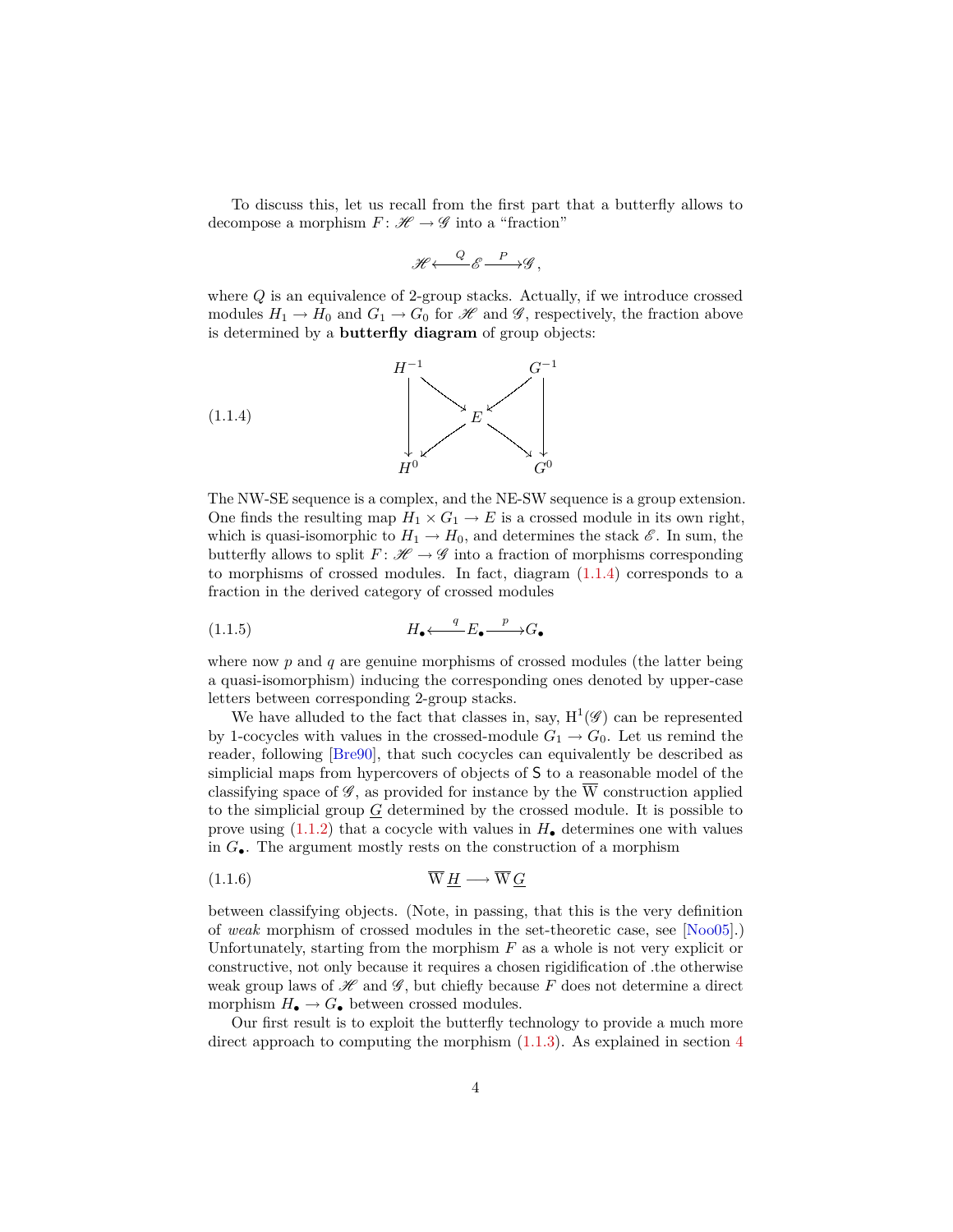<span id="page-4-1"></span>below, the morphism  $(1.1.3)$  can be computed by, figuratively speaking, lifting a 1cocycle, or equivalently a simplicial map  $\eta: U_{\bullet} \to \overline{W} H$  along the triangle [\(1.1.5\)](#page-3-1). More concretely, one constructs a new simplicial map  $\eta' : U_{\bullet} \to \overline{W} \underline{E}$  such that its projection via  $q$  is  $\eta$  (possibly after passing to a finer hypercover which will not be notationally distinguished); in effect  $\eta'$  represents the same class as  $\eta$ , since  $H_{\bullet}$  and  $E_{\bullet}$  are quasi-isomorphic. Then the sought-after morphism is simply obtained by projecting  $\eta'$  along  $p$ . Diagrammatically, we have:

$$
\eta \longleftarrow \eta' \xrightarrow{p} \xi
$$

where  $\xi$  denotes the resulting simplicial map or 1-cocycle with values in  $G_{\bullet}$ .

This same method, in simpler form, works for 0-cocycles as well, such as those dealt with in the first part, and it is expected to do so for higher degree classes in the case the involved 2-group stacks are symmetric or Picard.

The construction just outlined embodies the general idea that informs our main result, a novel geometric construction of the morphism [\(1.1.1\)](#page-2-1). Starting from the butterfly decomposition of  $F$  we want to decompose  $F_*$  as

$$
\text{TORS}(\mathscr{H}) \xleftarrow{Q_*} \text{TORS}(\mathscr{E}) \xrightarrow{P_*} \text{TORS}(\mathscr{G}),
$$

where  $P_*$  and  $Q_*$  are expected to be simpler than  $F_*$ , since P and Q each arise from a strict morphism. Moreover, this decomposition should be such that passing to cohomology classes, or better yet to representative cocycles, provides a calculation of the map [\(1.1.3\)](#page-2-2) of cohomology set outlined above.

Now, in practice, we do not implement our program within the context of of torsors over a 2-group stack, essentially due to the fact that the direction of *P* is at odds with the natural notion of extension of torsors along a morphism (i.e. *P* goes in the wrong direction). One can of course make the choice of a quasi-inverse  $P^*$  to it, but that defeats the purpose, so to speak; we want something more canonical.

It turns out the concept of gerbes "bound" by a crossed module is the appropriate notion. In very broad terms, the general idea, originally due to Debremaeker (see [\[Deb77\]](#page-53-0)), is that a gerbe  $\mathscr P$  bound by a crossed module  $G_1 \rightarrow G_0$  is a gerbe equipped with a morphism

<span id="page-4-0"></span>
$$
\mu\colon \mathscr{P}\longrightarrow \mathrm{TORS}(G_0)
$$

subject to certain additional conditions, recalled in section [5,](#page-22-0) which in particular make  $\mathscr P$  into a  $G_1$ -gerbe. These gerbes give rise to non-abelian cohomology classes with values in the crossed module (or in fact in a 2-group stack) too. Torsors do the same of course, and indeed we prove there in an equivalence

(1.1.7) 
$$
TORS(\mathscr{G}) \longrightarrow GERBES(G_1, G_0),
$$

which generalizes a similar result of Breen (for the 2-group stack of *G*-bitorsors for a group object *G* and *G*-gerbes) put forward in [\[Bre90\]](#page-52-1). While the equivalence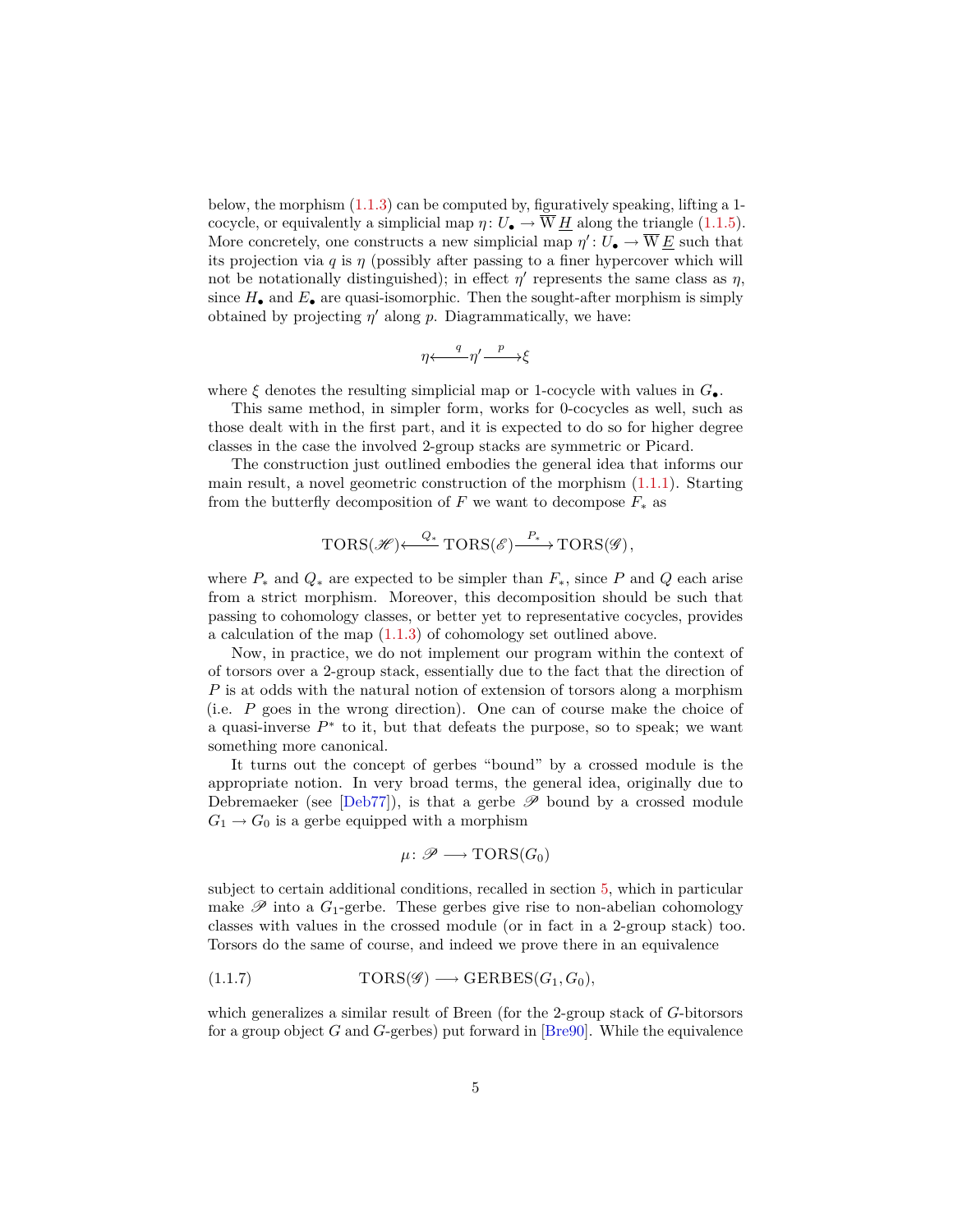<span id="page-5-1"></span>and the statement have pretty much identical forms, the proof is however quite different, and we have included it here.

Thus the actual version of the decomposition we provide is is to *define* a morphism

$$
F_+ \colon \text{GERBES}(H_1, H_0) \longrightarrow \text{GERBES}(G_1, G_0)
$$

by means of the following diagram

<span id="page-5-0"></span>
$$
(1.1.8) \quad \text{GERBES}(H_1, H_0) \longleftrightarrow \overset{Q_+^0}{\longrightarrow} \text{GERBES}(E_1, E_0) \overset{P_+^0}{\longrightarrow} \text{GERBES}(G_0, G_1)
$$

where the definition of  $P_+^0$  and  $Q_+^0$  is direct (available in [\[Deb77\]](#page-53-0)), since *p* and *q* are *strict* morphisms of crossed modules. The quasi-inverse to the arrow pointing to the left, the one that would be difficult in the "torsor" version of  $(1.1.8)$ , is surprisingly simple in the gerbe context: from a gerbe  $\mathscr Q$  bound by the crossed module  $H_{\bullet}$ , the gerbe bound by  $E_{\bullet}$  we need is simply the stack fibered product:

$$
\mathcal{Q}' = \mathcal{Q} \times_{\text{TORS}(H_0)} \text{TORS}(E).
$$

The image of  $\mathscr{Q}'$  by  $Q_+$  is equivalent to  $\mathscr{Q}$ , and by "pushing" along P, that is, considering the image under  $P_+$ , we obtain a gerbe bound by  $G_{\bullet}$ . We then prove, essentially by comparing cohomology classes, that  $F_+$  is equivalent to  $F_*$ , modulo the equivalence  $(1.1.7)$ , so in other words we obtain a 2-commutative square



After having gone through these general result, we move on to consider some applications, mainly to the abelian structures on cohomology resulting when braided, symmetric, or Picard structures are imposed on the coefficients, and specifically when group extensions in the sense of Grothendieck ([\[Gro72\]](#page-53-1)) and Breen ([\[Bre90,](#page-52-1)  $\S$ 8]) are concerned. In the end we make contact with the definition of weak morphism between crossed modules as simplicial maps between classifying spaces. Since several results are already known, our discussion assumes a more informal character compared to the previous sections, and many arguments are just sketched.

Let us conclude with a comment about the use of gerbes bound by crossed modules. The original intent behind the introduction of the concept of gerbe bound by a crossed module was to correct the perceived lack of functoriality inherent in Giraud's definition of higher non-abelian cohomology using liens (see [\[Gir71\]](#page-53-2)). Functoriality was addressed in Debremaeker's paper [\[Deb77\]](#page-53-0) by considering only morphisms of crossed modules, that is what we now call strict morphisms. This restriction to strict morphisms is not the natural thing to do, and since non abelian cohomology depends on the associated 2-group stack, rather than on the coefficient crossed module itself, introducing torsors led to a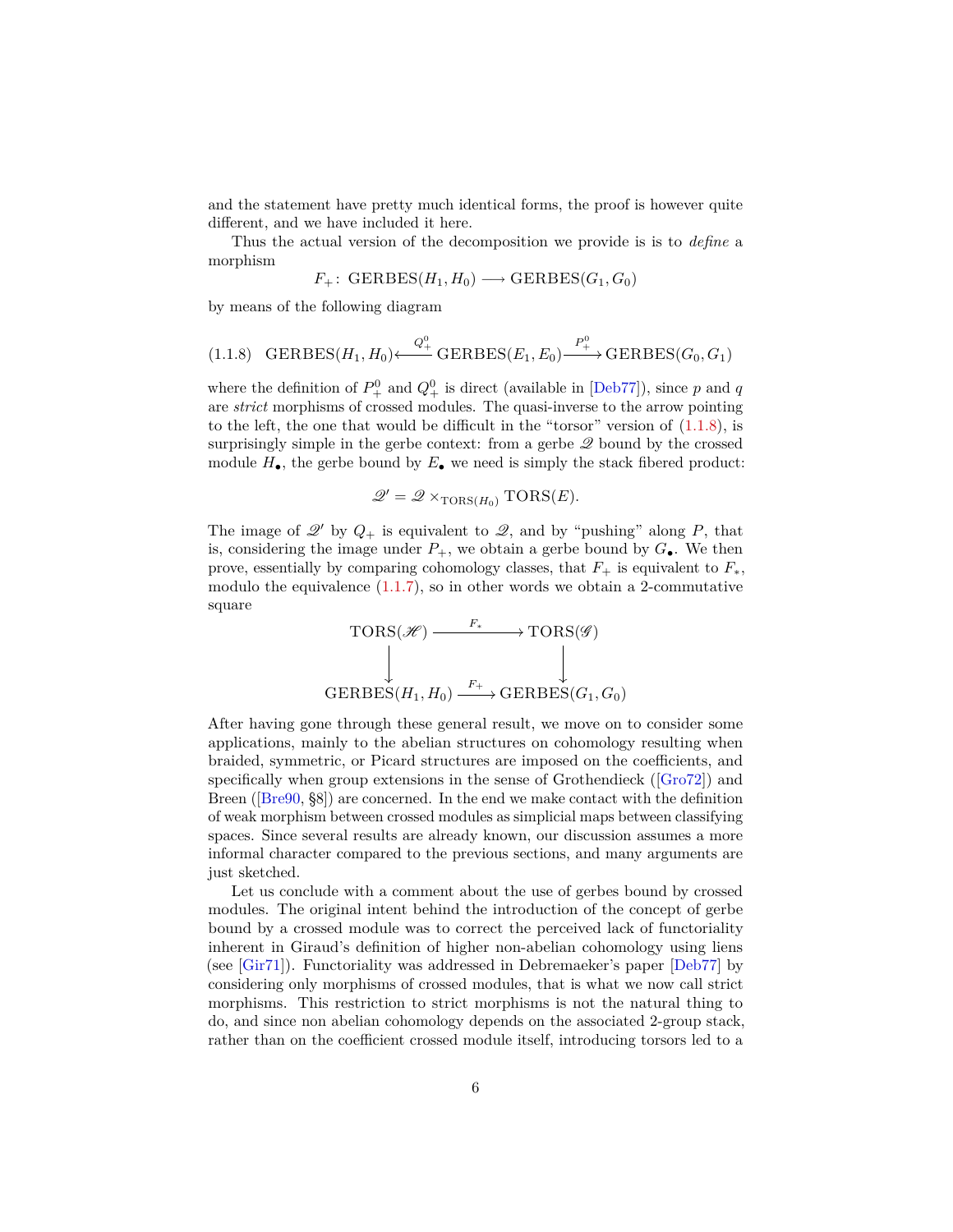<span id="page-6-1"></span>better conceptual understanding of the functoriality of non abelian cohomology. Thus the notion has not been developed or used until recently, when it became useful in different contexts (see for instance [\[Ald08,](#page-52-2) [Mil03\]](#page-54-1)).

This state of affairs has been changed by the better control of morphisms afforded by the use of butterflies, since they allow a description of all morphisms by way of crossed modules. Thus now the use of gerbes bound by crossed modules *plus* the use of butterflies affords a geometrization of the non abelian derived category equivalent to the one obtained by using the torsor picture.

### <span id="page-6-0"></span>**1.2 Organization of the paper**

Here is a brief synopsis of this paper's content. Since this is a direct continuation of [\[AN09\]](#page-52-0), the reader will unavoidably be constantly referred to that paper. In order to make this process a little less burdensome, we recall in section [2](#page-7-1) some of the results of that first part we shall most often need here. In section [3](#page-11-0) we have collected results and definitions concerning torsors over gr-stacks and non-abelian cohomology. Our purpose was of course to make a moderate attempt at being self-contained and at a uniformity of conventions.

By design the material in these sections is not new, except maybe in the presentation. New results begin in earnest in section [4,](#page-18-0) where we explicitly describe in terms of butterflies the morphism of non-abelian first cohomology sets induced by a morphism of gr-stacks.

In section [5](#page-22-0) we present the idea of a gerbe bound by a crossed module, originally due to Debremaeker. In addition to re-introduce the main definitions, we analyze the local structure and prove the cohomology class determined by such an object takes values in the gr-stack associated to the crossed module. Since this is almost the same idea as that of a torsor for said gr-stack, we determine the precise relation between the two. In this way we obtain a generalization of an analogous result due to [\[Bre90,](#page-52-1) Proposition 7.3]. The sort of rigidification that the passage from  $G \to Aut(G)$  to a general crossed module  $G \to \Pi$  entails makes the proof very different, so we discuss it in detail.

The morphism of first non-abelian cohomology sets induced by a morphism of gr-stacks discussed in purely algebraic terms in section [4](#page-18-0) has a well-known geometric realization in terms of extension of torsors along that morphism (this is the categorification of the well-known extension of structural groups for principal bundles). The analogous procedure in terms of gerbes bound by crossed modules is described in section [6.](#page-34-0) It generalizes Debremaeker's notion of morphism of gerbes bound by crossed modules, which only uses what we call *strict* morphisms of crossed modules. The general case is treated in section [6.3.](#page-37-0) We prove that the morphism so obtained is equivalent, modulo the equivalence between torsors and gerbes, to the morphism given by the extension of torsors, and in section [6.4](#page-40-0) we show that the induced cohomology class is precisely the one computed by the procedure described in section [4.](#page-18-0)

Sections [7](#page-42-0) and [8](#page-46-0) are devoted to some applications. In section [7](#page-42-0) we briefly analyze the commutativity conditions on cohomology ensuing from the assumption that the coefficient crossed module (or gr-stack) be at least braided. It is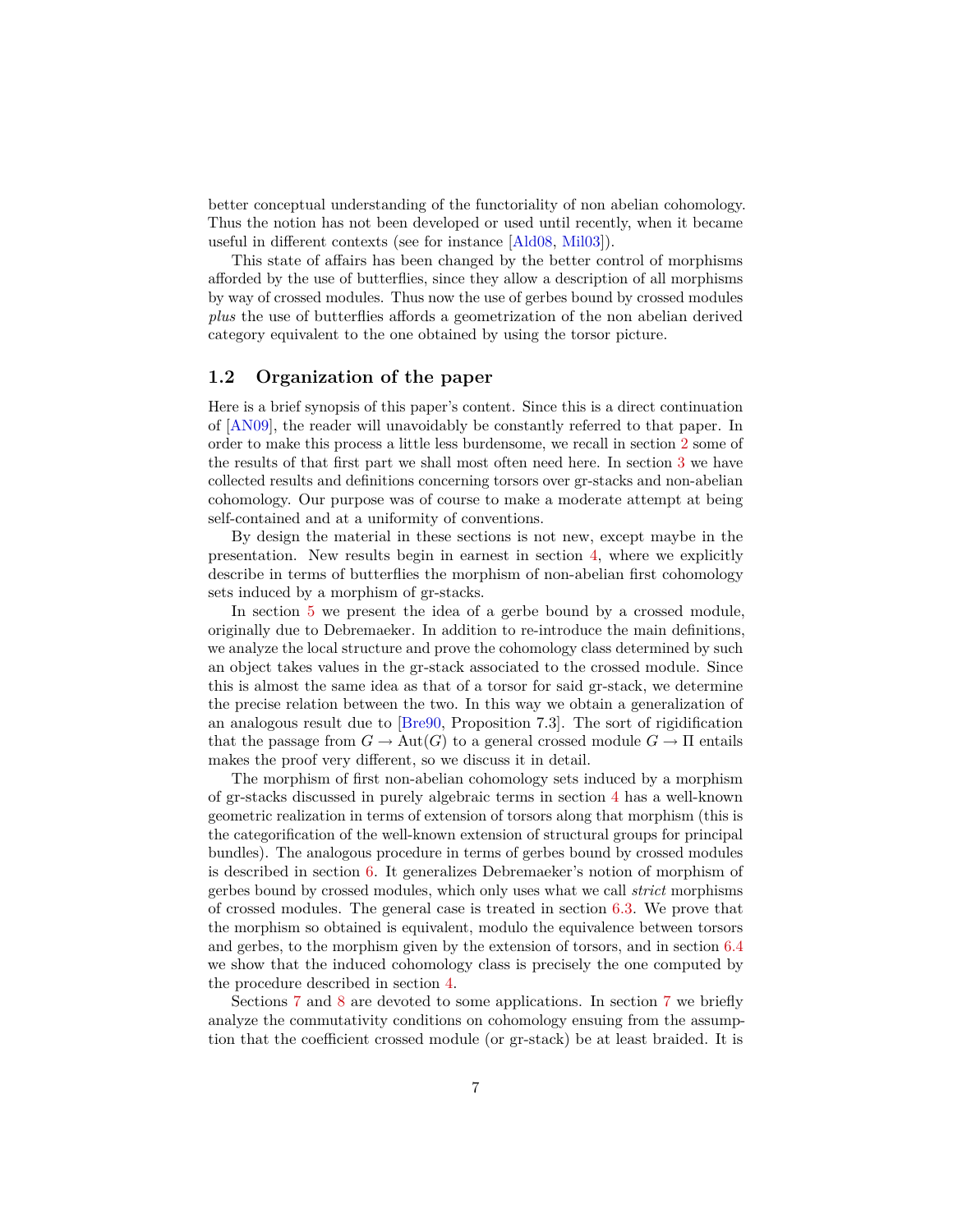<span id="page-7-3"></span>well-known that in this case the first a priori non-abelian cohomology acquires a group structure which becomes abelian if the coefficient gr-stack is symmetric. Our approach is to analyze these structures in terms of specific butterfly diagrams associated to braided crossed modules which express the fact that for a braided gr-stack the monoidal structure is a weak morphism. This is discussed in detail in [\[AN09,](#page-52-0) §7]. Using these special butterflies, we are in position to apply the general theory of section [6](#page-34-0) to obtain a novel description of the group structures on cohomology, for which we can write explicit product formulas at the cocycle level. Section [8](#page-46-0) contains some remarks about group extensions. First about how the classical Schreier theory of extensions, from the geometric perspective of Grothendieck and Breen, fits in the butterfly framework. We then discuss again commutative structures, and to some extent abelianization maps. Some final informal paragraphs are devoted to making contact with the simplicial definition of weak morphism of crossed modules.

#### <span id="page-7-0"></span>**1.3 Conventions and notations**

In the sequel we shall refer to [\[AN09\]](#page-52-0) simply as "Part I." We keep its standing assumptions, notations, and typographical conventions: in particular, S denotes quite generally a site with subcanonical topology, and  $T = S^{\sim}$  denotes the topos of Set-valued sheaves over S. Again as in Part I we break our convention usage in the introduction by reverting to the older term "gr-stack" in place of the more recent 2-group (stack). Concerning the numbering scheme, references to the first part are made using that paper's numbering sequence. For this one, we have chosen to cut the numbering off by one level, due to the its reduced length (compared to [\[Part I\]](#page-52-0)).

# <span id="page-7-1"></span>**2 Recollection of results from [\[Part I\]](#page-52-0)**

### <span id="page-7-2"></span>**2.1 Crossed modules and gr-stacks**

Let  $\mathscr G$  be a gr-stack (or 2-group stack), that is a stack over S endowed with a group-like monoidal structure

$$
\otimes\colon {\mathscr G}\times{\mathscr G}\longrightarrow{\mathscr G},
$$

see, for example, [\[Bre90,](#page-52-1) [Bre92,](#page-53-3) [Bre94a\]](#page-53-4), and [\[Sí75,](#page-54-2) [JS93\]](#page-54-3) for the point-wise case. Many of the results from the previous references which are required in this text are summarized in [\[Part I\]](#page-52-0), to which the reader is referred for more details. Here we limit ourselves to recall that starting from  $\mathscr G$  we can always construct a homotopy fibration

$$
G_1 {\overset{\partial}{\xrightarrow{\hspace*{1.5cm}}} } G_0 {\overset{\pi _{\mathscr G}}{\xrightarrow{\hspace*{1.5cm}}} } \mathscr G\, ,
$$

where  $\partial: G_1 \to G_0$  has the structure of a crossed module, so that in fact  $\mathscr G$ can be recovered as its associated gr-stack. More precisely, the crossed module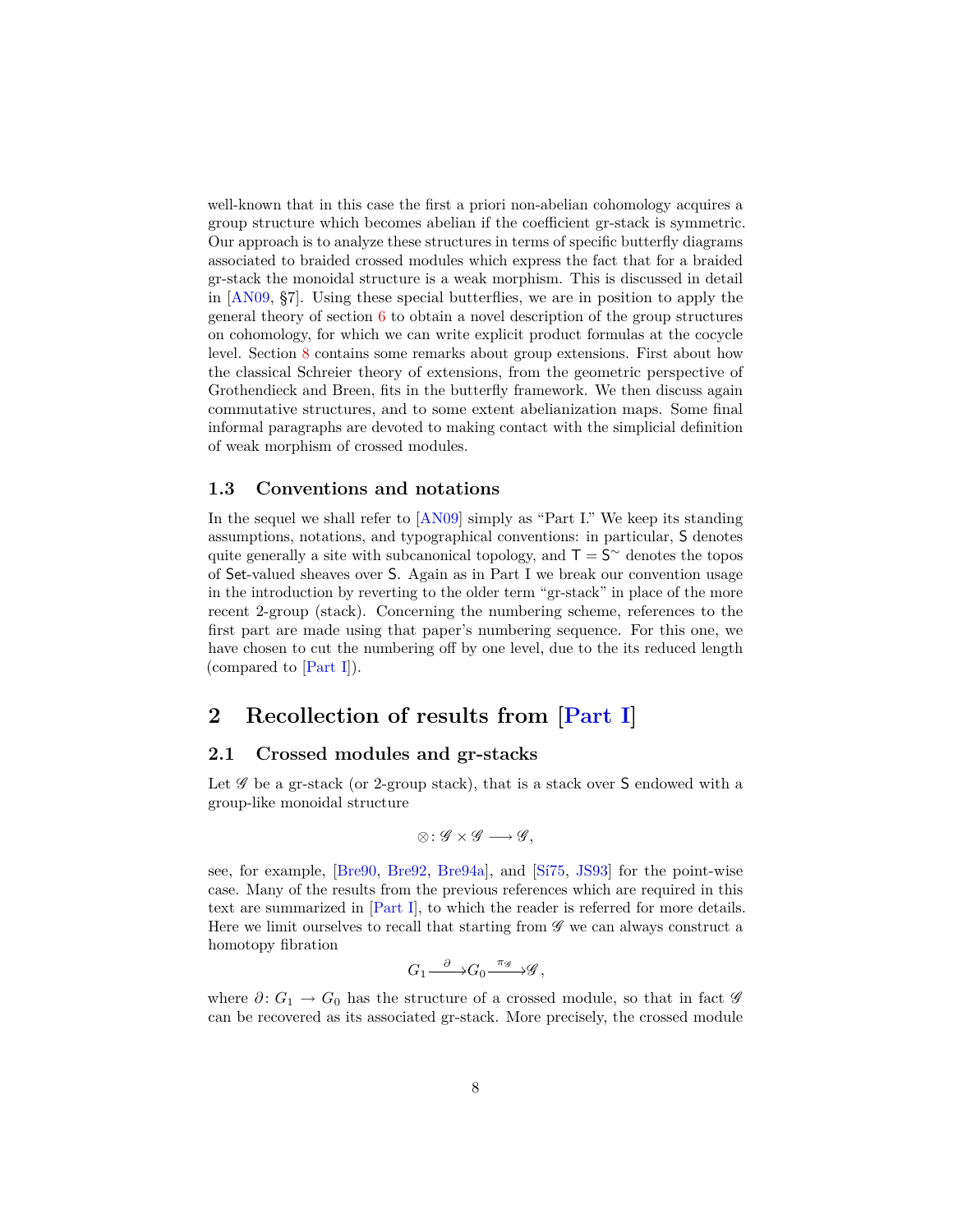<span id="page-8-1"></span> $G_1 \rightarrow G_0$  provides us with a concrete model for the associated gr-stack, namely there in an equivalence

$$
\mathscr{G} \xrightarrow{\sim} \text{TORS}(G_1, G_0).
$$

Following Deligne [\[Del79\]](#page-53-5), the right-hand side denotes the stack of those *G*1 torsors which become trivial after extension  $P \rightsquigarrow P \wedge^{G_1} G_0$ . Thus,  $\mathscr G$  is realized as the homotopy fiber

$$
\mathscr{G}\longrightarrow \text{TORS}(G_1)\stackrel{\partial_*}{\longrightarrow} \text{TORS}(G_0),
$$

that is, an object of  $\mathscr G$  is a pair  $(P, s)$ , comprising a right  $G_1$ -torsor  $P$  and a trivialization  $s: P \wedge^{G_1} G_0 \overset{\sim}{\rightarrow} G_0$ . When combined with the crossed module structure, this picture allows to realize  $\mathscr G$  as a sub-gr-stack of  $\operatorname{BITORS}(G_1)$  by observing that the underlying  $G_1$ -torsor in the pair  $(P, s)$  acquires a  $G_1$ -bitorsor structure by defining a left *G*1-action through *s* as:

$$
g \cdot p := p \, g^{s(p)},
$$

where  $p \in P$ ,  $g \in G_1$ , and *s* is viewed as a  $G_1$ -equivariant morphism  $s: P \to G_0$ . A morphism  $\varphi: (P, s) \to (Q, t)$  in  $\mathscr G$  is therefore a commutative diagram



It follows that the monoidal structure of  $\mathscr G$  can be expressed through standard contraction of bitorsors: for two objects  $(P, s)$  and  $(Q, t)$  of  $\mathscr G$  we set

$$
(P,s)\otimes(Q,t)=(P\overset{G_1}{\wedge}Q,s\wedge t),
$$

where  $s \wedge t$  is the *G*<sub>1</sub>-equivariant map given by  $(p, q) \mapsto s(p)t(q)$ , where  $(p, q)$ represents a point of  $P \wedge^{G_1} Q$ . It results from the compound trivialization:

$$
\left(P \stackrel{G_1}{\wedge} Q\right) \stackrel{G_1}{\wedge} G_0 \simeq P \stackrel{G_1}{\wedge} \left(Q \stackrel{G_1}{\wedge} G_0\right) \xrightarrow{1 \wedge t} P \stackrel{G_1}{\wedge} G_0 \stackrel{s}{\longrightarrow} G_0.
$$

In dealing with gr-stacks and crossed modules we will always—often tacitly make use of the interplay outlined in the previous paragraphs, and therefore move freely between gr-stacks and crossed modules.

#### <span id="page-8-0"></span>**2.2 Butterflies and weak morphisms**

Let  $H_{\bullet}$  and  $G_{\bullet}$  be crossed modules of **T**, and let  $\mathscr H$  and  $\mathscr G$  denote their associated gr-stacks, respectively.

A morphism  $F: \mathcal{H} \to \mathcal{G}$ , that is, an additive functor, is by definition a *weak morphism* from  $H_{\bullet}$  to  $G_{\bullet}$ . All weak morphisms from  $H_{\bullet}$  to  $G_{\bullet}$  form a groupoid, denoted  $WM(H_{\bullet}, G_{\bullet}).$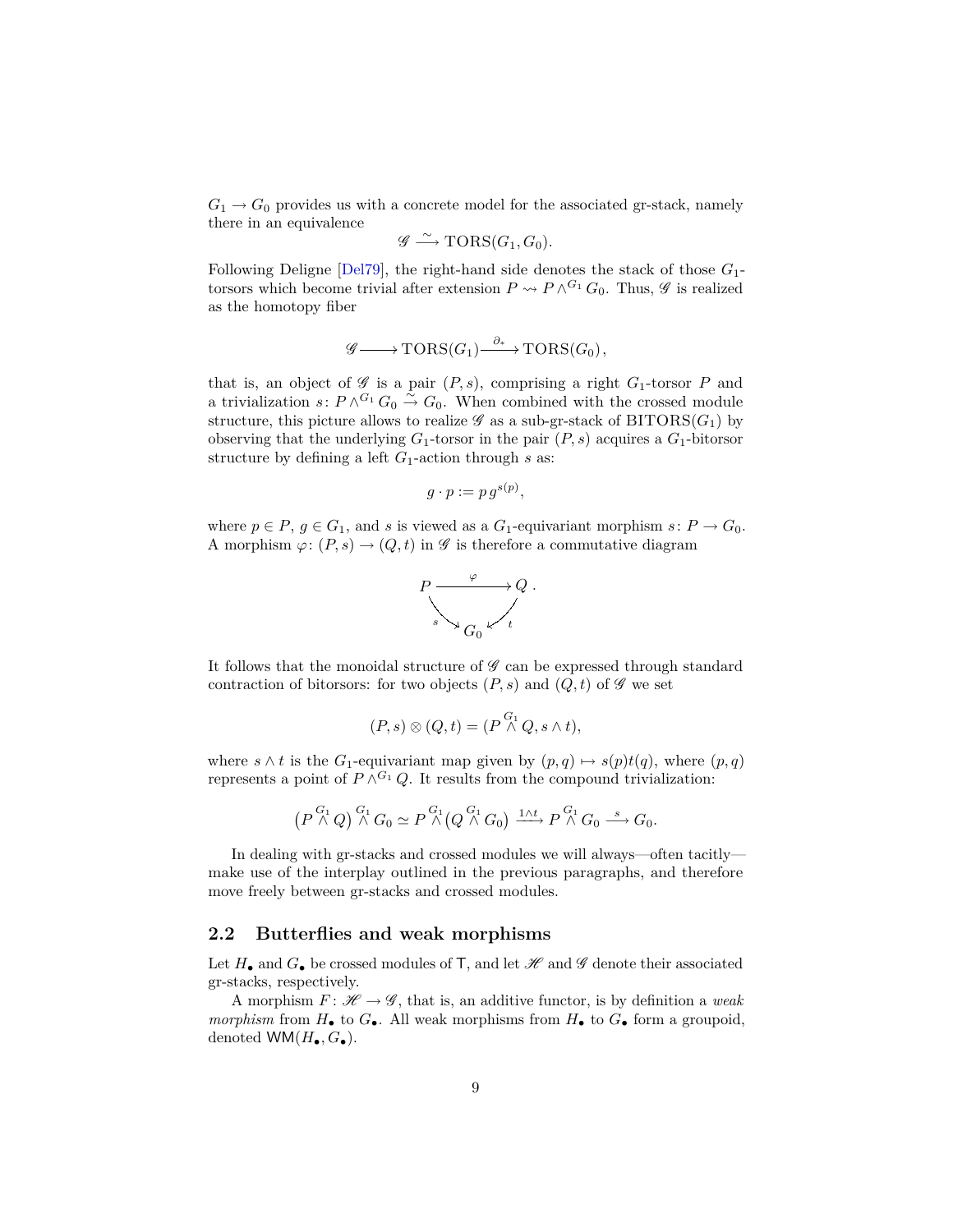<span id="page-9-3"></span>A *butterfly* from  $H_{\bullet}$  to  $G_{\bullet}$  is by definition a commutative diagram of group objects of T:

$$
(2.2.1)
$$

<span id="page-9-1"></span>

such that the NW-SE sequence is a complex, and the NE-SW sequence is a group extension. The various maps satisfy the equivariance conditions written set-theoretically as:

<span id="page-9-0"></span>(2.2.2) 
$$
i(g^{j(e)}) = e^{-1}i(g)e, \quad \kappa(h^{\pi(e)}) = e^{-1}\kappa(h)e
$$

where  $g \in G_1, h \in H_1, e \in E$ . An easy consequence of  $(2.2.2)$  is that the images of  $\jmath$  and  $\kappa$  commute in  $E$ .

The short-hand notation  $[H_\bullet, E, G_\bullet]$  will be used for a butterfly from  $H_\bullet$  to *G*•.

A morphism of butterflies  $\varphi: [H_{\bullet}, E, G_{\bullet}] \to [H_{\bullet}, E', G_{\bullet}]$  is given by a group isomorphism  $\varphi: E \overset{\sim}{\to} E'$  such that the diagram:



commutes and is compatible with all the conditions involved in diagram [\(2.2.1\)](#page-9-1). Two morphisms are composed in the obvious way. In this way butterflies from  $H_{\bullet}$  to  $G_{\bullet}$  form a groupoid, denoted  $B(H_{\bullet}, G_{\bullet})$ .

One of the main results of [\[Part I,](#page-52-0) Theorem 4.3.1] reads, in part:

<span id="page-9-2"></span>**2.2.1 Theorem.** *There is an equivalence of groupoids*

$$
\mathsf{B}(H_{\bullet}, G_{\bullet}) \xrightarrow{\sim} \mathsf{WM}(H_{\bullet}, G_{\bullet}).
$$

A pair of quasi-inverse functors

$$
\Phi\colon \mathsf{B}(H_\bullet,G_\bullet)\longrightarrow \mathsf{WM}(H_\bullet,G_\bullet)
$$

and

$$
\Psi \colon \mathsf{WM}(H_\bullet,G_\bullet) \longrightarrow \mathsf{B}(H_\bullet,G_\bullet).
$$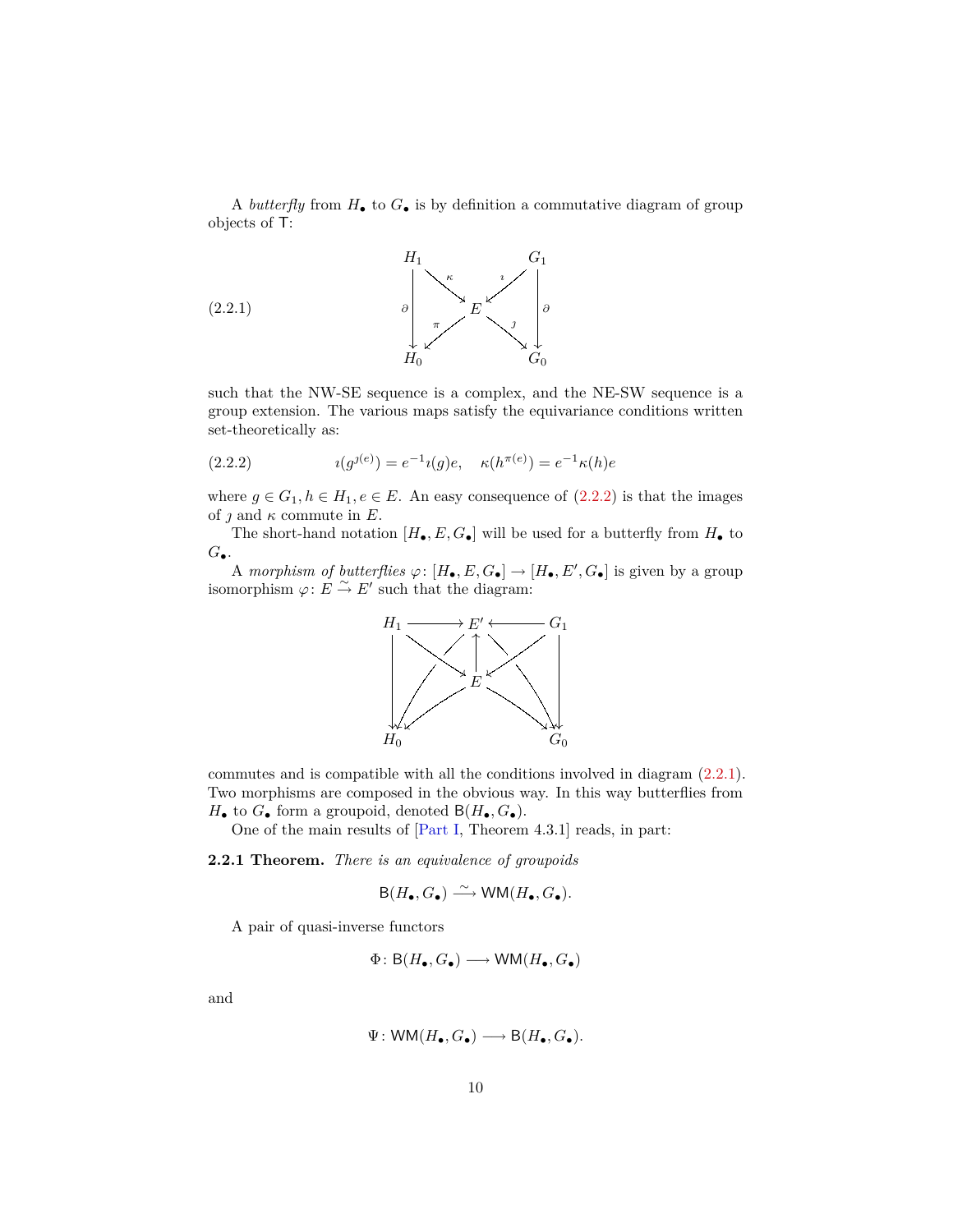<span id="page-10-3"></span>is explicitly described in Part I.

Strict morphisms of crossed modules (described in detail in Part I, section 3.2) correspond to butterfly diagrams whose NE-SW diagonal is split—with a definite choice of the splitting morphism, see Part I, section 4.5. Conversely, a *splittable* butterfly, namely one whose NE-SW diagonal is in the same isomorphism class of a semi-direct product, by definition corresponds to a morphism equivalent to a strict one.

A butterfly diagram is called *flippable* or *reversible* if both diagonal are extensions. The corresponding weak morphism is an equivalence.

It easy to verify that from the butterfly diagram  $(2.2.1)$  the homomorphism

$$
(2.2.3) \t\t \t\t \partial_E: H_1 \times G_1 \longrightarrow E,
$$

where  $\partial_E(h, g) = \kappa(h)\iota(g)$ , is a crossed module with the obvious action of *E* on  $H_1 \times G_1$  through that of  $H_0$  and  $G_0$  on the respective factors. Let us denote this crossed module by

<span id="page-10-1"></span>
$$
E_{\bullet} \colon E_1 \to E_0,
$$

with  $E_0 = E$  and  $E_1 = H_1 \times G_1$ .

From Part I we have that the weak morphism given by the butterfly  $(2.2.2)$ factorizes as a "fraction"

$$
(2.2.4) \t\t H_{\bullet} \xleftarrow{\sim} E_{\bullet} \longrightarrow G_{\bullet}
$$

of strict morphisms of crossed modules. The one to the left is a quasi-isomorphisms, that is, it induces isomorphisms on the corresponding homotopy sheaves:

<span id="page-10-2"></span>
$$
\pi_i(E_{\bullet}) \simeq \pi_i(H_{\bullet}), \quad i = 0, 1.
$$

# <span id="page-10-0"></span>**2.3 Composition of butterflies and the bicategory of crossed modules**

Composition of butterflies is by juxtaposition: Given two butterflies



their composition is the butterfly (defined set-theoretically in [\[Noo05\]](#page-54-0)):

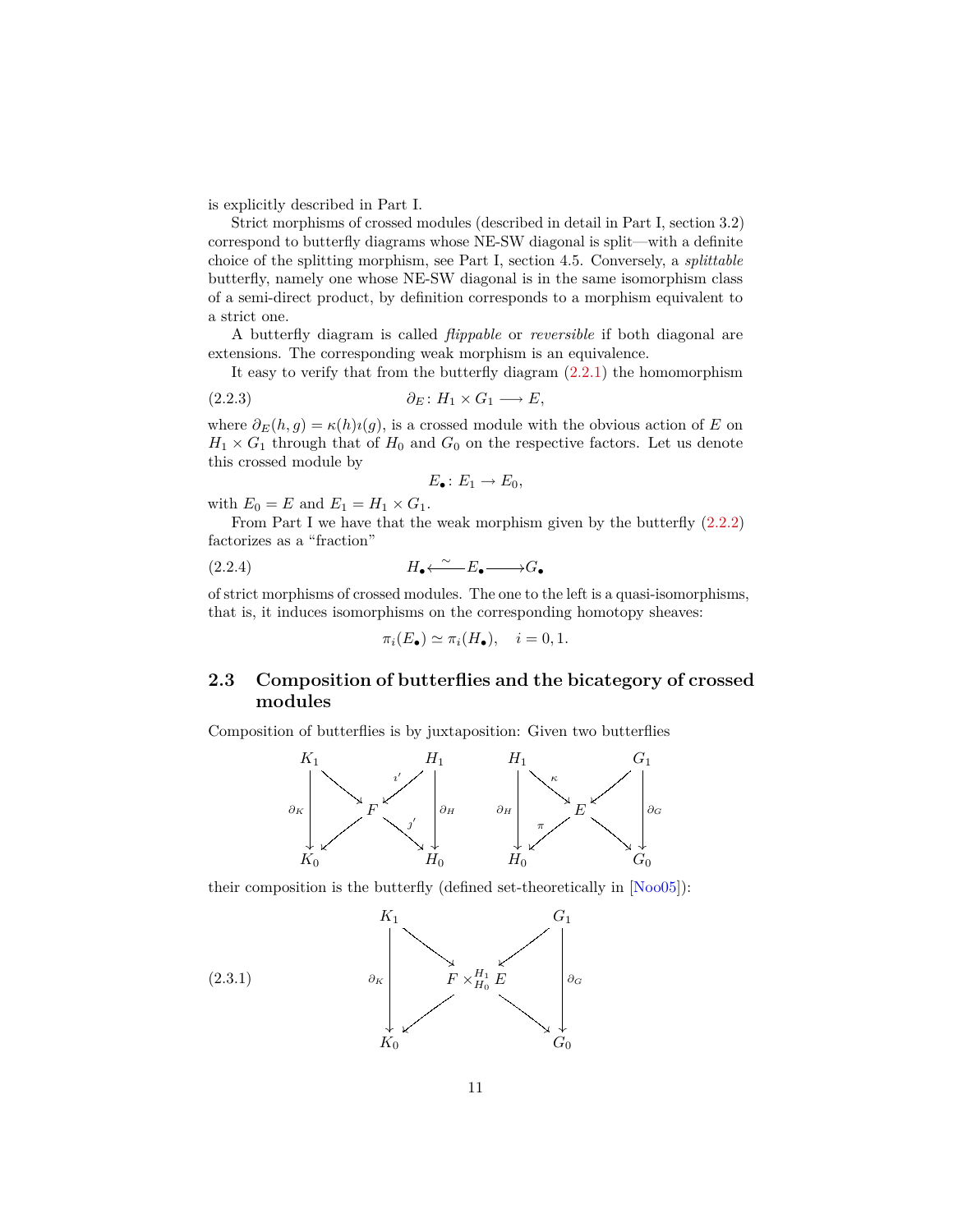<span id="page-11-2"></span>The center is given by a kind of pull-back/push-out construction: we take the fiber product  $F \times_{H_0} E$  and mod out the image of  $H_1$  (see also [\[Part I,](#page-52-0) §5.1], for details).

This composition is *not* associative: if  $[L_{\bullet}, M, K_{\bullet}]$  is a third butterfly, then there only is an isomorphism

$$
(M\times_{K_0}^{K_1}F)\times_{H_0}^{H_1}E \xrightarrow{\sim} M\times_{K_0}^{K_1}(F\times_{H_0}^{H_1}E).
$$

An almost immediate consequence is

**2.3.1 Theorem** [\(Part I,](#page-52-0) Theorem 5.1.4)**.** *When equipped with the morphism groupoids* B(−*,* −)*, crossed modules in* T *form a bicategory, denoted* XMod(S)*.*

There are fibered analogs of the various entities we have introduced so far: so, for instance, one defines a fibered category  $\mathscr{B}(H_{\bullet}, G_{\bullet})$ , which is defined as usual by assigning to  $U \in \text{Ob } S$  the groupoid

$$
\mathsf{B}(H_{\bullet}|_U, G_{\bullet}|_U),
$$

and to every arrow  $V \rightarrow U$  of S the functor

$$
\mathsf{B}(H_{\bullet}|_U, G_{\bullet}|_U) \longrightarrow \mathsf{B}(H_{\bullet}|_V, G_{\bullet}|_V).
$$

Starting from  $WM(H_{\bullet}, G_{\bullet})$  instead, an identical procedure leads to a fibered category  $\mathscr{W}\mathscr{M}(H_\bullet, G_\bullet)$  over S. It is proved in [\[Part I,](#page-52-0) 4.6.1, 4.6.2] that both are stacks (in groupoids) over S. In a more general, but similar, fashion, the bicategory  $\mathsf{XMod}(\mathsf{S})$  has a fibered analog, denoted  $\mathfrak{XMod}(\mathsf{S})$ . Thanks to the fact that  $\mathscr{B}(H_{\bullet}, G_{\bullet})$  is itself a stack,  $\mathfrak{XMO}(S)$  is a pre-bistack over S. All gr-stacks comprise a 2-stack denoted Gr-STACKS(S). Hence the obvious morphism  $\mathfrak{XMO}(S) \to \text{GR-STACKS}(S)$  is 2-faithful. Moreover, it is shown that every gr-stack  $\mathscr G$  is equivalent to the gr-stack associated to a crossed module—see [\[Part](#page-52-0) [I,](#page-52-0) Proposition 5.3.7]. Hence the morphism above is essentially surjective, and it follows that  $\mathfrak{XMod}(S)$  is a bistack.

# <span id="page-11-0"></span>**3 Torsors and non-abelian cohomology**

In this section we recall some facts about  $\mathscr{G}\text{-torsors}$ , where  $\mathscr{G}$  is a gr-stack. This is necessary in order to compare them with one of the main objects of study in this text, the gerbes bound by the crossed module  $G_1 \rightarrow G_0$ , whose associated gr-stack is  $\mathscr G$ . Those gerbes will be introduced below. Since we shall also be concerned with classes of equivalence of such objects, as well as functoriality properties, it is useful to go through a quick review of the some definitions in non-abelian cohomology.

### <span id="page-11-1"></span>**3.1 Non-abelian cohomology**

Let us recall the main definitions, following [\[Bre90\]](#page-52-1) and [\[Ill71,](#page-53-6) [Jar89,](#page-53-7) [Jar86\]](#page-53-8). Let *G* be a simplicial group-object of T. The non-abelian cohomology with values in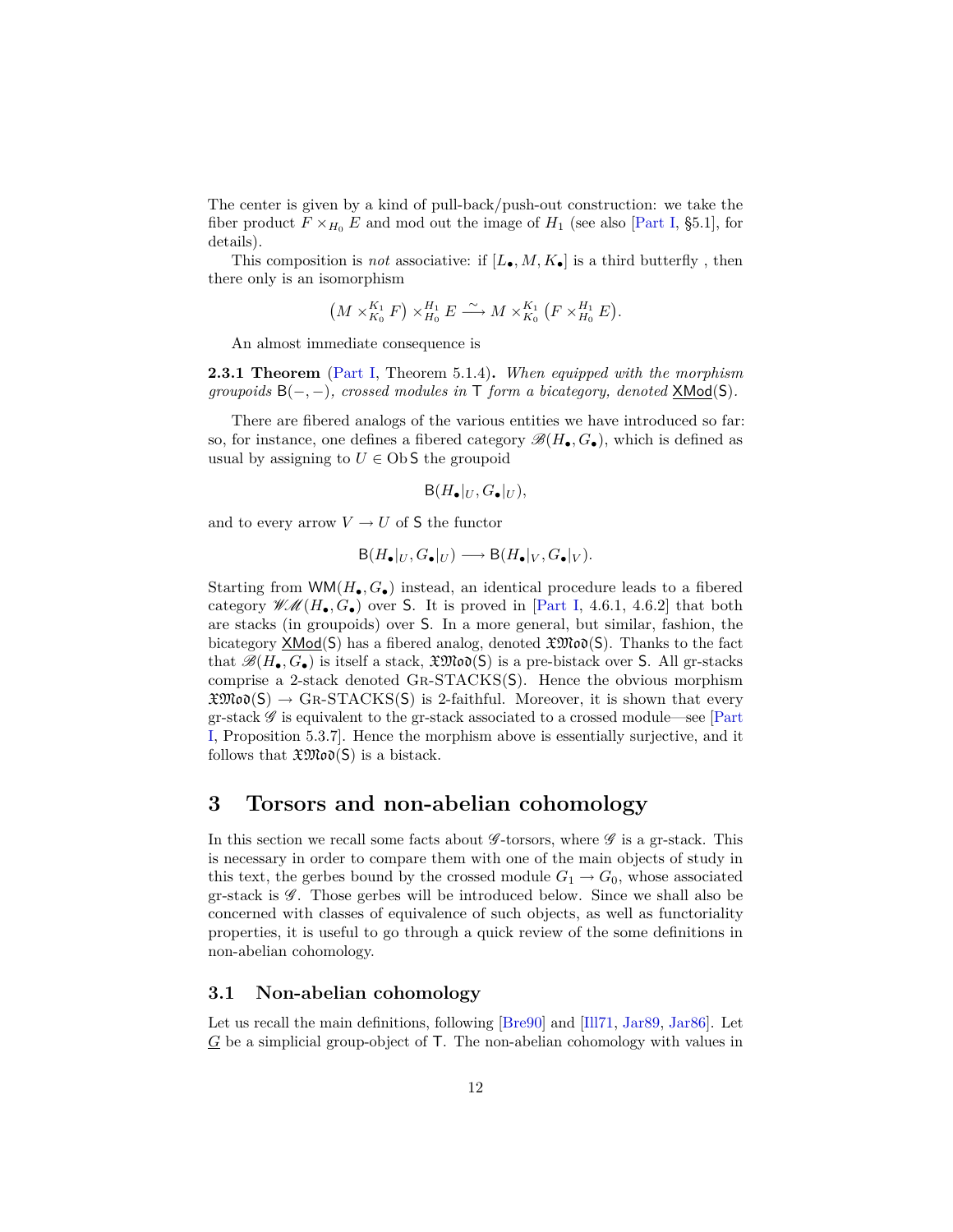<span id="page-12-1"></span>*G* can be defined as

$$
\mathrm{H}^i(*,\underline{G}) = \begin{cases} \mathrm{Hom}_{\mathcal{D}(\mathsf{T})}(*,\Omega^{-i}\underline{G}), & i \leq 0, \\ \mathrm{Hom}_{\mathcal{D}(\mathsf{T})}(*,\mathrm{B}\underline{G}), & i = 1. \end{cases}
$$

Here  $*$  denotes the terminal object of T,  $\Omega$  denotes the loop construction, whereas B *G* is some (in fact any) form for the classifying space construction, for example  $\overline{W}G$ .  $\mathcal{D}(\mathsf{T})$  denotes the derived category of simplicial objects of  $\mathsf{T}$  in the same sense as [\[Ill71,](#page-53-6) [Bre90\]](#page-52-1), that is, by localizing at the morphisms of simplicial objects that induce isomorphisms of homotopy sheaves.

Note that the simplicial group structure is only relevant in order to define  $H^1$ , whereas for all other degrees  $i \leq 0$  the definition only uses the underlying simplicial set structure. But also note that the former will only be a pointed set, as opposed to the others which carry group structures (abelian for  $i < 0$ ). If we use the convention that  $B^{-1} \stackrel{\text{def}}{=} \Omega$ , the various  $H^{i}(*, \underline{G})$  are computed as a colimit:

$$
\textnormal{H}^i(*,\underline{G})=\varinjlim_{V\to *} \bigl[*,\textnormal{B}^i\,\underline{G}\bigr],
$$

where the colimit runs over homotopy classes of hypercovers of ∗ and [−*,* −] denotes (simplicial) homotopy classes.

Our main focus will be the pointed set  $H^1(*, G)$  when the coefficient simplicial group arises from a crossed module  $G_1 \rightarrow G_0$ , which we denote by  $\text{H}^1(*, G_1 \rightarrow$  $G_0$ ). In view of the fact that any gr-stack  $\mathscr G$  can be realized as the gr-stack associated to a crossed module  $G_1 \rightarrow G_0$ , as explained in Part I, we can write the same cohomologies by emphasizing the stack, rather than the crossed module, as coefficients, as  $H^i(*, \mathscr{G})$ ,  $i \leq 1$ . In fact more stress will be put on the *cocycles* representing cohomology classes, rather than on the classes themselves. After all, the former naturally arise from any appropriate decomposition (i.e. local description) of geometric objects, such as torsors and gerbes, as it will be clear below.

Following [\[Bre90\]](#page-52-1), it will be convenient to recall the simplicial definition of 1-cocycles, as well as the more geometric one that simply categorifies the standard definition by replacing a group with a gr-stack.

#### <span id="page-12-0"></span>**3.2 1-Cocycles with values in crossed modules**

If  $\underline{G}_{\bullet}$  is a simplicial group object of  $\mathsf{T}$ , there is a model for its classifying space provided by the W-construction. Namely,  $W \mathcal{Q}_\bullet$  is the simplicial object of  $\mathsf T$ given by:

$$
\overline{W}\underline{G}_0 = *, \qquad \overline{W}\underline{G}_n = \underline{G}_0 \times \underline{G}_1 \times \cdots \times \underline{G}_{n-1}, \quad n \ge 1.
$$

The face and degeneracy maps are:

$$
d_i(\underline{g}_0, \ldots, \underline{g}_{n-1}) = \begin{cases} (d_1 \underline{g}_1, \ldots, d_{n-1} \underline{g}_{n-1}) & i = 0 \\ (\underline{g}_0, \ldots, \underline{g}_{i-1} d_0 \underline{g}_i, \underline{g}_{i+1}, \ldots, d_{n-i-1} \underline{g}_{n-1}) & 0 < i < n \\ (\underline{g}_0, \ldots, \underline{g}_{n-2}) & i = n \end{cases}
$$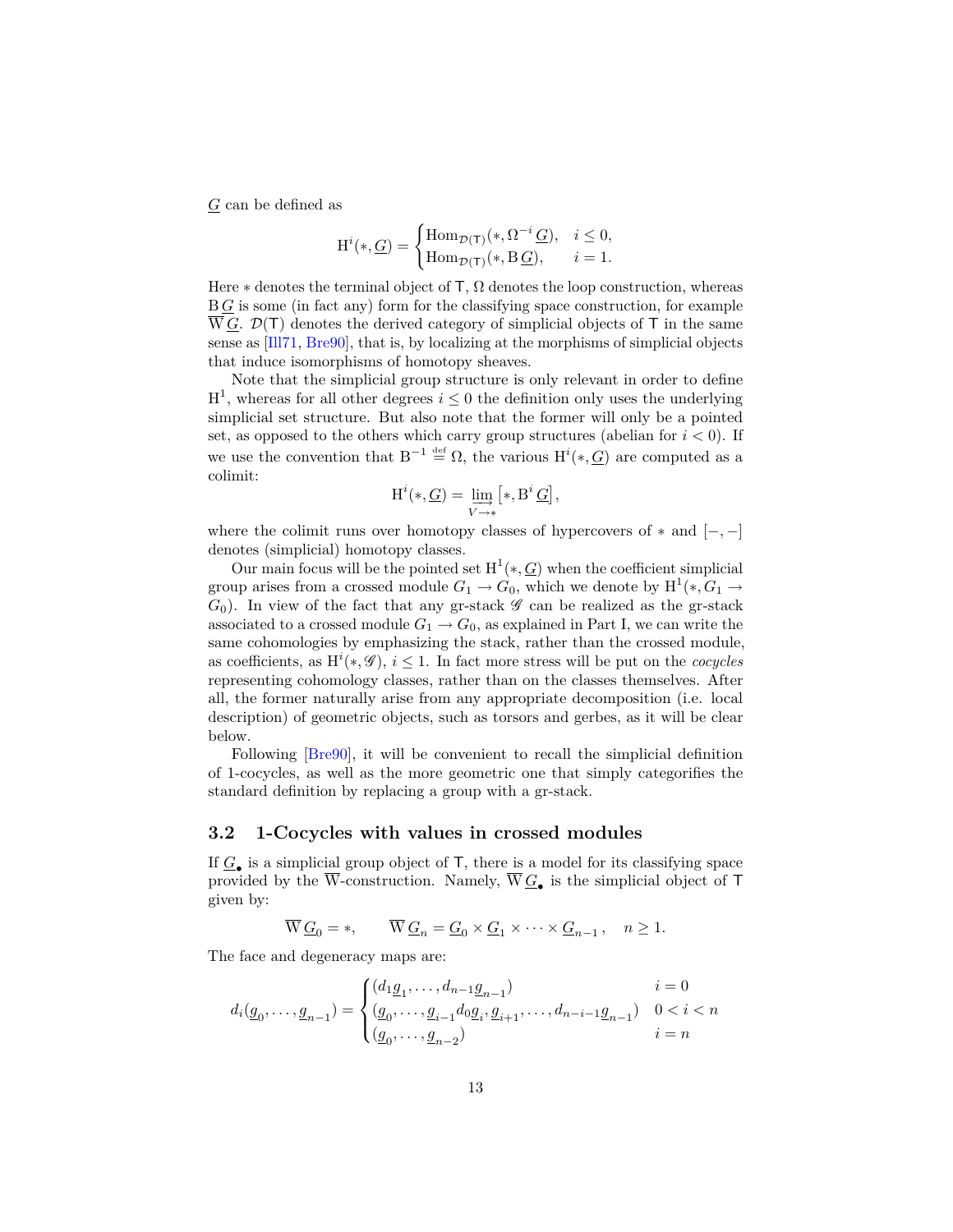$$
s_i(\underline{g}_0,\dots,\underline{g}_{n-1})=\begin{cases}(\underline{1},s_0\underline{g}_0,\dots,s_{n-1}\underline{g}_{n-1}) & i=0\\(\underline{g}_0,\dots,\underline{g}_{i-1},\underline{1},s_0\underline{g}_i,\dots,s_{n-i-1}\underline{g}_{n-1}) & 0
$$

We have slightly changed the formulas of ref. [\[May92,](#page-54-4) §21] in order to better fit with our "action on the right" convention.

If *G* is a group object of T, identified with the constant simplicial group, then the previous construction reduces the standard classifying simplicial space B *G*.

**3.2.1 Definition.** Let  $V_{\bullet} \rightarrow U$  be a hypercover. A 1*-cocycle over U* is a simplicial map  $\xi: V_{\bullet} \to \overline{W} \underline{G}_{\bullet}$ . Two such cocycles  $\xi, \xi'$  are *equivalent* if there is a simplicial homotopy  $\alpha: \xi \Rightarrow \xi': V_{\bullet} \to \overline{W} \underline{G}_{\bullet}.$ 

Let  $\underline{G}_{\bullet}$  be the nerve of the groupoid G determined by a crossed module  $G_1 \rightarrow G_0$ . In this case we have  $W\underline{G}_1 = G_0$ ,  $W\underline{G}_2 = G_0 \times (G_0 \times \underline{G}_1)$ ,  $W\underline{G}_3 =$  $G_0 \times (G_0 \times G_1) \times (G_0 \times G_1 \times G_1)$ , etc. A simplicial map  $\xi: V_{\bullet} \to W \underline{G_{\bullet}}$  will be determined by its 3-truncation ([\[Bre90\]](#page-52-1)).

<span id="page-13-0"></span>A rather tedious, but otherwise straightforward calculation shows that the simplicial map  $\xi$  determines, and is determined by, a pair  $(x, g)$  where  $x: V_1 \to G_0$ and  $g: V_2 \to G_1$  satisfying the condition

<span id="page-13-1"></span>(3.2.1a) 
$$
d_1^*x = d_2^*x d_0^*x \partial g
$$

<span id="page-13-2"></span>(3.2.1b) 
$$
d_0^* g d_2^* g = (d_3^* g)^{(d_0 d_1)^* x} d_1^* g
$$

and the normalizations  $s_0^* x = 1$ ,  $s_0^* g = s_1^* g = 1$ . The explicit expressions of the maps  $\xi_i$ ,  $i = 0, \ldots, 3$  are as follows:  $\xi_0 = *, \xi_1 = x : V_1 \to G_0$ , whereas  $\xi_2$ :  $V_2 \to G_0 \times (G_0 \times G_1)$  and  $\xi_3$ :  $V_3 \to G_0 \times (G_0 \times G_1) \times (G_0 \times G_1 \times G_1)$  are given by

$$
\xi_2 = (d_2^*x, (d_0^*x, g))
$$
  

$$
\xi_3 = ((d_2d_3)^*x, ((d_0d_3)^*x, d_3^*g), ((d_0d_1)^*x, d_0^*g, (d_0^*g)^{-1}d_1^*g)
$$

A **simplicial homotopy**  $\alpha$ :  $\xi \to \xi'$  is uniquely determined by  $y: V_0 \to G_0$ and  $a_0, a_1: V_1 \rightarrow G_1$  such that:

<span id="page-13-3"></span>(3.2.2) 
$$
(d_1^*y) x' = x (d_0^*y) \partial(a_1 a_0^{-1})
$$

$$
d_0^*(a_1 a_0^{-1}) d_2^*(a_1 a_0^{-1})^{d_0^* x'} g' = g^{(d_0 d_1)^* y} d_1^*(a_1 a_0^{-1})
$$

Note that the change  $a_0 \rightarrow a_0 a, a_1 \rightarrow a_1 a$  gives another homotopy between  $\xi$ and  $\xi'$ .

The simplicial homotopy itself (again as in [\[May92,](#page-54-4) §5]) in this case is given by maps  $\alpha_0^0: V_0 \to G_0$ ,  $\alpha_i^1: V_1 \to G_0 \times (G_0 \times G_1)$  for  $i = 0, 1$ , and

<span id="page-13-4"></span>and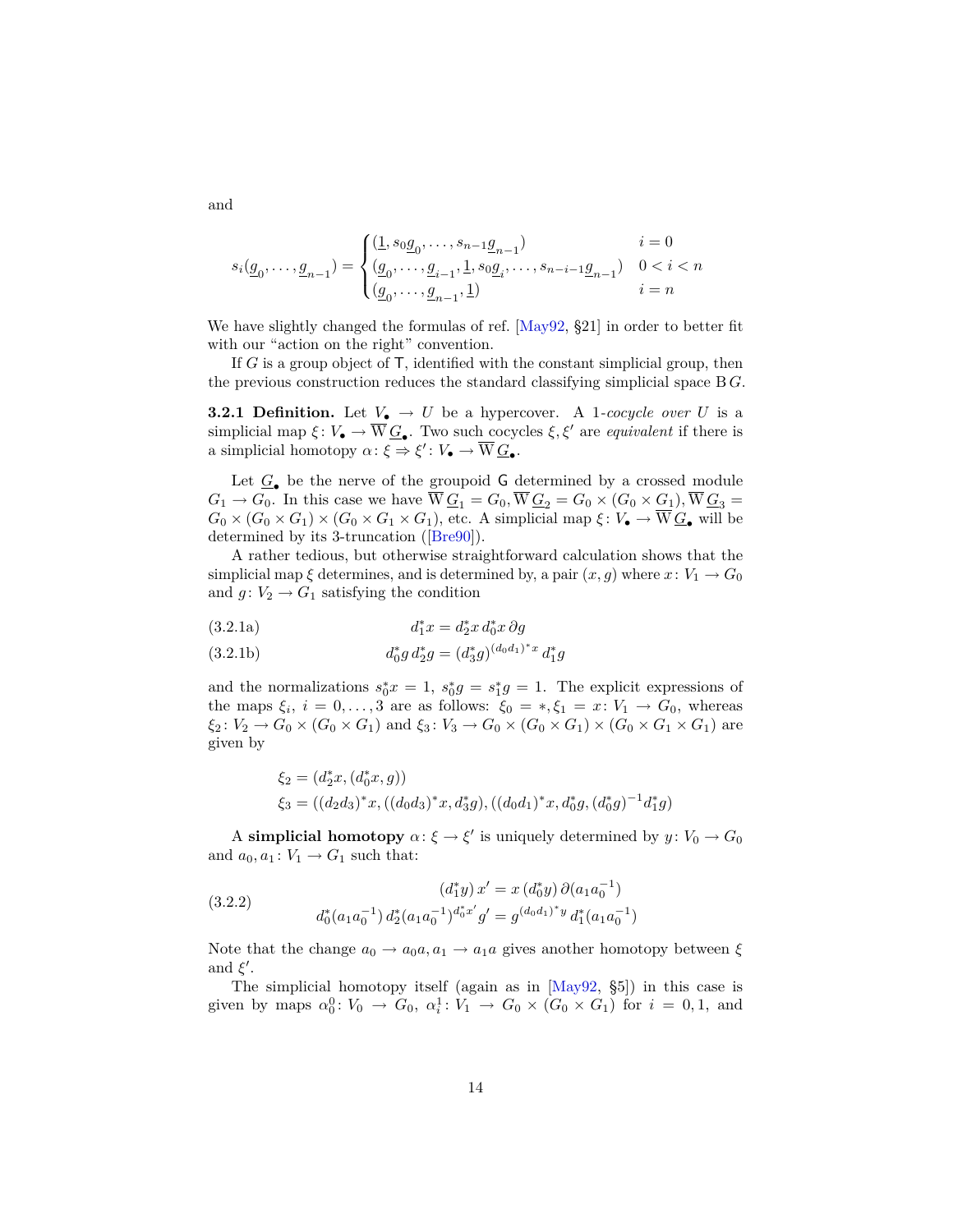<span id="page-14-5"></span>
$$
\alpha_i^2: V_2 \to G_0 \times (G_0 \times G_1) \times (G_0 \times G_1 \times G_1), i = 0, 1, 2, \text{ given by}
$$
  
\n
$$
\alpha_0^0 = y
$$
  
\n
$$
\alpha_0^1 = (d_1^* y, (x', a_0))
$$
  
\n
$$
\alpha_1^1 = (x, (d_0^* y, a_1))
$$
  
\n
$$
\alpha_0^2 = ((d_1 d_2)^* y, (d_2^* x', d_2^* a_1), (d_0^* x', g', g'^{-1} (d_2^* a_0^{-1})^{d_0^* x} g' d_1^* a_0))
$$
  
\n
$$
\alpha_1^2 = (d_2^* x, ((d_0 d_2)^* y, ), (d_0^* x', d_0^* a_0, d_0^* a_0^{-1} (d_2^* a_0^{-1})^{d_0^* x'} g' d_1^* a_0))
$$
  
\n
$$
\alpha_2^2 = (d_2^* x, (d_0^* x, g), ((d_0 d_1)^* y, d_0^* a_1, d_0^* a_1^{-1} d_1^* a_1)
$$

These results are essentially the same (barring a different set of conventions) as those of [\[Bre90,](#page-52-1) §6.4–6.5] for the crossed module  $\iota: G \to \text{Aut}(G)$ .

### <span id="page-14-0"></span>**3.3 Bitorsor cocycles**

Let  $\mathscr G$  be a gr-stack. Let  $U_{\bullet}$  be a hypercover, for example the Čech complex  $\check{\mathcal{C}}U$ of a generalized cover  $U \rightarrow *$ .

<span id="page-14-1"></span>**3.3.1 Definition.** A *1-cocycle* with values in  $\mathscr G$  consists of a pair  $(g, \gamma)$ , where *g* is an object of  $\mathscr G$  over  $U_1$ , and  $\gamma$  a morphism of  $\mathscr G$  over  $U_2$ , satisfying the cocycle conditions

<span id="page-14-2"></span>(3.3.1a) 
$$
\gamma : d_1^* g \xrightarrow{\sim} d_2^* g \cdot d_0^* g
$$

over  $U_2$ , and the coherence condition

<span id="page-14-3"></span>(3.3.1b) 
$$
\left( (d_2d_3)^*g \cdot d_0^*\gamma \right) \circ d_2^*\gamma = a \circ \left( d_3^*\gamma \cdot (d_0d_1)^*g \right) \circ d_1^*\gamma,
$$

over  $U_3$ , where *a* is the associator isomorphism for the group law in  $\mathscr{G}$ . Two cocycles  $(g, \gamma)$  and  $(g', \gamma')$  (assumed for simplicity to be defined over the same  $U_{\bullet}$ ) are *equivalent* if there is a pair  $(h, \eta)$ , where  $h \in Ob \mathscr{G}_{U_0}$  and  $\eta \in Mor \mathscr{G}_{U_1}$ , such that:

<span id="page-14-4"></span>(3.3.2a) 
$$
\eta \colon g \cdot (d_0^* h) \xrightarrow{\sim} (d_1^* h) \cdot g'
$$

and the diagram

$$
d_1^*g \cdot (d_0d_1)^*h \xrightarrow{d_1^* \eta} (d_1d_2)^*h \cdot d_1^*g'
$$
  
\n
$$
\downarrow \gamma
$$
  
\n
$$
(d_2^*g \cdot d_0^*g) \cdot (d_0d_1)^*h \qquad (d_1d_2)^*h \cdot (d_2^*g' \cdot d_0^*g')
$$
  
\n
$$
(3.3.2b)
$$
  
\n
$$
\downarrow a
$$
  
\n
$$
d_2^*g \cdot (d_0^*g \cdot (d_0d_1)^*h) \qquad ((d_1d_2)^*h \cdot d_2^*g') \cdot d_0^*g'
$$
  
\n
$$
\uparrow \downarrow a
$$
  
\n
$$
d_2^*g \cdot ((d_0d_2)^*h \cdot d_0^*g') \leftarrow a \qquad (d_2^*g \cdot (d_0d_2)^*h) \cdot d_0^*g'
$$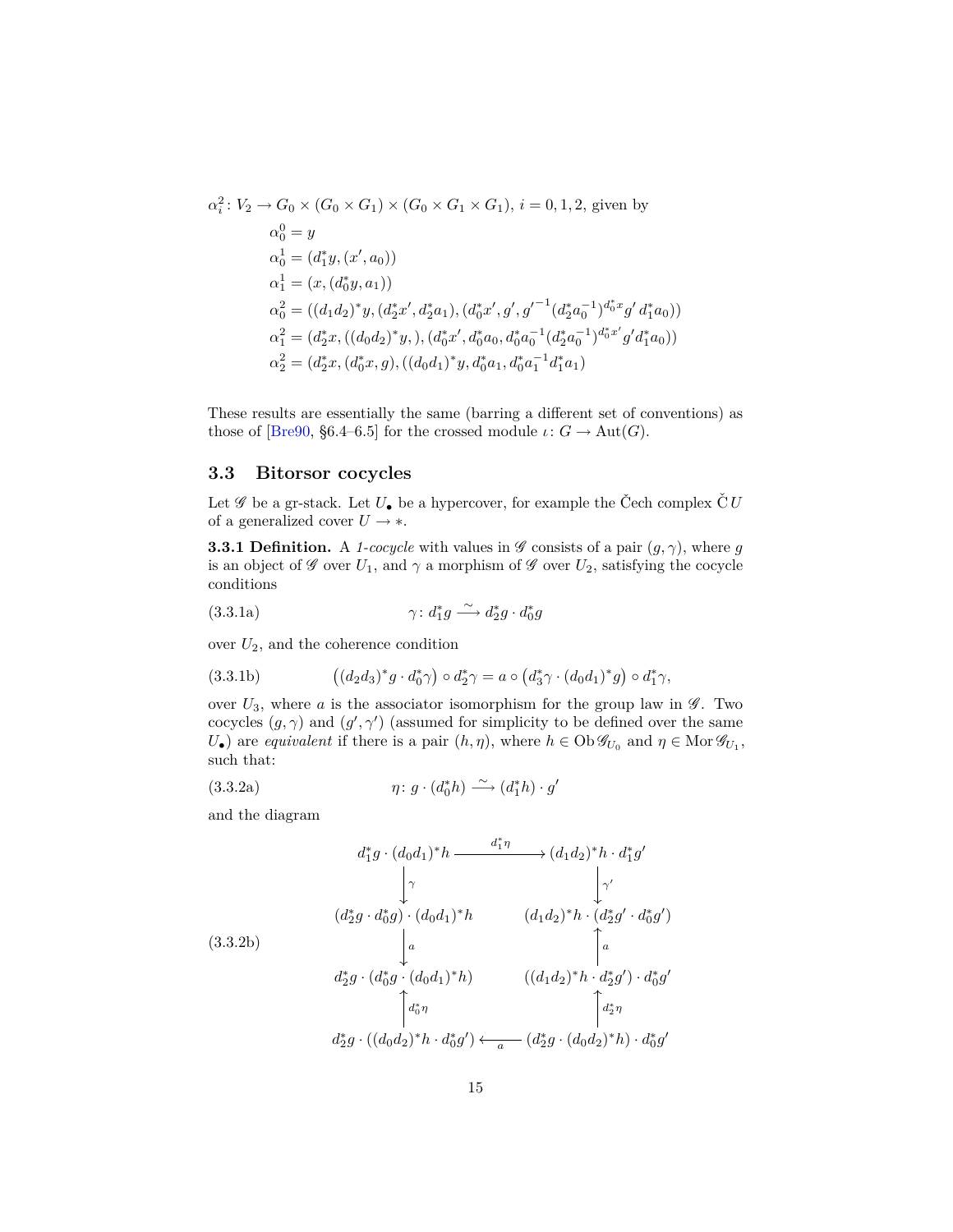<span id="page-15-2"></span>commutes.

In view of the discussion on the relationship between  $\mathscr G$  and the crossed module reviewed in sect. [2.1,](#page-7-2) whereby the monoidal structure of  $\mathscr G$  is described in terms of contracted products of  $G_1$ -bitorsors, a 1-cocycle such as  $(g, \gamma)$  in Definition [3.3.1](#page-14-1) will be referred to, albeit imprecisely, as bitorsor cocycle.

It is easy to pass from a 1-cocycle with values in  $\mathscr G$  to a 1-cocycle with values in  $\overline{W}\underline{G}_{\bullet}$ . Indeed, recall from [\[Bre90\]](#page-52-1) or from the remarks in sect. [2.1](#page-7-2) that  $\mathscr{G} \simeq \text{TORS}(G_1, G_0)$ , the gr-stack of  $G_1$ -torsors equipped with a chosen trivialization of their extensions to  $G_0$ . Thus  $g \in Ob \mathcal{G}_{U_1}$  can be thought of as such an object. In other words, we may write g as the pair  $g = (E, s)$ , where E is the underlying  $G_1$ -torsor and  $s: E \to G_0$  is the equivariant morphism providing the trivialization as a  $G_0$ -torsor. So we have:

<span id="page-15-0"></span>**3.3.2 Lemma.** *There exists a refinement V*• *of U*• *such that the bitorsor cocycle*  $(g, \gamma)$  *determines a 1-cocycle*  $V_{\bullet} \to \overline{W} \underline{G}_{\bullet}$ .

*Proof.* Let  $V \rightarrow U_1$  be a generalized cover such that the restriction of the underlying  $G_1$ -torsor  $E$  of  $g = (E, s)$  becomes trivial. Then by [\[SGA72,](#page-54-5) V, Théorème 7.3.2] there exists a hypercover  $V_{\bullet}$  and a map  $V_{\bullet} \to U_{\bullet}$  which for degree  $n = 1$  factorizes through the chosen cover:

$$
V_1 \to V \to U_1.
$$

Over  $V_1$  we have  $E|_{V_1} \simeq G_1|_{V_1}$ , and *s* is determined by its value  $s(1) \in G_0$ . Thus *g* may simply be identified with this element of  $G_0(V_1)$ . In turn, the morphism  $\gamma$  is identified with an element of  $G_1$  over  $V_2$ , since the underlying map of  $G_1$ -torsors is a morphism of trivial torsors. That is, the required element is simply  $\gamma(1) \in G_1(V_2)$ . Notice that from the identification of *g* with  $s(1) \in G_0$ it follows that  $d_2^*g \cdot d_0^*g$  is identified with the product  $d_2^*s(1)d_0^*s(1)$ . Since  $\gamma$  is a morphism of  $(G_1, G_0)$ -torsors, we must have that

$$
d_1^*s(1)=d_2^*s(\gamma(1))d_0^*s(\gamma(1))=d_2^*s(1)d_0^*s(1)\,\partial\gamma(1).
$$

Furthermore, it is not difficult to realize that the coherence condition for  $\gamma$  on *V*<sup>3</sup> becomes

$$
d_0^*\gamma(1)d_2^*\gamma(1) = d_3^*\gamma(1)^{(d_0d_1)^*s(1)}d_1^*\gamma(1).
$$

These are precisely the cocycle relations [\(3.2.1\)](#page-13-0) (modulo exchanging  $x \leftrightarrow q$  and  $q \leftrightarrow \gamma$  in the notation).  $\Box$ 

The procedure in the proof of Lemma [3.3.2](#page-15-0) will repeatedly be used in the sequel.

<span id="page-15-1"></span>**3.3.3 Remark.** There is a *converse* procedure, namely one that allows to obtain, starting from a simplicial map  $U_{\bullet} \to W \underline{G}_{\bullet}$ , where again  $\underline{G}_{\bullet}$  is the simplicial group determined by a crossed module, to a 1-cocycle with values in the associated gr-stack  $\mathscr G$  relative to the Čech nerve  $C(U_0)$ , where  $U_0$  is the degree  $n = 0$  objects in  $U_{\bullet}$ . The (long) proof can be extracted from [\[Bre90,](#page-52-1) §6.5]. No explicit use will be made of such procedure in the rest of this paper.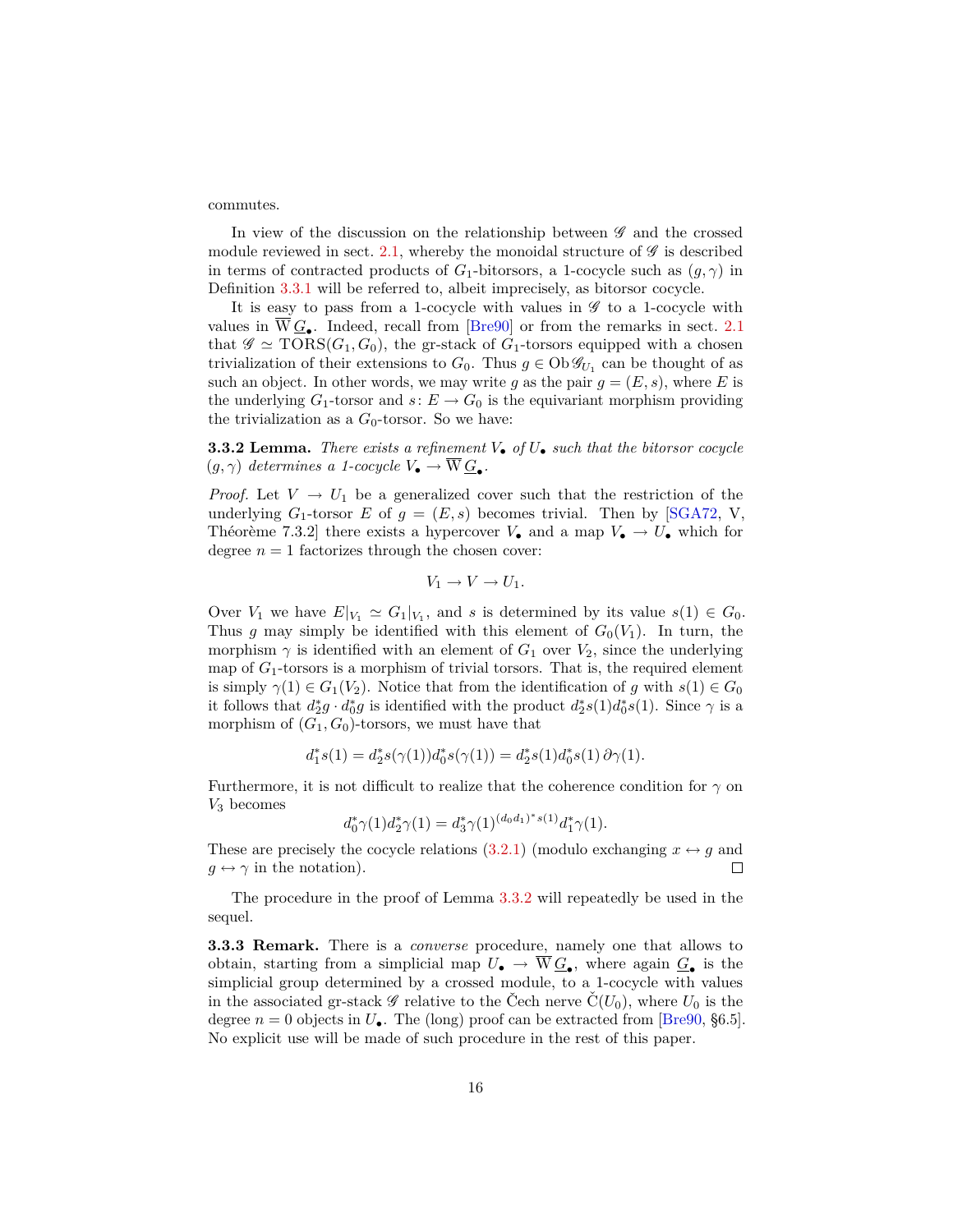#### <span id="page-16-2"></span><span id="page-16-0"></span>**3.4 Torsors for gr-stacks**

The definition of *torsor* under a gr-stack has been given in full generality in [\[Bre90,](#page-52-1) 6.1], so here we will confine ourselves to only recalling the main points. Let  $\mathscr G$ be a gr-stack over S. In modern parlance, a  $\mathscr G$ -torsor is the categorification of the standard notion of torsor, as follows.

A right-action of  $\mathscr G$  on a stack in groupoids  $\mathscr X$  is given by a morphism of stacks

<span id="page-16-1"></span>
$$
m\colon \mathscr{X} \times \mathscr{G} \longrightarrow \mathscr{X}
$$

plus a natural transformation

(3.4.1) 
$$
\mathscr{X} \times \mathscr{G} \times \mathscr{G} \xrightarrow{(m, \text{id}_{\mathscr{G}})} \mathscr{X} \times \mathscr{G}
$$

$$
\downarrow \qquad \qquad \downarrow \qquad \qquad \downarrow \qquad \downarrow \qquad \downarrow \qquad \downarrow \qquad \downarrow \qquad \downarrow \qquad \downarrow \qquad \downarrow \qquad \downarrow \qquad \downarrow \qquad \downarrow \qquad \downarrow \qquad \downarrow \qquad \downarrow \qquad \downarrow \qquad \downarrow \qquad \downarrow \qquad \downarrow \qquad \downarrow \qquad \downarrow \qquad \downarrow \qquad \downarrow \qquad \downarrow \qquad \downarrow \qquad \downarrow \qquad \downarrow \qquad \downarrow \qquad \downarrow \qquad \downarrow \qquad \downarrow \qquad \downarrow \qquad \downarrow \qquad \downarrow \qquad \downarrow \qquad \downarrow \qquad \downarrow \qquad \downarrow \qquad \downarrow \qquad \downarrow \qquad \downarrow \qquad \downarrow \qquad \downarrow \qquad \downarrow \qquad \downarrow \qquad \downarrow \qquad \downarrow \qquad \downarrow \qquad \downarrow \qquad \downarrow \qquad \downarrow \qquad \downarrow \qquad \downarrow \qquad \downarrow \qquad \downarrow \qquad \downarrow \qquad \downarrow \qquad \downarrow \qquad \downarrow \qquad \downarrow \qquad \downarrow \qquad \downarrow \qquad \downarrow \qquad \downarrow \qquad \downarrow \qquad \downarrow \qquad \downarrow \qquad \downarrow \qquad \downarrow \qquad \downarrow \qquad \downarrow \qquad \downarrow \qquad \downarrow \qquad \downarrow \qquad \downarrow \qquad \downarrow \qquad \downarrow \qquad \downarrow \qquad \downarrow \qquad \downarrow \qquad \downarrow \qquad \downarrow \qquad \downarrow \qquad \downarrow \qquad \downarrow \qquad \downarrow \qquad \downarrow \qquad \downarrow \qquad \downarrow \qquad \downarrow \qquad \downarrow \qquad \downarrow \qquad \downarrow \qquad \downarrow \qquad \downarrow \qquad \downarrow \qquad \downarrow \qquad \downarrow \qquad \downarrow \qquad \downarrow \qquad \downarrow \qquad \downarrow \qquad \downarrow \qquad \downarrow \qquad \downarrow \qquad \downarrow \qquad \downarrow \qquad \downarrow \qquad \downarrow \qquad \downarrow \qquad \downarrow \qquad \downarrow \qquad \downarrow \qquad \downarrow
$$

which amounts, for objects  $x, g_0, g_1$ , to a functorial isomorphism

$$
\mu_{x,g_0,g_1} : (x \cdot g_0) \cdot g_1 \xrightarrow{\sim} x \cdot (g_0 \cdot g_1),
$$

where  $x \cdot g$  stands for  $m(x, g)$ . We require that:

- 1. the pair  $(m, \mu)$  satisfy the standard pentagon diagram;
- 2. the composite

$$
\mathscr{X} \mathop{\longrightarrow}^{\sim} \mathscr{X} \times \mathbf{1} \mathop{\longrightarrow}^{\sim} \mathscr{X} \times \mathscr{G} \mathop{\longrightarrow}^m \mathscr{X}
$$

where  $\mathbf{1} \rightarrow \mathscr{G}$  sends the unique object to the identity object of  $\mathscr{G}$ , be isomorphic to the identity functor of  $id_{\mathscr{X}}$ . Moreover, this morphism must be compatible with  $m$  and  $\mu$ , in the sense that the two diagrams [\[Bre90,](#page-52-1)  $(6.1.4)$ , resulting from combining it with  $(3.4.1)$ , must be commutative.

Most importantly, we require that the morphism

$$
\tilde{m} = (\mathrm{pr}_1, m) \colon \mathscr{X} \times \mathscr{G} \longrightarrow \mathscr{X} \times \mathscr{X}
$$

be an equivalence. Having so far defined what ought to be called a *pseudo-*torsor, we need to complete the definition by adding the condition that there exist a (generalized) cover  $U \rightarrow *$  such that the fiber category  $\mathscr{X}_U$  be non-empty.

A morphism of  $\mathscr{G}\text{-torsors }\mathscr{X}\to\mathscr{X}'$  consists of a stack morphism  $F\colon\mathscr{X}\to$  $\mathscr{X}'$  together with a natural transformation

$$
\begin{array}{ccc}\n\mathcal{X}\times\mathcal{G} & \xrightarrow{(F,\mathrm{Id}_{\mathcal{G}})} & \mathcal{X}\times\mathcal{G} \\
m & & \downarrow & \\
\mathcal{X} & \xrightarrow{F} & \mathcal{X}'\n\end{array}
$$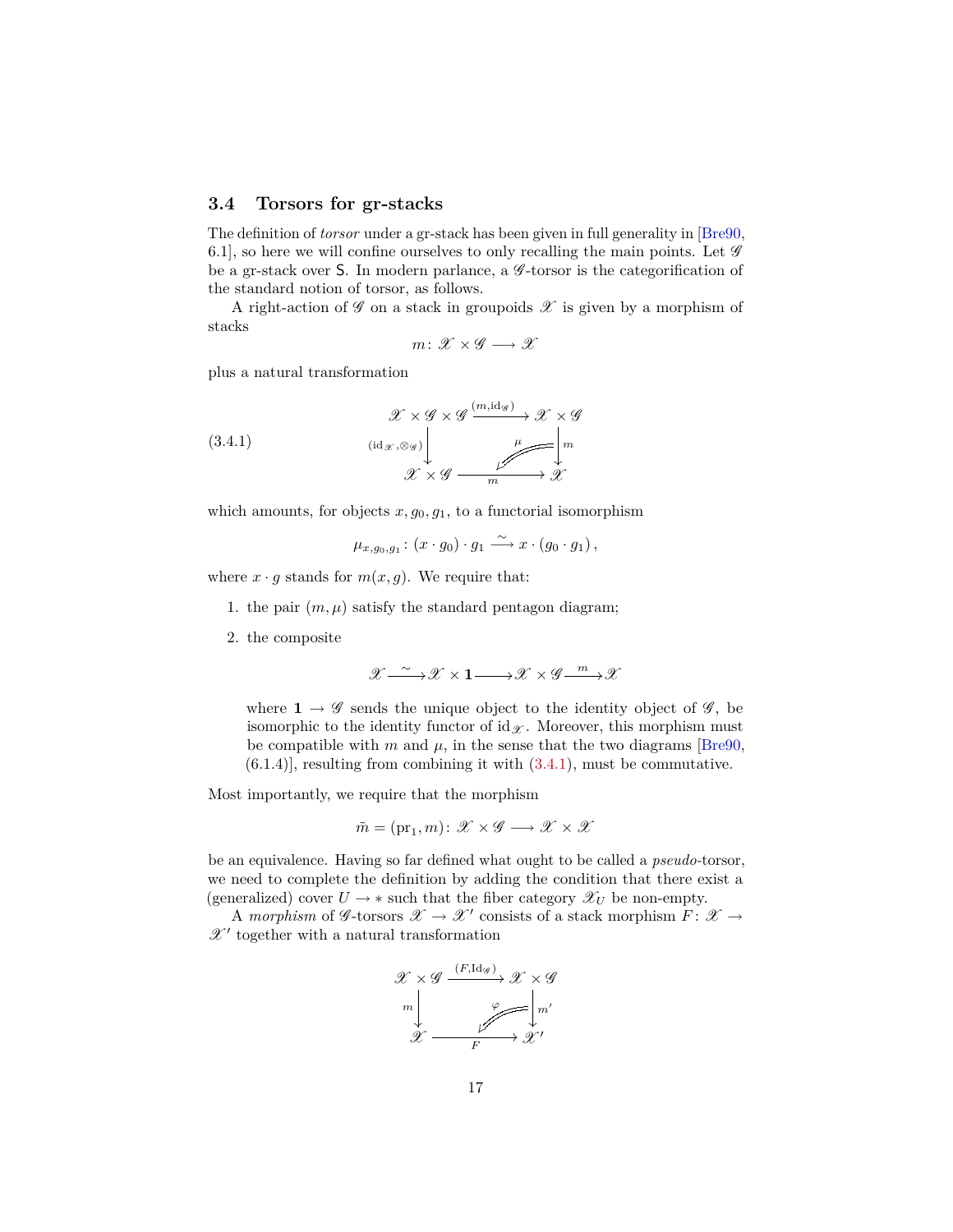<span id="page-17-1"></span>compatible with the transformations  $\mu$  and  $\mu'$ . (That is, with the diagrams  $(3.4.1)$ .)

A 2-morphism of  $\mathscr G$ -torsors is a 2-morphism  $\alpha: F \Rightarrow F'$  such that the diagrams



define a commutative diagram of 2-morphisms.

**3.4.1 Remark.** We have defined the notion of right torsors. That of left torsor is defined in the same way. It is actually the one adopted in [\[Bre90\]](#page-52-1).

With the notions of morphism and 2-morphism outlined above,  $\mathscr{G}\text{-torsors}$ comprise a 2-category. In fact, all together they form a neutral 2-gerbe over S denoted TORS( $\mathscr{G}$ ). The fiber above  $U \in Ob(\mathsf{S})$  is the 2-category of  $\mathscr{G}|_U$ -torsors (cf. [\[Bre92,](#page-53-3) [Bre94a\]](#page-53-4)).

#### <span id="page-17-0"></span>**3.4.1 Contracted product**

We will need to consider the notion of contracted product of torsors over a gr-stack in some detail. It is introduced in [\[Bre90,](#page-52-1) §6.7] (credited to J. Bénabou). (We use a slightly different convention for some of the diagrams.)

If  $\mathscr X$  (resp.  $\mathscr Y$ ) is a right (resp. left)  $\mathscr G$ -torsor, or more generally stacks with  $\mathscr{G}\text{-action, their contracted product } \mathscr{X} \wedge^{\mathscr{G}} \mathscr{Y}$  is defined as follows. The objects are pairs  $(x, y) \in \text{Ob } \mathcal{X} \times \mathcal{Y}$ . A morphism  $(x, y) \rightarrow (x', y')$  is an equivalence classes of triples  $(a, g, b)$ , where  $g \in Ob \mathscr{G}$ , and  $a: x \to x' \cdot g$  and  $b: g \cdot y \to y'$ are morphisms of  $\mathscr X$  and  $\mathscr Y$ , respectively. Two triples  $(a, g, b)$  and  $(a', g', b')$  are equivalent if there is a morphism  $\gamma: g \to g'$  in  $\mathscr G$  such that the diagrams



commute. The composition of two morphisms  $(x_1, y_1) \rightarrow (x_2, y_2)$  and  $(x_2, y_2) \rightarrow$  $(x_3, y_3)$  represented by triples  $(a, g, b)$  and  $(a', g', b')$ , respectively, is represented by the triple given by the expected compositions

$$
x_1 \xrightarrow{a} x_2 \cdot g \xrightarrow{a' \cdot g'} (x_3 \cdot g') \cdot g \xrightarrow{\sim} x_3 \cdot (g' \cdot g)
$$
  

$$
(g' \cdot g) \cdot y_1 \xrightarrow{\sim} g' \cdot (g \cdot y_1) \xrightarrow{g' \cdot b} g' \cdot y_2 \xrightarrow{b'} y_3
$$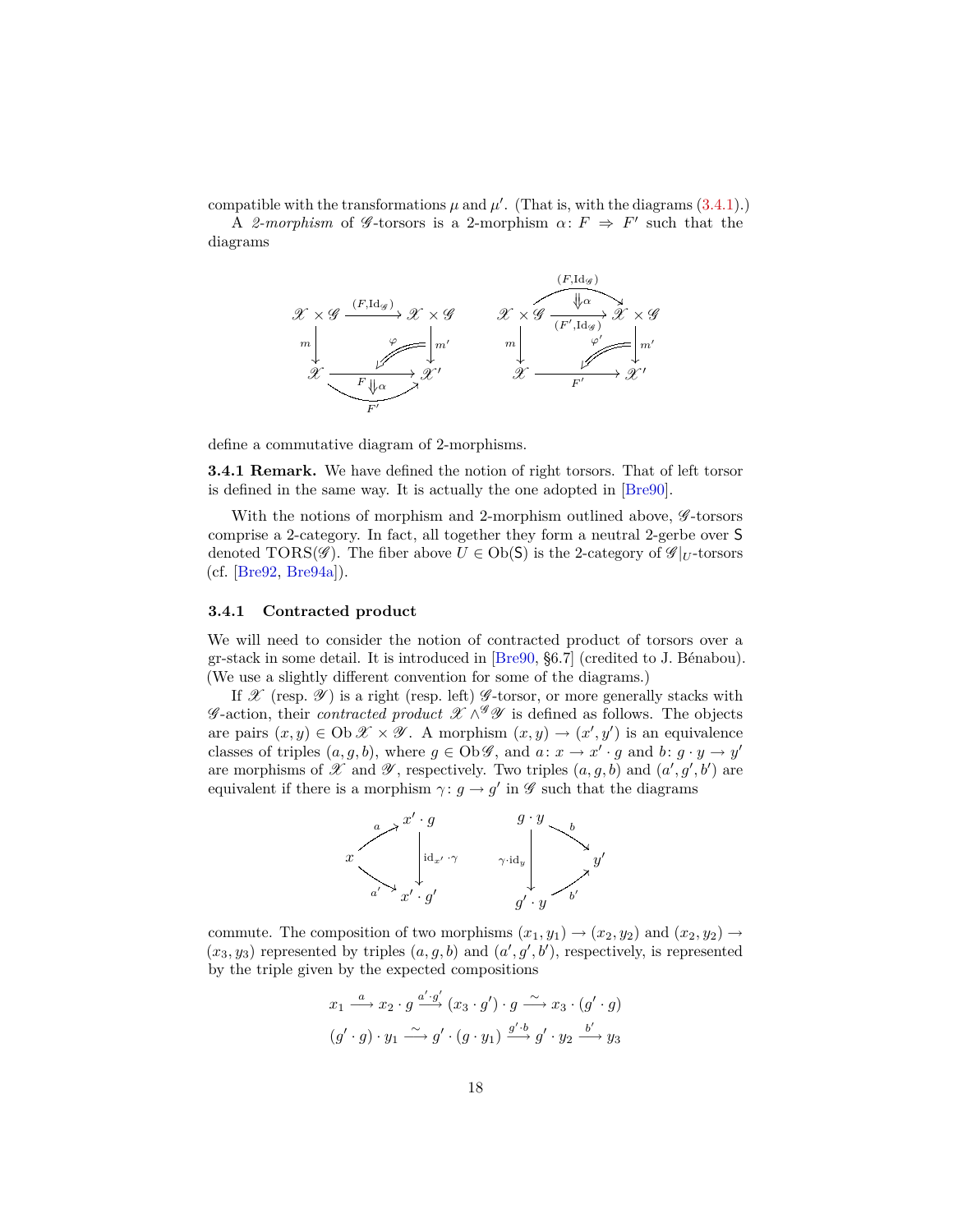<span id="page-18-2"></span>and, of course,  $g' \cdot g$ .

It should be observed that the foregoing procedure produces a fibered category over S with group law. We denote by  $\mathscr{X} \wedge^{\mathscr{G}} \mathscr{Y}$  the associated stack. One may also characterize  $\mathscr{X} \wedge^{\mathscr{G}} \mathscr{Y}$  as the "2-Limit" of the diagram

$$
\mathscr{X} \times \mathscr{Y} \times \mathscr{G} \mathbf{ \longrightarrow } \mathscr{X} \times \mathscr{Y}
$$

where one arrow is the projection and the other is the (right) action  $(x, y, g) \rightarrow$  $(x \cdot g, g^* \cdot y)$ , where  $x, y, g$  are objects and  $g^*$  is a choice for the inverse of *g*.

Properties analogous to the familiar ones for ordinary torsors hold. For example, one has the isomorphism

$$
(x \cdot g, y) \xrightarrow{\sim} (x, g \cdot y),
$$

represented by the triple  $(id_{x\cdot g}, g, id_{g\cdot y})$ .

#### **3.4.2 Cohomology classes and classification of torsors**

<span id="page-18-1"></span>**3.4.2 Proposition** ([\[Bre90,](#page-52-1) Proposition 6.2]). Let  $G_1 \rightarrow G_0$  be a crossed module *of* **T***. The elements of the pointed set*  $H^1(*, G_1 \to G_0)$  *are in bijective correspon-* $\det^{\mathcal{A}} \mathcal{A} = \left[ G_1 \rightarrow G_0 \right]^\sim.$ 

*General idea of the proof.* The central argument goes through the standard computation with 1-cocycles subordinated to hypercovers  $U_{\bullet}$ . Suppose  $\mathscr X$  is a right G -torsor over S, as described above. The choice of an object x of X over  $U_0$ leads to establishing the existence of an object  $g$  of  $\mathscr G$  over  $U_1$  such that

$$
d_0^*x\stackrel{\sim}{\longrightarrow} d_1^*x\cdot g.
$$

After pulling back to  $U_2$ , the local equivalence of  $\mathscr X$  and  $\mathscr G$  allows to conclude that there must exist a morphism  $(3.3.1a)$  over  $U_2$ , with  $\gamma$  satisfying  $(3.3.1b)$ over  $U_3$ . The choice of another object  $x'$  of  $\mathscr X$ , still over  $U_0$  say, leads to another 1-cocycle  $(g', \gamma')$  *equivalent* to  $(g, \gamma)$ , in the sense of Definition [3.3.1,](#page-14-1) that is there is a pair  $(h, \eta)$  where h is an object of  $\mathscr G$  over  $U_0$  and a  $\eta$  morphism over  $U_1$ satisfying equations [\(3.3.2\)](#page-14-4).

From a 1-cocycle  $(g, \gamma)$  one can extract a 1-cocycle with values in the crossed module  $G_1 \rightarrow G_0$  as explained at the end of sect. [3.3.](#page-14-0)

Conversely, as mentioned in Remark [3.3.3,](#page-15-1) the procedure from the proof of [\[Bre90,](#page-52-1) Proposition 6.2], in particular §6.5, allows to reconstruct a bitorsor cocycle, and ultimately a  $\mathscr{G}\text{-torsor}$ , from a 1-cocycle with values in  $G_1 \to G_0$ .  $\Box$ 

# <span id="page-18-0"></span>**4 Pushing cohomology classes along butterflies**

Changing the coefficients results in a morphism in non-abelian cohomology. From the point of view of the general definition recalled in sect. [3.1,](#page-11-1) this is done by means of a morphism of simplicial groups  $\underline{H}_{\bullet} \to \underline{G}_{\bullet}$ , which in our case is the one induced by a morphism of crossed modules, and ultimately by a morphism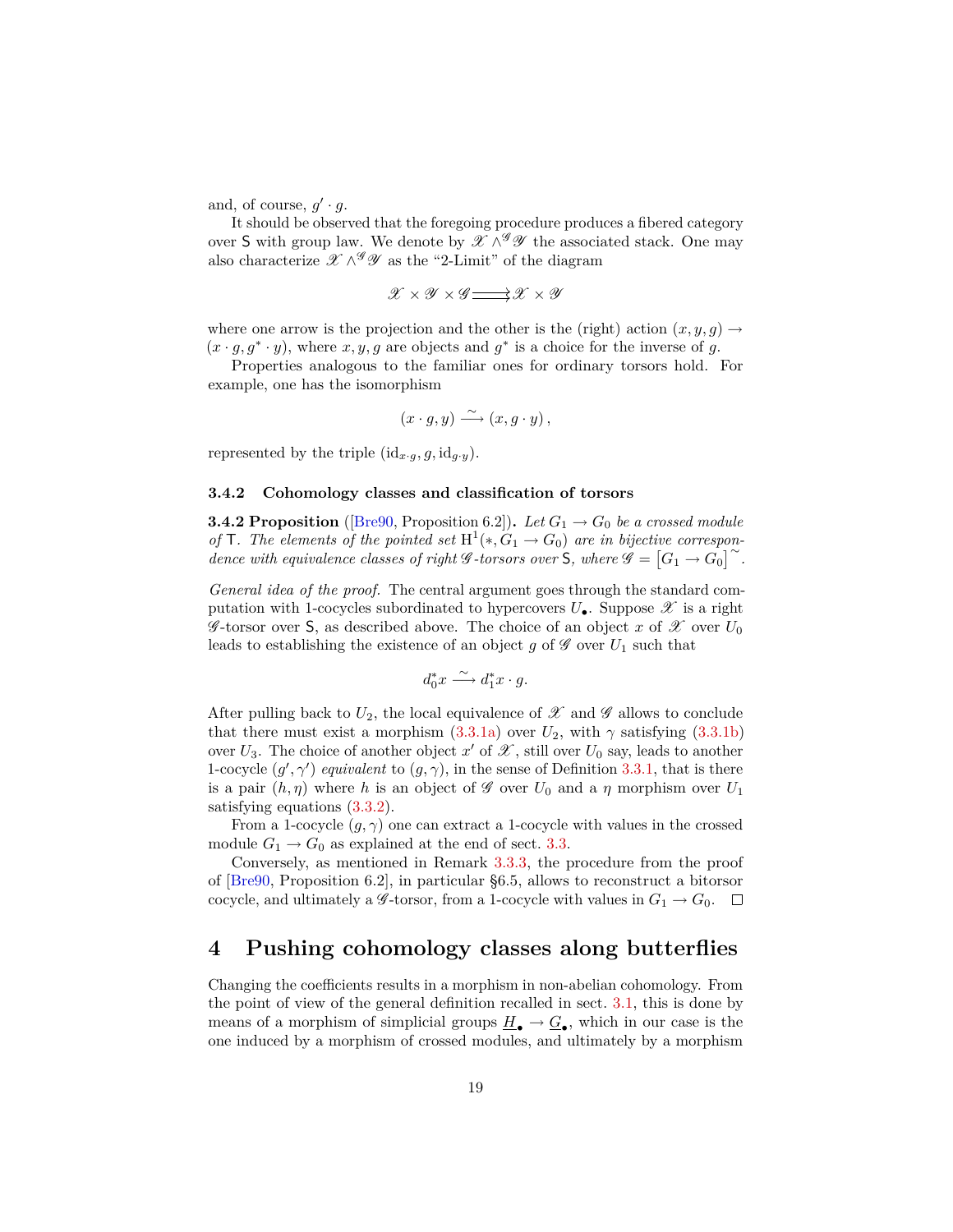*F* :  $\mathcal{H} \rightarrow \mathcal{G}$  of gr-stacks. We are also specifically interested in the case  $i = 1$ , and we want to provide a short account of how the morphism

$$
F_*\colon\operatorname{H}^1(*,\mathscr{H})\longrightarrow\operatorname{H}^1(*,\mathscr{G})
$$

can be profitably described in terms of butterflies. This is a necessary stepping stone in the more geometric description of the first non-abelian cohomology group with values in a gr-stack to be presented further down in the paper. After some general observations, we begin with an elementary approach to the above morphism in terms of explicit 1-cocycles with values in crossed modules. We then show how the more conceptual formulation in terms of bitorsor cocycles can be reduced to these explicit calculations.

#### <span id="page-19-0"></span>**4.1 General remarks**

Let  $(F, \lambda): \mathscr{H} \to \mathscr{G}$  be a morphism of gr-stacks over S, where we have explicitly marked the natural isomorphism  $\lambda$  providing the additivity:

$$
\lambda_{y_1,y_2} \colon F(y_1y_2) \xrightarrow{\sim} F(y_1)F(y_2),
$$

for any two objects  $y_1, y_2$  of  $\mathcal{H}$ . The following is an easy claim whose proof is left to the reader.

**4.1.1 Lemma.** Let  $(F, \lambda)$  be as above, and let  $(y, h)$  be a 1-cocycle with values in  $\mathscr H$  *relative to a hypercover*  $U_{\bullet} \to *$  *as in Definition [3.3.1.](#page-14-1)* Then  $(F(y), \lambda \circ F(h))$ *is a 1-cocycle with values in*  $\mathscr G$  *(relative to the same hypercover). If*  $(y, h)$  *and*  $(y', h')$  are two equivalent 1-cocycles with values in  $\mathscr{H}$ , then so are their images  $(F(y), \lambda \circ F(h))$  *and*  $(F(y'), \lambda \circ F(h'))$ *.* 

Our goal is to explicitly calculate  $(F(y), \lambda \circ F(h))$  by means of a butterfly representing *F*.

### <span id="page-19-1"></span>**4.2 Lift of a 1-cocycle along a butterfly**

Since a butterfly  $[H_{\bullet}, E, G_{\bullet}]$  corresponds to a morphism  $F: \mathscr{H} \to \mathscr{G}$ , it is expected that it will be possible to "lift" a 1-cocycle  $\eta = (y, h)$  with values in  $\overline{W}\underline{H}_{\bullet}$  to one with values in  $\overline{W}\underline{G}_{\bullet}$ . Note that, after having observed that the butterfly *E* or equivalently the morphism *F* lead to a simplicial map  $\overline{W} H_{\bullet} \rightarrow$  $W \underline{G}_{\bullet}$ , the lift is only a matter of composing  $\eta$  with said map. We prefer to present a direct approach, which will be useful here and elsewhere in this text.

Let  $V_{\bullet}$  be a hypercover as above, and let  $\eta = (y, h): V_{\bullet} \to \overline{W} \underline{H}_{\bullet}$  be a 1-cocycle, with  $y: V_1 \to H_0$  and  $h: V_2 \to H_1$ . Since  $\pi: E \to H_0$  is a sheaf epimorphism, there will be a local lift of *y* to *E*, namely a (generalized) cover  $p_1: U \to V_1$  and  $e: U \to E$  such that

$$
\begin{array}{ccc}\nU & \xrightarrow{e} & E \\
p_1 & & \downarrow \\
V_1 & \xrightarrow{y} & H_0\n\end{array}
$$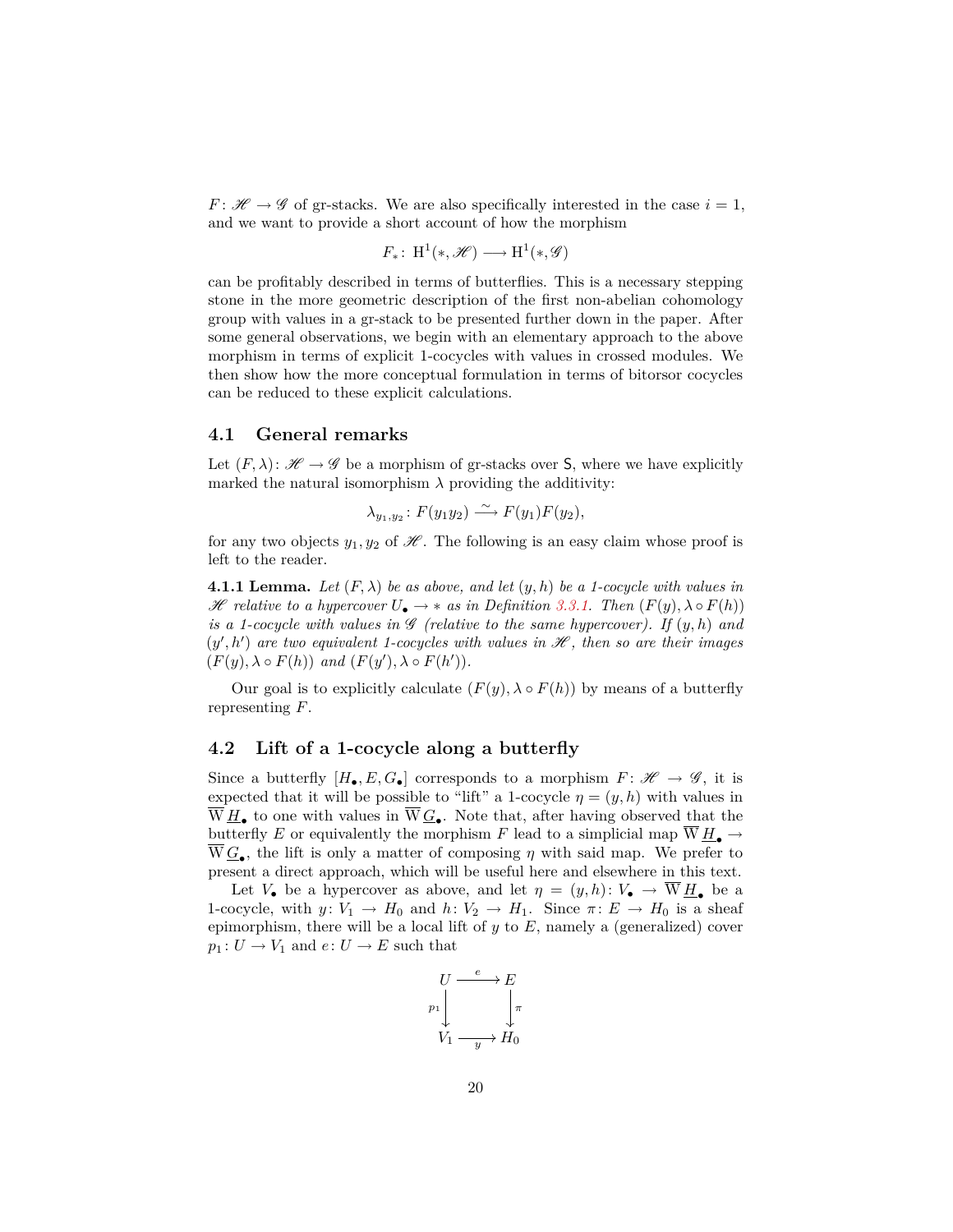<span id="page-20-4"></span>commutes. Using [\[SGA72,](#page-54-5) V, Théorème 7.3.2], there is a hypercover  $V'_{\bullet}$  dominating  $V_{\bullet}$ , with a factorization  $V'_{1} \to U \to V_{1}$ . All objects will be considered relative to  $V'_{\bullet}$  by pull-back along the latter map. In particular,  $\eta = (y, h)$  can now be considered as a 1-cocycle relative to  $V'_\bullet$  via  $V'_\bullet \to V_\bullet \to \overline{W} \underline{H}_\bullet$ .

The explicit form of the cocycle condition on  $(y, h)$ , the relation  $\partial_H = \pi \circ \kappa$ , and the injectivity of  $i: G_1 \to E$  show that there must exist  $g: V'_2 \to G_1$  such that

<span id="page-20-1"></span>(4.2.1) 
$$
d_1^*e = d_2^*e d_0^*e \kappa(h) \iota(g).
$$

Set  $x = \underline{\jmath \circ} e \colon V_1' \to G_0$ . We show that the pair  $(x, g)$  determines a 1-cocycle  $\xi\colon V'_\bullet\to \overline{\mathcal{W}}\,\underline{G}_\bullet.$ 

Applying  $\jmath$  to the previous relation gives the first cocycle condition  $(3.2.1a)$ . After a pull-back to  $V'_3$ , and using  $(4.2.1)$  to reduce  $(d_2d_3)^*e(d_0d_3)^*e(d_0d_1)^*e$  in both possible ways, by a routine calculation we obtain the equality

<span id="page-20-2"></span>
$$
(4.2.2) \qquad \kappa(d_2^*h\,d_0^*h)\,\imath(d_2^*g\,d_0^*g) = \kappa((d_3^*h)^{(d_0d_1)^*b}\,d_1^*h)\,\imath((d_3^*g)^{(d_0d_1)^*x}\,d_1^*g),
$$

so that the second cocycle condition  $(3.2.1b)$  for  $(x, g)$  also holds. (This uses the fact that *i* is injective and that its image commutes with that of  $\kappa$ .)

**4.2.1 Remark.** From [\(4.2.1\)](#page-20-1) and [\(4.2.2\)](#page-20-2), it follows that  $\tilde{\eta} = (e,(h,g))$  defines a 1-cocycle with values in the crossed module  $(\kappa, \iota): H_1 \times G_1 \to E$ .

<span id="page-20-3"></span>**4.2.2 Remark.** The technique adopted in this section can also be used to describe the explicit lift of a 0-cocycle with values in  $\overline{W} H_{\bullet}$  of the type discussed in [\[Part I\]](#page-52-0). It is an exercise to show that the geometric view in terms of torsors given there reduces to this one when trivializations are chosen. This view is implicit in the proof of Theorem [2.2.1](#page-9-2) given in [\[Part I,](#page-52-0) Theorem 4.3.1].

### <span id="page-20-0"></span>**4.3 Computing the map** *F*<sup>∗</sup>

When  $\mathscr{H} \stackrel{\sim}{\to} [H_1 \to H_0]^\sim$ ,  $\mathscr{G} \stackrel{\sim}{\to} [G_1 \to G_0]^\sim$ , and  $(F, \lambda)$  is expressed through the butterfly  $[H_{\bullet}, E, G_{\bullet}]$ , the image of a 1-cocycle  $(y, h)$  with values in  $\mathscr H$ can be explicitly computed. Most of the necessary calculations follow in a straightforward way from the explicit treatment of the equivalence between the morphism  $F$  and the butterfly provided in  $[Part I, Theorem 4.3.1]$  $[Part I, Theorem 4.3.1]$  (recalled here as Theorem [2.2.1\)](#page-9-2).

Recall that we have the equivalence  $\mathscr{H} \simeq \text{TORS}(H_1, H_0)$ , and therefore, if the object *y* corresponds to the  $(H_1, H_0)$ -torsor  $(Q, t)$ , then  $F(y)$  can be computed as

$$
F(Q, t) = \underline{\mathrm{Hom}}_{H_1}(Q, E)_t,
$$

as shown in Part I. The right-hand side is the  $G_1$ -torsor of local  $H_1$ -equivariant lifts of  $t: Q \to H_0$  to *E*. In fact it is a  $(G_1, G_0)$ -torsor: the section

$$
s\colon \underline{\mathrm{Hom}}_{H_1}(Q,E)_t\longrightarrow G_0
$$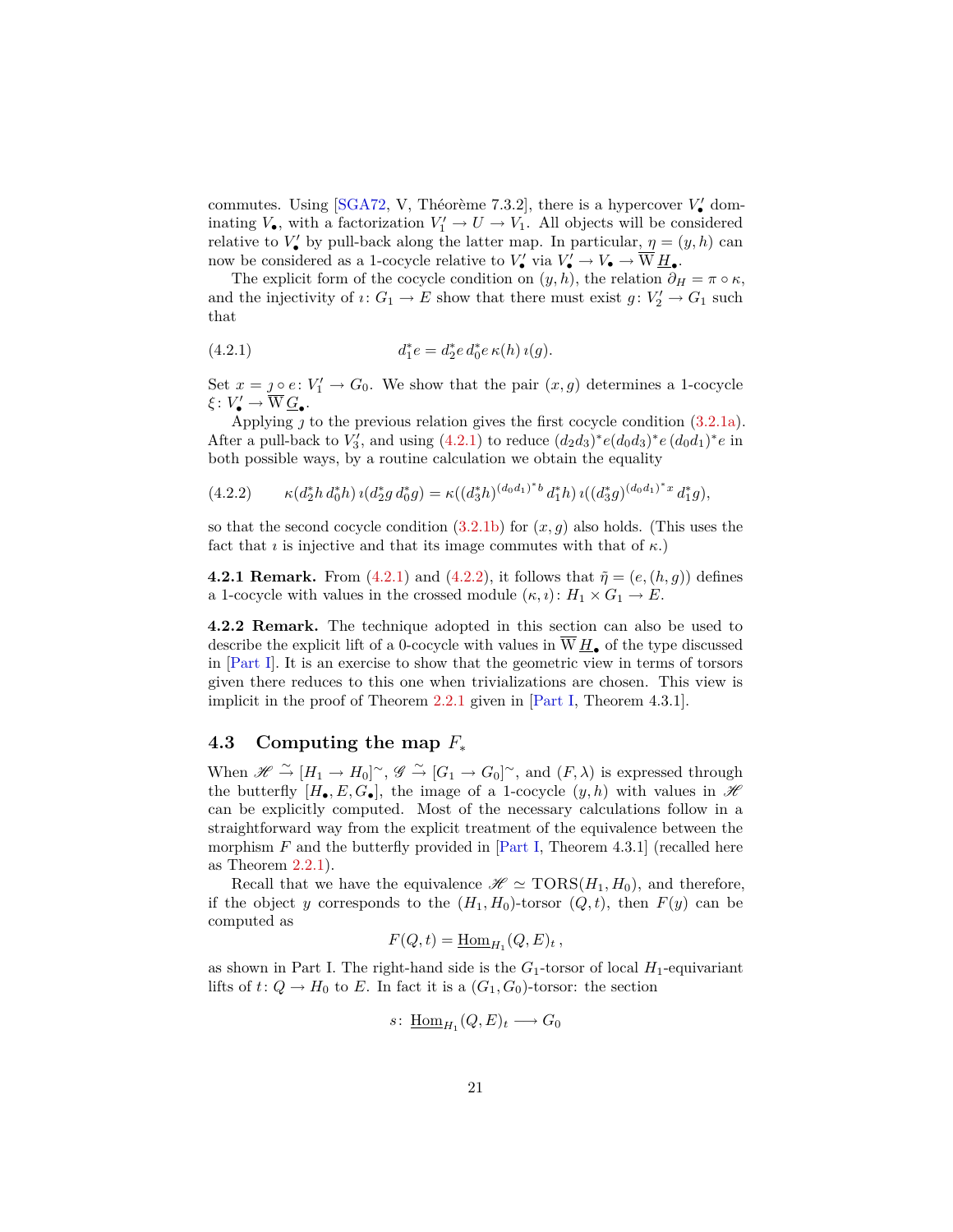is simply the map sending a local lift  $e$  of  $t$  to  $\jmath \circ e$ . The morphism  $h$  is the isomorphism of torsors

$$
h\colon d_1^*(Q,t) \xrightarrow{\sim} (d_2^*Q \overset{H_1}{\wedge} d_0^*Q, d_2^*td_0^*t),
$$

so that the composite  $\lambda \circ F(h)$  arises, again as explained in Part I, from the isomorphism of *G*1-torsors

$$
\underline{\mathrm{Hom}}_{H_1}(d_2^*Q \overset{H_1}{\wedge} d_0^*Q, E)_t \overset{\sim}{\longrightarrow} \underline{\mathrm{Hom}}_{H_1}(d_2^*Q, E)_t \overset{G_1}{\wedge} \underline{\mathrm{Hom}}_{H_1}(d_0^*Q, E)_t.
$$

Assume the hypercover  $U_{\bullet}$  with respect to which  $(y, h)$  is defined is such that the underlying  $H_1$ -torsor  $Q$  is trivial, and the whole cocycle can be expressed via a 1-cocycle with values in the crossed module  $H_1 \rightarrow H_0$ . Let us keep the notation  $(y, h)$  for the latter, so that now  $y \in H_0(U_1)$  and  $h \in H_1(U_2)$ .

Recalling that  $y \in H_0(U_1)$  corresponds to the object  $(H_1, y)$  of  $\mathscr{H}(U_1)$ , its image under *F* is given by:

<span id="page-21-2"></span>(4.3.1) 
$$
\underline{\text{Hom}}_{H_1}(H_1, E)_y \xrightarrow{\sim} E_y
$$

$$
e \longmapsto e(1)
$$

where the  $G_1$ -torsor on the right-hand side is the "fiber" of  $E \to H_0$  above *y*. It follows that the resulting cocycle with values in  $\mathscr G$  is given by the datum of  $E_y$ plus the morphism

(4.3.2) 
$$
\gamma \colon E_{d_1^*y} \xrightarrow{\sim} E_{d_2^*y} \overset{G_1}{\wedge} E_{d_0^*y}.
$$

arising from the application of  $(F, \lambda)$  to the first relation in the 1-cocycle condition, i.e.

<span id="page-21-0"></span>
$$
d_1^*y=d_2^*y\,d_0^*y\,\partial h,
$$

which really is the morphism

<span id="page-21-1"></span>
$$
h\colon (H_1,d_1^*y)\longrightarrow (H_1,d_2^*y\,d_0^*y).
$$

So [\(4.3.2\)](#page-21-0) is the result of the composition

(4.3.3) 
$$
E_{d_1^*y} \longrightarrow E_{d_2^*y d_0^*y} \longrightarrow E_{d_2^*y} \overset{G_1}{\wedge} E_{d_0^*y}.
$$

A trivialization of the  $G_1$ -torsor  $E_y$  will produce a 1-cocycle with values in the crossed module  $G_1 \rightarrow G_0$ . More precisely, we have:

**4.3.1 Proposition.** *The choice of a trivialization*  $e \in E_y$  *amounts to a lift of the 1-cocycle*  $\eta = (y, h): U_{\bullet} \to \overline{W} \underline{H}_{\bullet}$  *along the butterfly*  $[\overrightarrow{H}_{\bullet}, E, G_{\bullet}]$ *, as described in section [4.2.](#page-19-1)*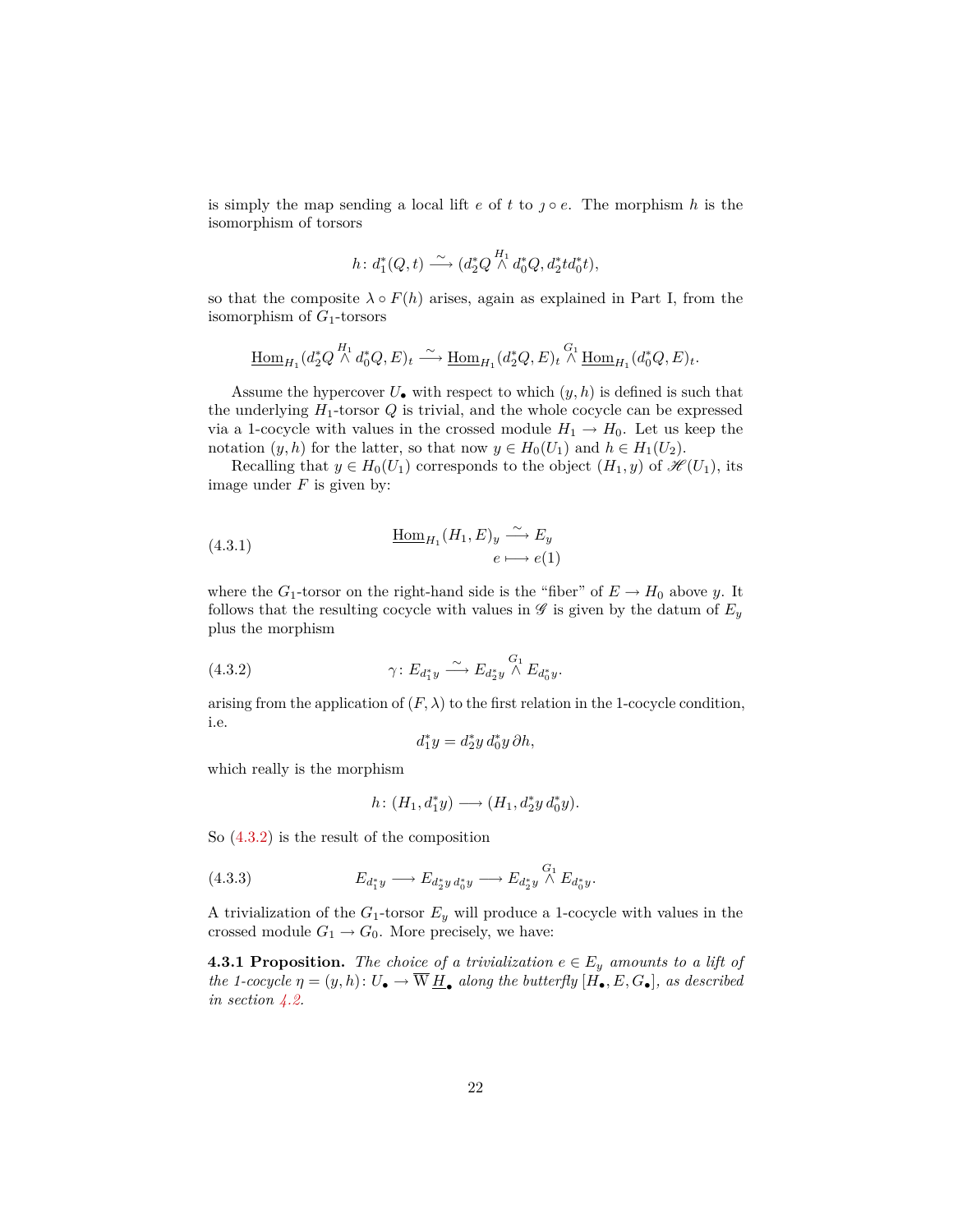<span id="page-22-2"></span>*Proof.* One needs to show that the choice of a trivialization  $e \in E_y$  leads to formulas [\(4.2.1\)](#page-20-1) and [\(4.2.2\)](#page-20-2). Indeed, after pullback the choice of  $e \in E_y$  yields  $d_1^*e, d_2^*e, \text{ and } d_0^*e.$ 

The first morphism of [\(4.3.3\)](#page-21-1) sends  $d_1^*e$  to  $(d_1^*e) \kappa(h)^{-1}$ . This is a consequence of the following observation: suppose we have  $y = y' \partial h$ , for  $y, y' \in H_0$  and  $h \in H_1$ . Consider the diagram

$$
\begin{array}{ccc}\n\underline{\operatorname{Hom}}_{H_1}(H_1, E)_y & \longrightarrow \operatorname{\underline{Hom}}_{H_1}(H_1, E)_y' \\
\downarrow & & \downarrow \\
E_y & \longrightarrow E_{y'}\n\end{array}
$$

where the top horizontal arrow sends a local lift  $e$  to  $e \circ h^{-1}$ . Then, using [\(4.3.1\)](#page-21-2) for the vertical arrows, we can calculate the bottom horizontal arrow and find that a section *e* is sent by to  $e \kappa(h)^{-1}$ .

Returning to the problem at hand, since the product  $d_2^* e d_0^* e$  provides a trivialization of  $E_{d_2^*y} \wedge^{G_1} E_{d_0^*y}$ , there must exist a  $g \in G_1$  such that

$$
(d_1^*e) \ \kappa(h)^{-1} = d_2^*e \ d_0^*e \ \iota(g),
$$

which clearly is the same as  $(4.2.1)$ , as wanted.

Relation [\(4.2.2\)](#page-20-2) follows from this last one by direct calculation. Alternatively, one can show that it follows from the cocycle condition [\(3.3.1b\)](#page-14-3) applied to the morphism [\(4.3.2\)](#page-21-0), by pulling back to  $U_3$  and moving from  $(d_1d_2)^*e$  to the product  $(d_2d_3)^*e$   $(d_0d_3)^*e$   $(d_0d_1)^*e$  in the two possible ways. The second approach subsumes the second. In any event, both are straightforward and left to the reader.  $\Box$ 

# <span id="page-22-0"></span>**5 Gerbes bound by a crossed module**

#### <span id="page-22-1"></span>**5.1 Recollections on gerbes**

For gerbes, our main references will be [\[Gir71,](#page-53-2) [Bre94a\]](#page-53-4). Recall that a gerbe  $\mathscr P$ over S is by definition a stack in groupoids over S which is "locally non-empty" and "locally connected." Following [\[LMB00\]](#page-54-6), this can be expressed as follows. Let  $X$  be a "space," i.e. a sheaf of sets, over  $S$ . A gerbe over  $X$  is a stack in groupoids  $\mathscr P$  over **S** equipped with a morphism  $p: \mathscr P \to X$  such that both  $p$  and the diagonal  $\Delta: \mathscr{P} \to \mathscr{P} \times_X \mathscr{P}$  are (stack) epimorphisms. The usual definition of gerbe over **S** without reference to another space is recovered by setting  $X = *$ . Any stack  $\mathscr X$  is equipped with a canonical morphism

$$
\mathscr{X}\longrightarrow\pi_0(\mathscr{X})
$$

which makes  $\mathscr X$  into a gerbe over  $\pi_0(\mathscr X)$  ([\[LMB00,](#page-54-6) §3.19] and [\[Bre94a,](#page-53-4) §7.1]). This construction and its analog for 2-stacks were applied at different points in Part I.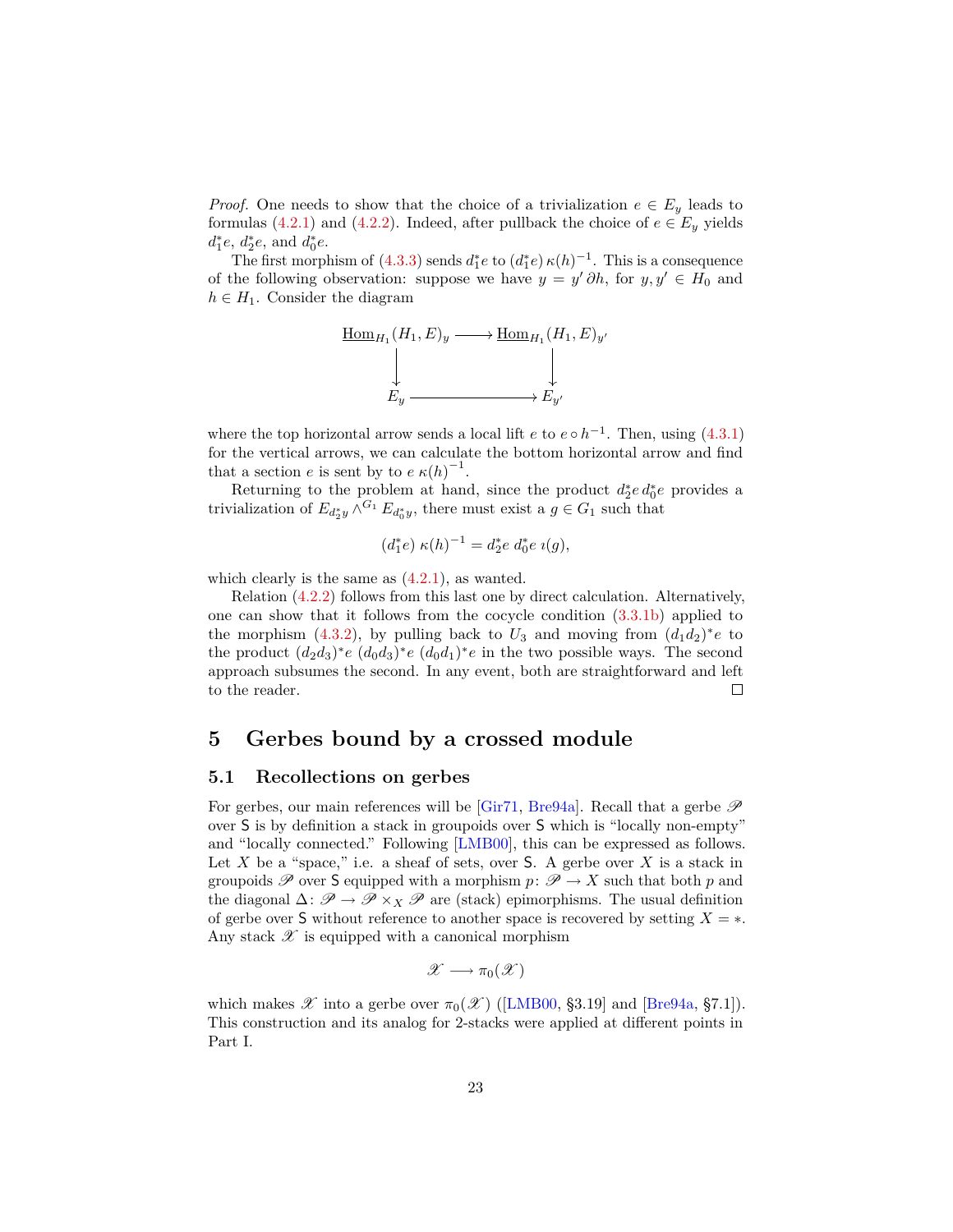<span id="page-23-4"></span>If  $U \to *$  is a generalized cover and G is a sheaf of groups over  $S/U$ , then  $\mathscr P$ is a *G*-gerbe if there exists an object  $x \in Ob(\mathcal{P}_U)$  and an isomorphism

$$
G \longrightarrow \underline{\mathrm{Aut}}_U(x) \, .
$$

(The choice of the isomorphism is called a labeling of  $\mathscr P$  in [\[Bre94a\]](#page-53-4)). It is well known from loc. cit. that a *G*-gerbe gives rise to a non-abelian cohomology class with values in the crossed module  $[\iota: G \to \text{Aut}(G)]$ . Essentially identical cohomology classes are shown in [\[Bre90\]](#page-52-1) to arise from  $\mathscr{G}$ -torsors, where  $\mathscr{G}$  =  $[G \to Aut(G)]^{\sim}$  is the associated gr-stack. In fact, it is also shown in loc. cit. that there is an equivalence (of 2-gerbes) between  $\mathscr G$ -torsors and *G*-gerbes. This section is devoted to tie together these strands for a general crossed module  $G_1 \rightarrow G_0$  of **T**.

## <span id="page-23-0"></span>**5.2 Gerbes bound by a crossed module**

Let  $G_{\bullet}$ :  $G_1 \stackrel{\partial}{\rightarrow} G_0$  be a crossed module of T. The concept of gerbe bound by  $G_{\bullet}$ is a sort of rigidification, due to Debremaeker [\[Deb77\]](#page-53-0), of the idea of *G*-gerbe recalled above.

<span id="page-23-3"></span>**5.2.1 Definition.** A gerbe  $\mathscr P$  bound by  $G_{\bullet}$ , or equivalently, a  $(G_1, G_0)$ -gerbe, is a gerbe  $\mathscr P$  over  $S$  equipped with the following data:

- 1. a functor  $\mu \colon \mathscr{P} \to \text{TORS}(G_0);$
- 2. for each object *x* of  $\mathscr P$  an isomorphism  $j_x$ :  $\underline{\mathrm{Aut}}(x) \xrightarrow{\sim} \mu(x) \wedge^{G_0} G_1$  such that the diagram

<span id="page-23-1"></span>(5.2.1) 
$$
\begin{array}{c}\n\Delta \text{ut}(x) \longrightarrow \Delta \text{ut}(\mu(x)) \\
\downarrow_{x} \downarrow_{x} \\
\mu(x) \wedge^{G_0} G_1 \xrightarrow{\text{id} \wedge \partial} \mu(x) \wedge^{G_0} G_0\n\end{array}
$$

commutes and it is functorial with respect to morphisms  $f: x \to y$  in  $\mathscr{P}$ . The right vertical morphism is the standard one identifying the automorphism group of a *G*-torsor *P* with the twisted adjoint group  $\operatorname{Ad} P = P \wedge^G G$ .

Let us explicitly remark that the functoriality of diagram [\(5.2.1\)](#page-23-1) means we must have, for each morphism  $f: x \to y$  in  $\mathscr{P}$ , over (say) *U*, a commutative diagram:

<span id="page-23-2"></span>(5.2.2) 
$$
\begin{array}{c}\n\text{Aut}(x) \xrightarrow{f_*} \text{Aut}(y) \\
\downarrow_{x} \\
\downarrow_{y} \\
\mu(x) \wedge^{G_0} G_1 \xrightarrow{\mu(f) \wedge \text{id}} \mu(y) \wedge^{G_0} G_1\n\end{array}
$$

 $f_*$  is defined, as usual, by sending a section  $\gamma$  of  $\underline{\text{Aut}}(x)$  to  $f \circ \gamma \circ f^{-1}$ .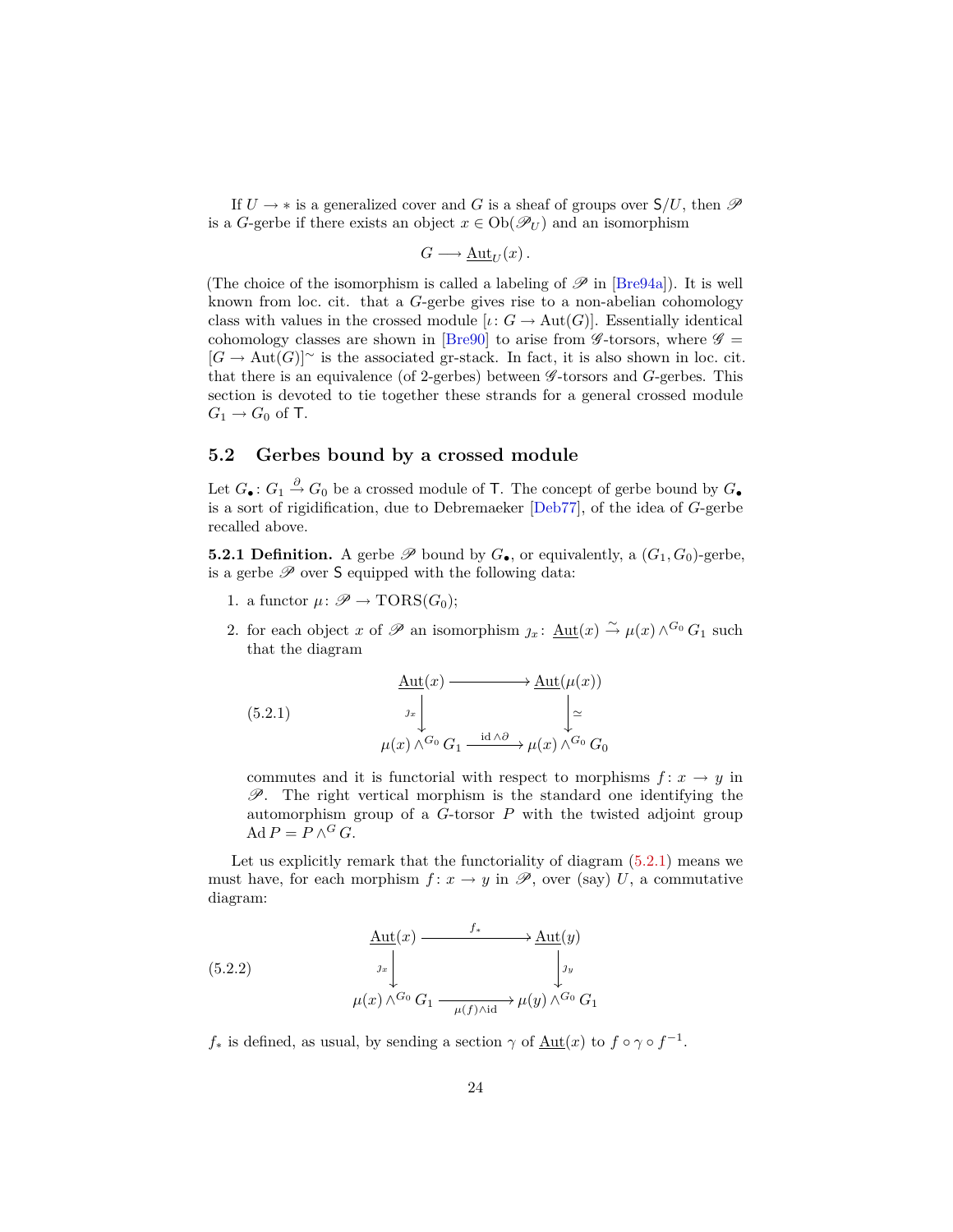<span id="page-24-3"></span><span id="page-24-1"></span>**5.2.2 Example.** TORS( $G_1$ ) is evidently ( $G_1, G_0$ )-gerbe with  $\mu = \partial_*$  and  $\jmath$ given by

$$
\jmath_P\colon P\overset{G_1}\wedge G_1\overset{\sim}{\longrightarrow} \partial_*(P)\overset{G_0}\wedge G_1
$$

for a  $G_1$ -torsor  $P$ . TORS( $G_1$ ) will be called the trivial  $(G_1, G_0)$ -gerbe when equipped with the structure just described. We shall see shortly, in sect. [5.3,](#page-25-0) that all  $(G_1, G_0)$ -gerbes are locally of this type.

We will denote a gerbe bound by  $G_{\bullet}$  synthetically as  $(\mathscr{P}, \mu, \jmath)$ . We have morphisms and 2-morphisms of gerbes bound by *G*•, as follows:

<span id="page-24-0"></span>**5.2.3 Definition.** A morphism  $(F, \varphi) : (\mathscr{P}, \mu, \jmath) \to (\mathscr{P}', \mu', \jmath')$  of gerbes bound by  $G_{\bullet}$  is given by a morphism  $F: \mathscr{P} \to \mathscr{P}'$  of gerbes plus a 2-morphism



such that for every object  $x \in Ob(\mathscr{P})$  the following diagram commutes:

(5.2.3)  
\n
$$
\begin{array}{c}\n\text{Aut}(x) \longrightarrow^{F_*} \longrightarrow \text{Aut}(F(x)) \\
\downarrow^{J_{F(x)}} \\
\downarrow^{J_{F(x)}} \\
\mu(x) \wedge^{G_0} G_1 \longrightarrow^{J*}_{\varphi_x} \mu'(F(x)) \wedge^{G_0} G_1\n\end{array}
$$

A 2-morphism  $\theta$ :  $(E, \varepsilon) \Rightarrow (F, \varphi)$  is a 2-morphism of gerbes  $\theta$ :  $E \Rightarrow F$  such that

$$
\mu' * \theta \circ \varepsilon = \varphi.
$$

In ref. [\[Deb77\]](#page-53-0) the definition of morphism is given in greater generality than in Definition [5.2.3](#page-24-0) above, by allowing a *strict morphism* of crossed modules. Recall that a strict morphism  $f_{\bullet}: H_{\bullet} \to G_{\bullet}$  is a commutative diagram of group objects

$$
H_1 \xrightarrow{f_1} G_1
$$
  
\n
$$
\begin{array}{c}\n\downarrow \\
\downarrow \\
H_0 \xrightarrow{f_0} G_0\n\end{array}
$$

where  $f_1$  is an  $f_0$ -equivariant map.

<span id="page-24-2"></span>**5.2.4 Definition.** Let  $(\mathscr{P}, j, \mu)$  be a  $(G_1, G_0)$ -gerbe and  $(\mathscr{Q}, \kappa, \nu)$  an  $(H_1, H_0)$ gerbe. An  $f_{\bullet}$ *-morphism*  $(F, \varphi)$ :  $\mathscr{Q} \to \mathscr{P}$  is the datum of a morphism  $F: \mathscr{Q} \to \mathscr{P}$ of gerbes plus a 2-morphism

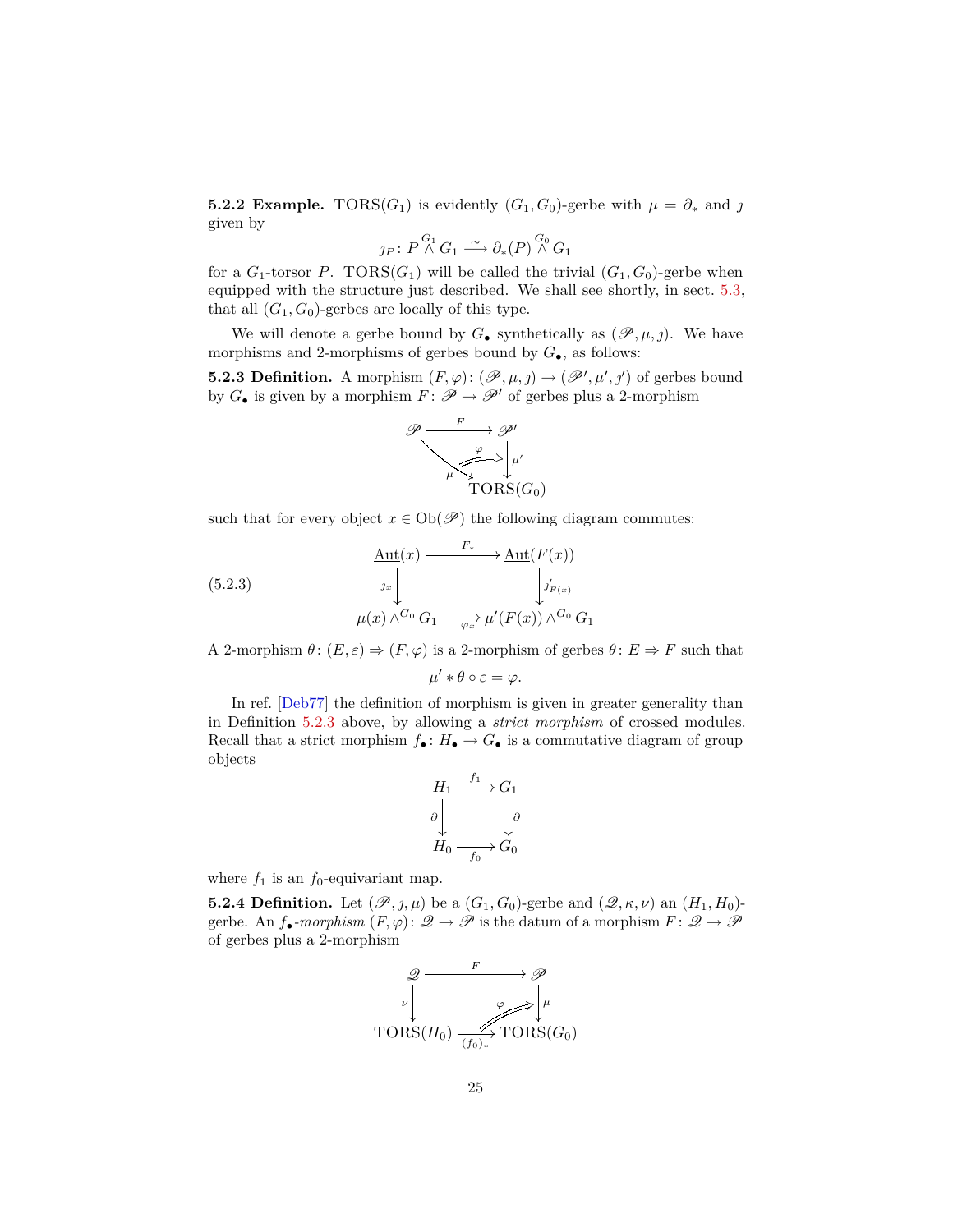<span id="page-25-1"></span>such that for each object  $y$  of  $\mathscr Q$  there is a functorial diagram

$$
\begin{array}{c}\n\text{\underline{Aut}}(y) \xrightarrow{\text{\underline{Aut}}(F)} \text{\underline{Aut}}(F(y)) \\
\downarrow^{\kappa_y} \downarrow^{\jmath_{F(y)}} \\
\nu(y) \wedge^{H_0} H_1 \xrightarrow{\hspace{2cm} \omega} \mu(F(y)) \wedge^{G_0} G_1\n\end{array}
$$

where  $\omega$  is the composite

$$
\nu(y) \stackrel{H_0}{\wedge} H_1 \longrightarrow \nu(y) \stackrel{H_0}{\wedge} G_1 \stackrel{\sim}{\longrightarrow} (\nu(y) \stackrel{H_0}{\wedge} G_0) \stackrel{G_0}{\wedge} G_1 \longrightarrow \mu(F(y)) \stackrel{G_0}{\wedge} G_1.
$$

There is an obvious generalization of the notion of 2-morphism too. The reader can formulate the appropriate diagram.

**5.2.5 Remark.** An abelian crossed module is simply a homomorphism of abelian groups of S. Gerbes bound by crossed modules in this sense have appeared in refs. [\[Mil03\]](#page-54-1) and [\[Ald08\]](#page-52-2). As it is shown in the latter, the notion encompasses several well-known examples such that of connective structure due to Brylinski and McLaughlin ([\[Bry93\]](#page-53-9)) and hermitian structure due to one of the authors  $([Ald05]).$  $([Ald05]).$  $([Ald05]).$ 

### <span id="page-25-0"></span>**5.3 Local description**

We want to explicitly show that a  $(G_1, G_0)$ -gerbe  $(\mathscr{P}, j, \mu)$  is always locally equivalent to  $TORS(G_1)$  with the structure described in Example [5.2.2.](#page-24-1)

First, it will be useful to carry out a few local calculations to translate the global structure afforded by the  $(G_1, G_0)$ -structure on the gerbe  $\mathscr P$  into the operations of the crossed module  $\partial: G_1 \to G_0$ . To this end, consider diagram [\(5.2.2\)](#page-23-2), and assume two trivializations  $u, v$  of the  $G_0$ -torsors  $\mu(x)$  and  $\mu(y)$  are given. It follows that *f* determines an element  $a_f \in G_0(U)$  by

$$
u \longmapsto \mu(f)(u) = v a_f.
$$

Then  $\gamma$  in  $\underline{\text{Aut}}(x)$  determines, via the trivialization *u*, an element  $g \in G_1(U)$ :

$$
j_x(\gamma) = u \wedge g.
$$

From diagram  $(5.2.2)$  we have that the action of  $f_*$  amounts to:

$$
u \wedge g \longmapsto v \, a \wedge g = v \wedge g^{a_f^{-1}}.
$$

Thus, if the trivializations are fixed, the action of *f*<sup>∗</sup> can be identified with the automorphism of  $G_1$  given by:

$$
g\longmapsto g^{a_f^{-1}}.
$$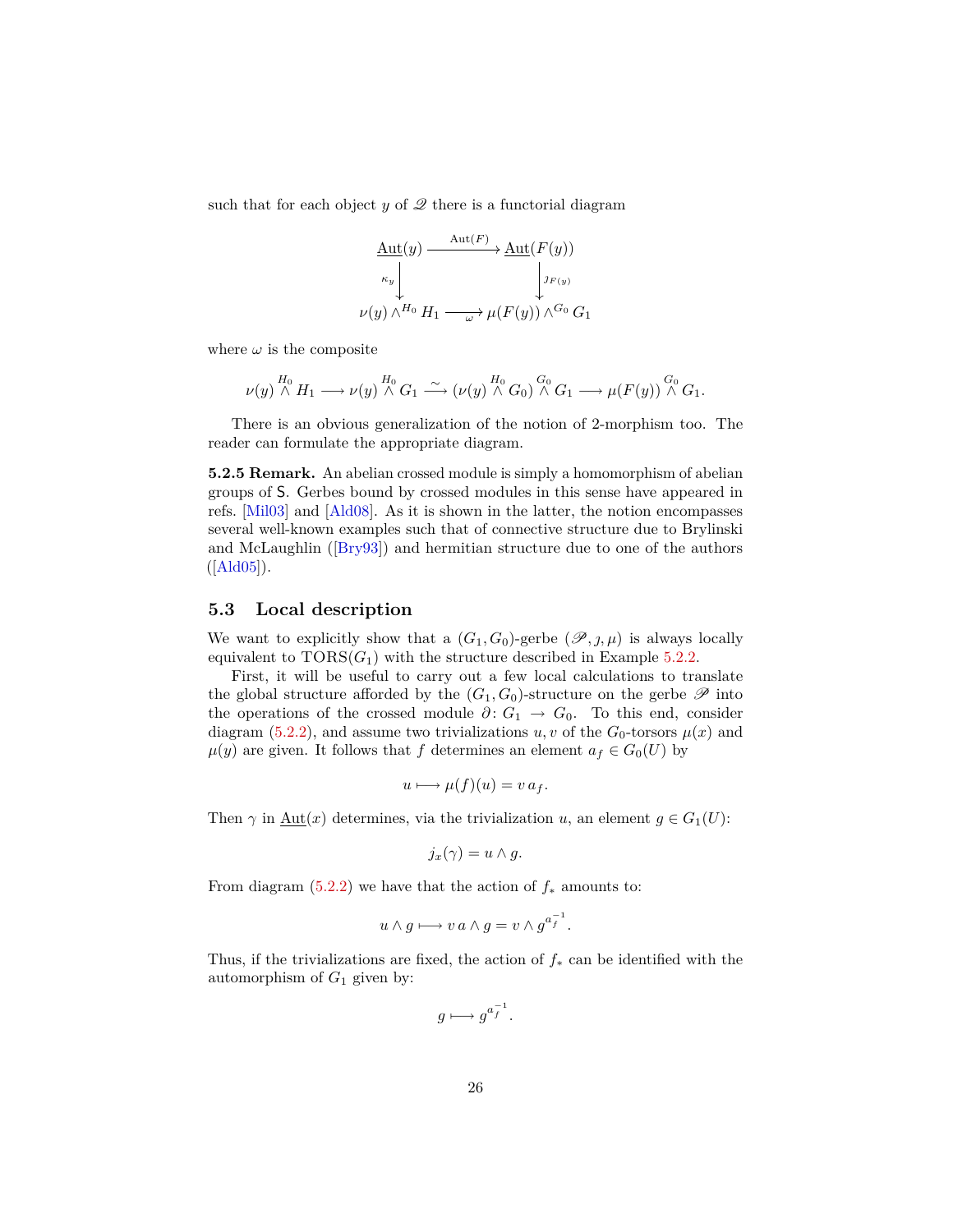<span id="page-26-3"></span>If in particular  $y = x$ , so that  $f \in \underline{\text{Aut}}(x)$  too, then  $j_x(f) = u \wedge h_f$ , and by [\(5.2.1\)](#page-23-1) we must have  $a_f = \partial h_f$ . Since  $\jmath_x(f \circ \gamma \circ f^{-1}) = u \wedge (h_f g h_f^{-1})$ , it immediately follows that

$$
g^{\partial h_f} = h_f{}^{-1} g h_f.
$$

Returning to the question of the local structure of  $\mathscr{P}$ , let  $x$  be the choice of an object of  $\mathscr{P}_U$ , for a suitable  $U \rightarrow *$ . We can assume that there exists a trivialization *s* of the  $G_0$ -torsor  $\mu(x)$ , refining *U* if necessary.

<span id="page-26-2"></span>**5.3.1 Lemma.** *The pair*  $(x, s)$  *determines an equivalence of*  $(G_1, G_0)$ -gerbes

$$
(L_{x,s}, \lambda_{x,s}) \colon \mathscr{P}|_U \xrightarrow{\sim} \text{TORS}(G_1).
$$

*Proof.* The underlying functor  $L_{x,s}: \mathcal{P}|_U \to \text{TORS}(G_1|U)$  is the standard one defined by the assignment

$$
y\leadsto \underline{\mathrm{Hom}}_{\mathscr{P}}(x,y)
$$

(see [\[Bre94a,](#page-53-4) [Bre94b\]](#page-53-10)). It is the choice of *s* that allows to conclude that  $\underline{\text{Hom}}_{\mathscr{P}}(x, y)$  is a  $G_1|_U$ -torsor.

Let  $f: x \to y$  be a morphism of  $\mathcal{P}_U$  (over some  $V \to U$ ) and let *a* be an element of  $G_0$  over *V*. The claim is that the required isomorphism of  $G_0|_U$ -torsors

$$
\lambda_{x,s}^{-1}\colon \operatorname{\underline{Hom}}_{\mathscr{P}}(x,y)\overset{G_1}{\wedge}G_0\longrightarrow \mu(y)
$$

is defined by the assignment

$$
(5.3.1) \t\t\t\t(f,a) \longmapsto \mu(f)(s)a.
$$

Indeed, let *f* be replaced by  $f \circ \gamma$ , where  $\gamma$  is an automorphism of *x*. Then there is an element *g* of  $G_1$  such that  $\chi(x) = s \wedge g$ , and by definition we have

$$
\mu(\gamma)(s) = s \partial(g),
$$

so that

$$
\mu(f \circ \gamma)(s) a = \mu(f)(s) \partial(g) a.
$$

Thus the pairs  $(f \circ \gamma, a)$  and  $(f, \partial(g) a)$  map to the same point of  $\mu(y)$ , hence the claim.  $\Box$ 

**5.3.2 Remark.** For a  $(G_1, G_0)$ -gerbe  $\mathscr P$  choosing an object x and an appropriate trivialization of the resulting  $G_0$ -torsor  $\mu(x)$  shows that  $\mathscr P$  is in particular a *G*1-gerbe.

### <span id="page-26-0"></span>**5.4 The class of a gerbe bound by a crossed module**

For gerbes bound by  $G_1 \rightarrow G_0$  there is an analogous statement to Proposition [3.4.2.](#page-18-1)

<span id="page-26-1"></span>**5.4.1 Proposition.** The elements of the pointed set  $H^1(*, G_1 \rightarrow G_0)$  are in *bijective correspondence with equivalence classes of*  $(G_1, G_0)$ -gerbes over S.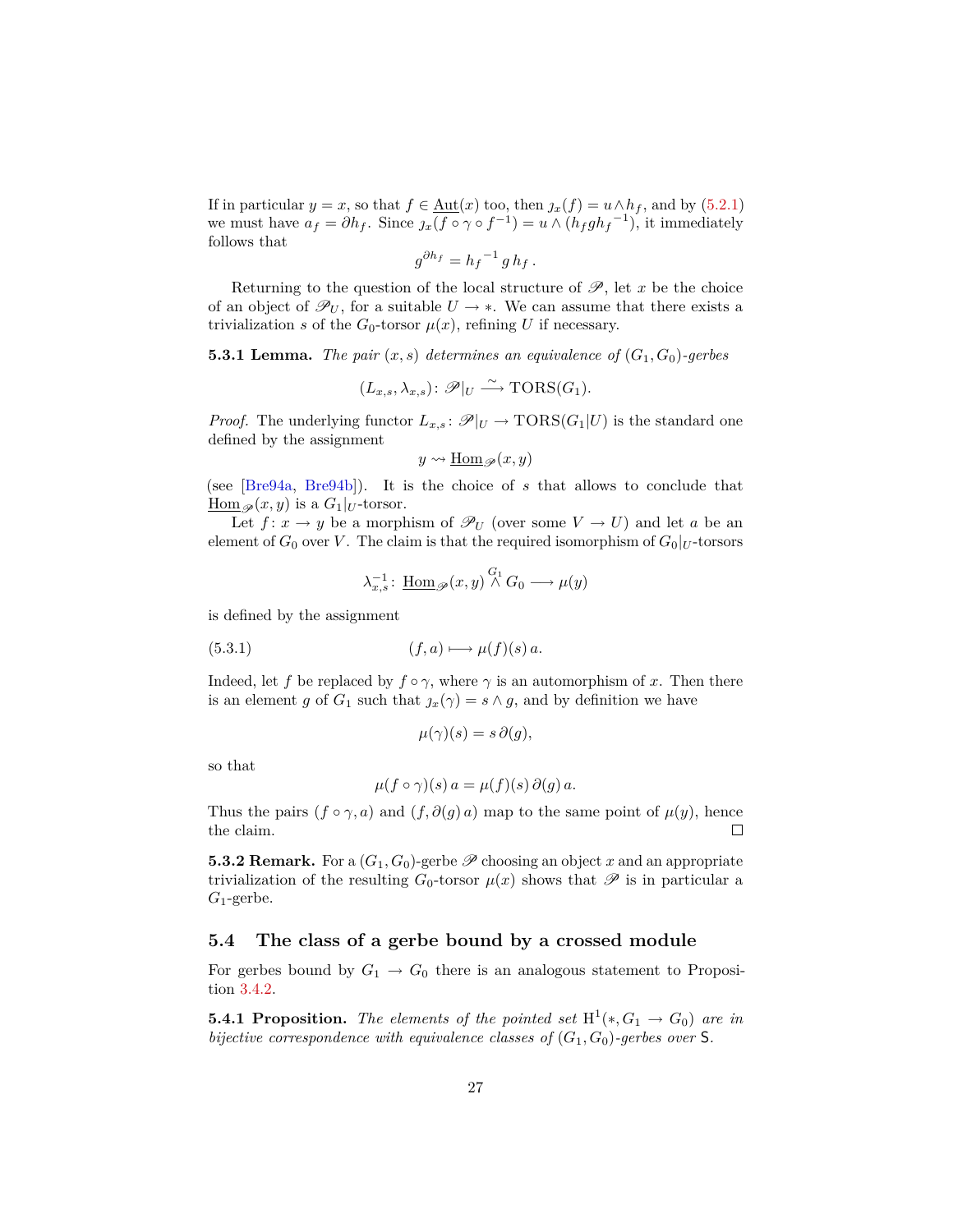<span id="page-27-3"></span>*Proof.* Let  $V_{\bullet} \rightarrow *$  be a hypercover such that we can choose an object  $x \in$ Ob  $\mathscr{P}_{V_0}$  and a morphism  $f: d_0^* x \to d_1^* x$  in Mor  $\mathscr{P}_{V_1}$ . The choice of the pair  $(x, f)$  is a labeling of  $\mathscr P$  relative to  $V_{\bullet}$ . Let us temporarily put  $G = \underline{\text{Aut}}(x)$ . The computations in [\[Bre94b,](#page-53-10) §5.2], show that there exists an element  $\gamma$  of  $\underline{\mathrm{Aut}}((d_0d_1)^*x)) \simeq (d_0d_1)^*G$  over  $V_2$ , defined by the diagram

<span id="page-27-2"></span>(5.4.1)  
\n
$$
(d_0d_2)^*x \xrightarrow{d_2^*f} (d_1d_2)^*x
$$
\n
$$
d_0^*f \qquad d_1^*f
$$
\n
$$
(d_0d_1)^*x \xleftarrow{\gamma} (d_0d_1)^*x
$$

such that the non-abelian cocycle condition holds:

<span id="page-27-0"></span>(5.4.2)  
\n
$$
(d_1^* f)_* = (d_2^* f)_* \circ (d_0^* f)_* \circ (\iota_{\gamma})
$$
\n
$$
d_0^* \gamma \circ d_2^* \gamma = (d_3^* \gamma)^{(d_0 d_1)^* f} \circ d_1^* \gamma,
$$

where  $\iota_{\gamma}$  denotes the image of  $\gamma \in G$  in Aut(*G*) and  $\gamma^f$  is a short-hand for  $(f^{-1})_*(\gamma)$ . The first equation holds over *V*<sub>2</sub>, whereas the second over *V*<sub>3</sub>.

We can assume the  $G_0|_{V_0}$ -torsor  $P \stackrel{\text{def}}{=} \mu(x)$  is trivial over some  $W \to V_0$ , via some choice of  $s: W \to P$ . Using [\[SGA72,](#page-54-5) V, Théorème 7.3.2], we can work with a new hypercover  $V'_{\bullet}$  equipped with a map  $V'_{\bullet} \to V_{\bullet}$  such that for  $n = 0$  we have a factorization  $V'_0 \to W \to V_0$ . Let us from now on relabel  $V'_\bullet$  to  $V_{\bullet}$ .

Given the foregoing assumptions, it now follows that  $G = \text{Aut}(x) \simeq G_1|_{V_0}$ and *f* determines an element *a* of  $G_0$  over  $V_1$ , whereas  $\gamma$  corresponds to an element  $g$  of  $G_1$  over  $V_2$ . The local calculations of section [5.3](#page-25-0) show that  $(5.4.2)$ becomes

<span id="page-27-1"></span>(5.4.3)  
\n
$$
(d_1^* a) = d_2^* a d_0^* a \partial g
$$
\n
$$
d_0^* g d_2^* g = (d_3^* g)^{(d_0 d_1)^* a} d_1^* g,
$$

where this time  $g^a$  denotes the action of  $G_0$  on  $G_1$  in the crossed module. This is a 1-cocycle in the same sense as put forward in sect. [3.2,](#page-12-0) equations. [\(3.2.1\)](#page-13-0).

The choice of a different labeling  $(y, f')$ , which for simplicity we assume to be relative to the same hypercover  $V_{\bullet}$ , will determine another pair  $(a', g')$  satisfying the same non-abelian cocycle condition [\(5.4.3\)](#page-27-1). (To obtain it, we must assume as well that the  $G_0$ -torsor  $\mu(y)$  is trivialized by an appropriate choice, possibly changing the cover again in the process.) Following [\[Bre94b,](#page-53-10) §5.3] we may also assume, up to further refining  $V_{\bullet}$ , that we have chosen a morphism

$$
\chi\colon y\longrightarrow x
$$

over *V*<sub>0</sub>. Such choices determine an element  $\eta_{\chi}$  of  $\underline{\mathrm{Aut}}(d_0^*y)$  via

$$
d_1^*\chi^{-1}\circ f\circ d_0^*\chi = f'\circ \eta_{\chi}.
$$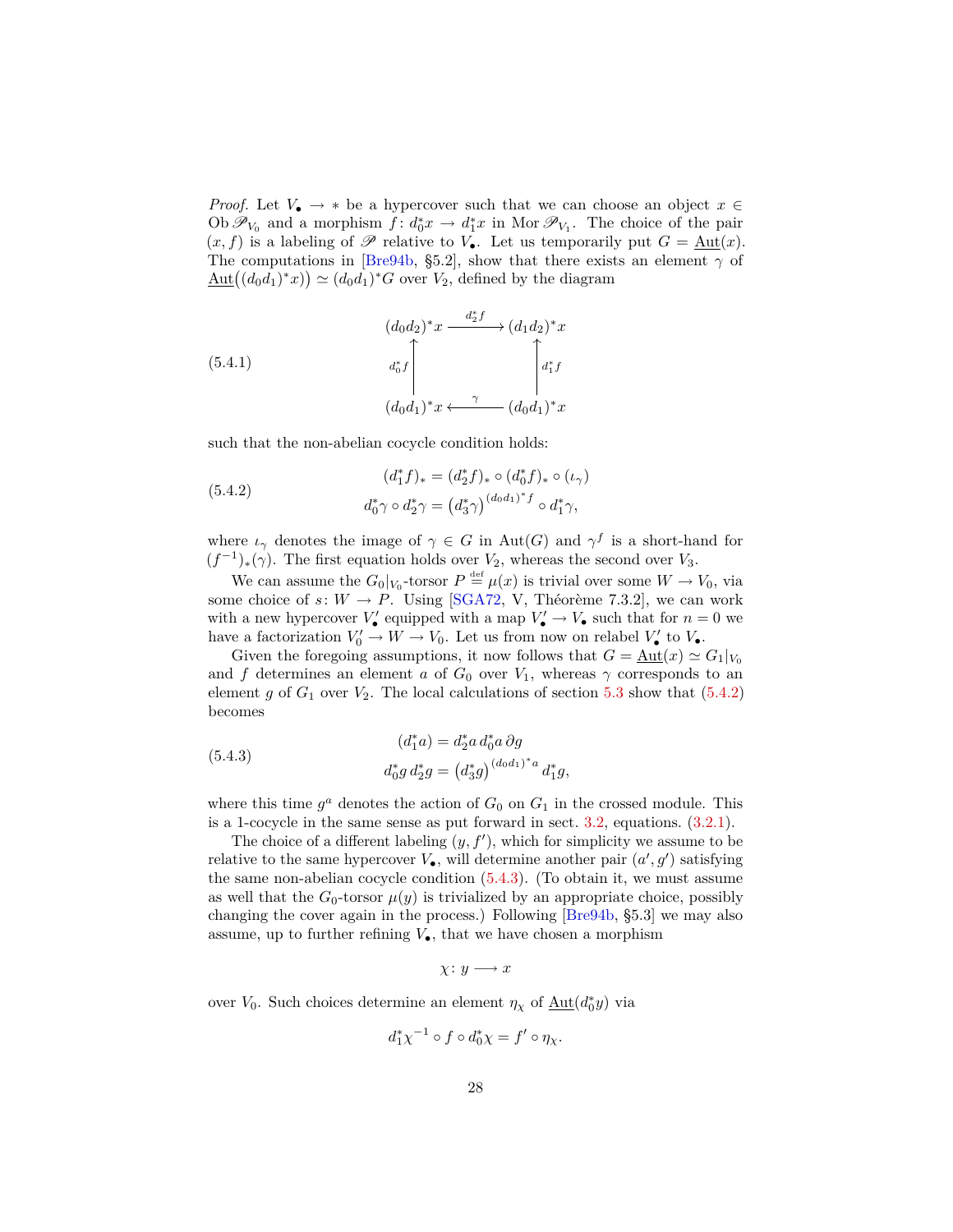<span id="page-28-1"></span>Again, the calculations of section [5.3](#page-25-0) show that the pair  $(\chi, \eta_\chi)$  determines, via the chosen trivializations, a pair  $(u, h)$ , with  $u \in G_0(V_0)$  and  $h \in G_1(V_1)$ . Combining the latter relation with the primed and unprimed versions of [\(5.4.2\)](#page-27-0), and using [\(5.4.3\)](#page-27-1), we arrive at the relation

(5.4.4) 
$$
a d_0^* u = d_1^* u a' \partial h
$$

$$
g' (d_2^* h)^{d_0^* a'} d_0^* h = d_1^* h g^{(d_0 d_1)^* u}.
$$

By comparison with  $(3.2.2)$ , the pair  $(\chi, \eta_\chi)$  (or equivalently  $(u, h)$ ) determines a homotopy between the two 1-cocycles corresponding to the two different labelings of  $\mathscr{P}$ .

The quickest way to reverse the process and to reconstruct a  $(G_1, G_0)$ -gerbe starting from the datum of  $(a, g)$  satisfying  $(5.4.3)$ , relative to  $V_{\bullet}$ , is to follow the procedure outlined at the end of [\[Bre94b,](#page-53-10) §5.2]. Briefly, from *a* we can define a trivial  $(G_1, G_0)$ -torsor *E* over  $V_1$ . Now, as observed in [\[Bre90\]](#page-52-1) and [\[Part I\]](#page-52-0), a  $(G_1, G_0)$ -torsor is in particular a  $G_1$ -bitorsor, hence refs. [\[Bre94b,](#page-53-10) [Bre90\]](#page-52-1) may be followed to descend *E* (if necessary) to  $V_0 \times V_0$  and then to use [\(5.4.3\)](#page-27-1) to conclude that *E* defines a "bitorsor cocycle" relative to the Čech cover  $\cosh_0 V_{\bullet}$ . analogously to the cocycle that appeared in the proof of Proposition [3.4.2.](#page-18-1) From there, we can construct a  $(G_1, G_0)$ -gerbe by gluing local copies of  $\text{TORS}(G_1|_{V_0})$ , considered as  $(G_1, G_0)$ -gerbes, according to Example [5.2.2.](#page-24-1) (For the gluing we must invoke the effectiveness of 2-descent data for  $(G_1, G_0)$ -gerbes.)  $\Box$ 

**5.4.2 Remark.** Embedded in the proof of the previous proposition is the fact that, given two objects  $x, y \in \text{Ob } \mathscr{P}_U$  above  $U \in \text{Ob } S$ , with chosen trivializations of the  $G_0$ -torsors  $\mu(x)$  and  $\mu(y)$ , the  $(\underline{\text{Aut}}(x), \underline{\text{Aut}}(y))$ -bitorsor

$$
E_{x,y} \stackrel{\text{def}}{=} \underline{\text{Hom}}_{\mathscr{P}}(y,x)
$$

is in fact a  $(G_1, G_0)$ -torsor. This follows at once from the calculations of section [5.3.](#page-25-0) From this point of view an arrow  $f: y \to x$  defined over a (generalized) cover  $V \to U$  is to be considered as a local section of such torsor. In particular, the assignment defined in section [5.3](#page-25-0) of  $a_f \in G_0(V)$  to f ought to be seen as the *G*1-equivariant map

$$
s\colon E\longrightarrow G_0
$$

which is part of the definition of  $(G_1, G_0)$ -torsor. Indeed, if f is replaced by  $f \circ \gamma$ , where  $\gamma \in \text{Aut}(y)(V)$  and  $\gamma$  is then identified with an element  $g \in G_1(V)$ , then we have

$$
a_{f\circ\gamma} = a_f \, \partial g.
$$

#### <span id="page-28-0"></span>**5.4.1 Bitorsor cocycle associated to a labeling**

According to ref. [\[Bre94b\]](#page-53-10) and to the last remark, the proof of Proposition [5.4.1](#page-26-1) can be reformulated in terms of the bitorsor cocycles introduced in section [3.3.](#page-14-0) Indeed, the local equivalence of  $(G_1, G_0)$ -gerbes provided by a labeling, analyzed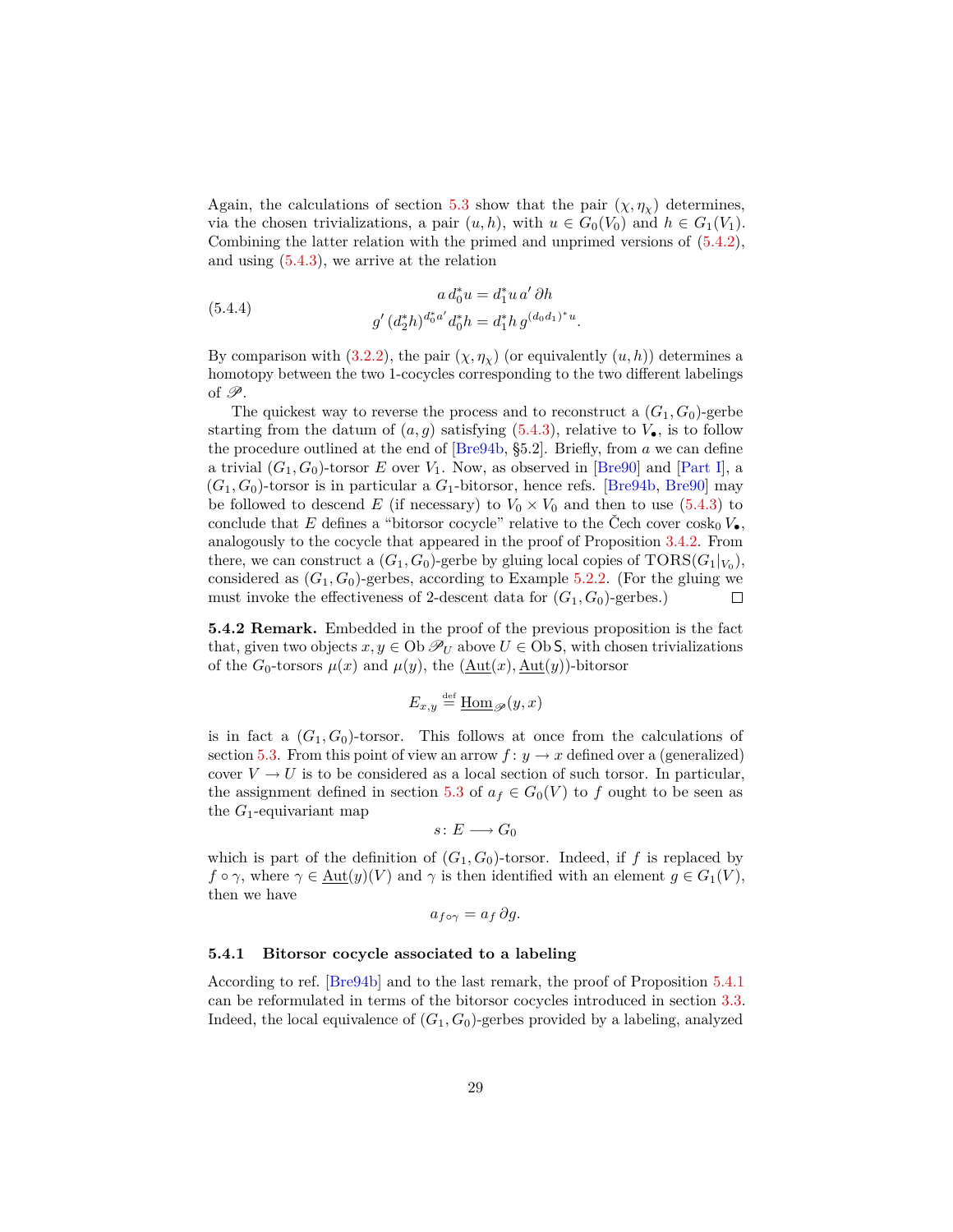<span id="page-29-2"></span>in section [5.3,](#page-25-0) in particular in Lemma [5.3.1,](#page-26-2) determines a bitorsor cocycle as follows. Let

$$
\varphi_U\colon \operatorname{TORS}(G_1|_U) \longrightarrow \mathscr{P}|_U
$$

be such an equivalence, where  $\mathscr P$  is a  $(G_1, G_0)$ -gerbe. Now, let *U* be the degree zero stage of a (generalized) cover  $U_{\bullet}$ , and consider the two possible pull-backs  $d_0^* \varphi$  and  $d_1^* \varphi$  to  $U_1$ . We obtain in this way a 2-commutative diagram



of  $(G_1, G_0)$ -gerbes. By Morita's theory (see [\[Bre94a,](#page-53-4) [BM05\]](#page-52-4))  $\eta$  is induced by a  $G_1$ -bitorsor *E*. It is relatively easy to see that *E* is in fact an object of  $\mathscr{G}_{U_1}$ , that is a  $(G_1, G_0)$ -torsor over  $U_1$ . The formal argument will constitute the proof of Lemma  $5.5.2$  below. The pull back to  $U_2$  determines a 2-morphism

$$
\gamma: d_1^*\eta \Rightarrow d_2^*\eta \circ d_0^*\eta \colon \operatorname{TORS}(G_1|_{U_2}) \longrightarrow \operatorname{TORS}(G_1|_{U_2}),
$$

which results in the morphism of bitorsors

$$
\gamma \colon d_1^* E \longrightarrow d_2^* E \stackrel{G_1}{\wedge} d_0^* E,
$$

with  $\gamma$  to satisfy the appropriate coherence conditions over  $U_3$ . From Lemma [3.3.2,](#page-15-0) or rather its proof, we can once again extract from  $(g, \gamma)$  a cocycle with values in the crossed module  $G_1 \rightarrow G_0$ .

#### <span id="page-29-0"></span>**5.5 Gerbes vs. torsors**

Let  $\mathscr G$  be the gr-stack  $TORS(G_1, G_0)$ . Propositions [3.4.2](#page-18-1) and [5.4.1](#page-26-1) hold that  $\mathscr{G}\text{-torsors}$  and  $(G_1, G_0)$ -gerbes give rise to the same equivalence classes of objects, in other words they are both classified by the non-abelian cohomology set  $H^1(*, G_1 \to G_0)$ . The following is the analog of [\[Bre90,](#page-52-1) Proposition 7.3] and the non-abelian counterpart of [\[Ald08,](#page-52-2) Theorem 5.4.4]. For the statement, recall that  $\mathcal{E}q$  denotes the stack of equivalences, as defined in Gir71, IV Proposition 5.2.5].

<span id="page-29-1"></span>**5.5.1 Proposition.** *There is a pair of quasi-inverse Cartesian 2-functors*

 $\Phi\colon \operatorname{TORS}(\mathscr{G})\longrightarrow \operatorname{GERBES}(G_1,G_0),\quad \mathscr{X}\longmapsto \operatorname{TORS}(G_1)\overset{\mathscr{G}}{\wedge} \mathscr{X}^o$  $(5.5.1)$ 

*and*

$$
(5.5.2) \quad \Psi: \text{ GERBES}(G_1, G_0) \longrightarrow \text{TORS}(\mathscr{G}), \quad \mathscr{P} \longmapsto \mathscr{E}q(\text{TORS}(G_1), \mathscr{P})
$$

*where for a right-G-torsor*  $\mathscr X$  *the symbol*  $\mathscr X$ <sup>*o*</sup> *denotes the opposite (left) torsor, which define a 2-equivalence between the 2-stacks*  $TORS(\mathscr{G})$  *and*  $GERSES(G_1, G_0)$ *over* S*.*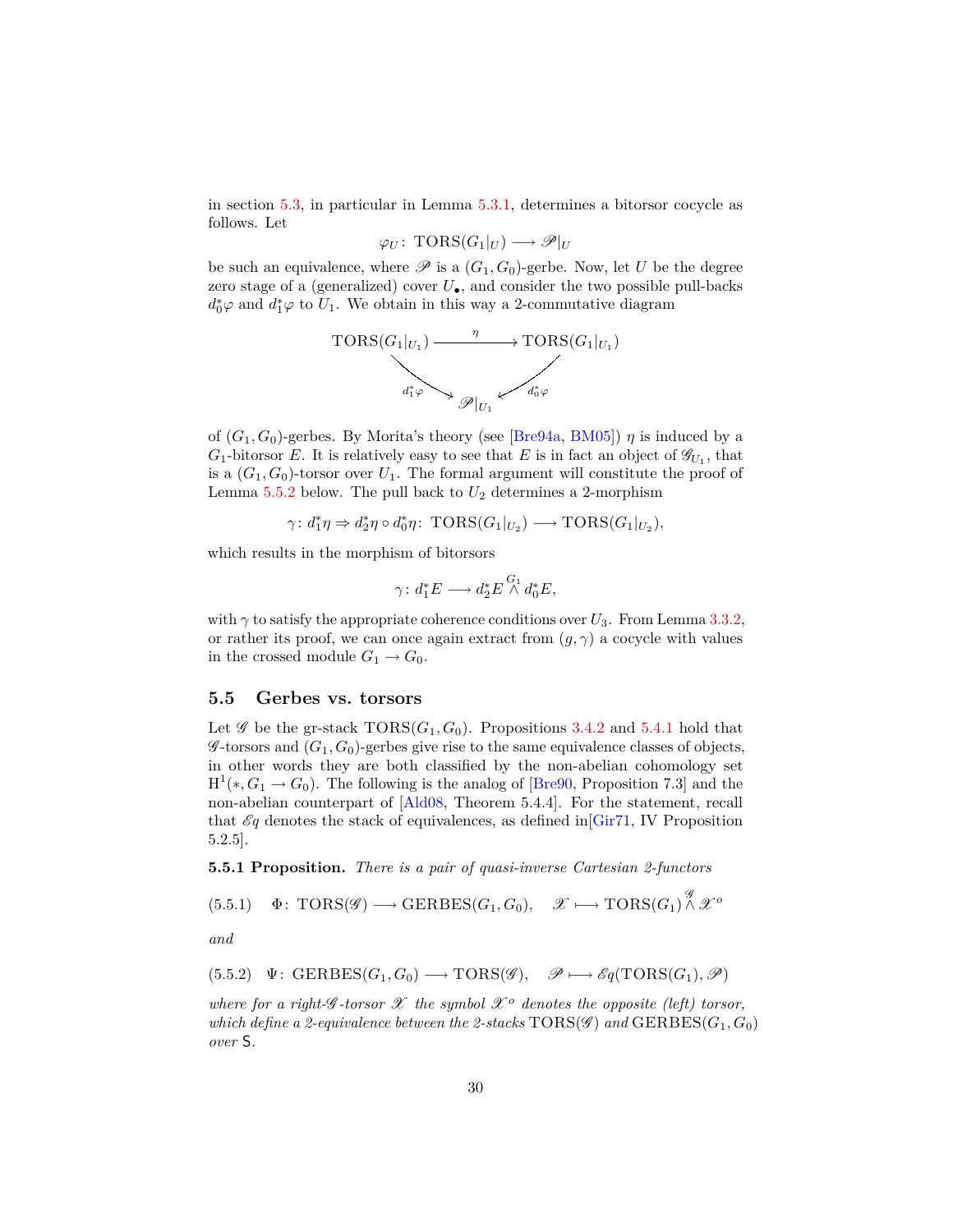<span id="page-30-1"></span>In fact the pair defines a 2-equivalence between neutral 2-gerbes over S. For the proof the following lemma, which is also of independent interest, is needed:

<span id="page-30-0"></span>**5.5.2 Lemma.** *There is an equivalence of gr-stacks*

$$
\mathscr{G} \stackrel{\sim}{\longrightarrow} \mathscr{E}q \left( \mathrm{TORS}(G_1), \mathrm{TORS}(G_1) \right)
$$

*where*  $TORS(G_1)$  *is considered as a*  $(G_1, G_0)$ *-gerbe in the manner described by Example [5.2.2.](#page-24-1)*

*Proof.* The functor in the statement is the one sending the  $(G_1, G_0)$ -torsor  $(E, s)$ to the equivalence

$$
P \longmapsto P \stackrel{G_1}{\wedge} E
$$

where, according to [\[Bre90\]](#page-52-1), recalled in [\[Part I,](#page-52-0)  $\S 3.4.8$ ], *E* is a  $G_1$ -bitorsor using the left  $G_1$ -action defined as  $g \cdot e = eg^{s(e)}$ . The functor is clearly fully faithful.

Let  $(F, \varphi)$ : TORS $(G_1) \to \text{TORS}(G_1)$  be an equivalence of  $(G_1, G_0)$ -gerbes (see Definition [5.2.3\)](#page-24-0). Recall that by standard arguments of Morita theory, the underlying functor  $F$  determines and is determined, up to equivalence, by a  $G_1$ -bitorsor *E* so that for any right  $G_1$ -torsor *P* there is an isomorphism

$$
F(P) \simeq P \stackrel{G_1}{\wedge} E.
$$

 $E$  is simply the image under  $F$  of the trivial torsor  $G_1$ . By Definition [5.2.3,](#page-24-0) this must be compatible with  $\partial_*$ : TORS $(G_1)$  → TORS $(G_0)$ , so there must exist an isomorphism

$$
\varphi_P\colon P\overset{G_1}{\wedge}G_0\overset{\sim}{\longrightarrow}\left(P\overset{G_1}{\wedge}E\right)\overset{G_1}{\wedge}G_0
$$

for all torsors  $P$ . If in particular  $P = G_1$ , it reduces to

$$
\varphi_{G_1} \colon G_0 \xrightarrow{\sim} E \overset{G_1}{\wedge} G_0,
$$

that is  $E$  must be equipped, as a right  $G_1$ -torsor, with a trivialization of its extension to a  $G_0$ -torsor. Thus *E* is a  $(G_1, G_0)$ -torsor, and it is relatively easy to verify that the resulting left  $G_1$ -torsor structure recalled above is the same as the original one.  $\Box$ 

*Main lines of the proof of Proposition [5.5.1.](#page-29-1)* The proof closely mirrors the one in [\[Bre90,](#page-52-1) Proposition 7.3], except for the details pertaining to the  $(G_1, G_0)$ -gerbe structure.

By Lemma [5.5.2,](#page-30-0)  $\mathscr G$  acts on the right on  $\Psi(\mathscr P)$ . As observed in loc. cit., for any two equivalences  $F, F'$  we have  $F' \simeq F \circ (F^{-1} \circ F')$ , for a choice  $F^{-1}$ of the quasi-inverse to *F*, and  $F^{-1} \circ F$  is an auto-equivalence of  $TORS(G_1)$ . Furthermore,  $\Psi(\mathscr{P})$  is locally non void, since from [5.3](#page-25-0) the choice of an object *x* of  $\mathscr P$  and of a trivialization *s* of  $\mu(x)$  over some  $U \in Ob(\mathsf{S})$  determines an equivalence  $TORS(G_1) \overset{\sim}{\rightarrow} \mathscr{P}$  of  $(G_1, G_0)$ -gerbes over *U*.

As for  $\Phi(\mathscr{X})$ , it is a gerbe since, as already noted in loc. cit., the very fact that X is itself locally equivalent to G shows that  $\Phi(\mathscr{X})$  is locally equivalent to  $TORS(G_1)$ .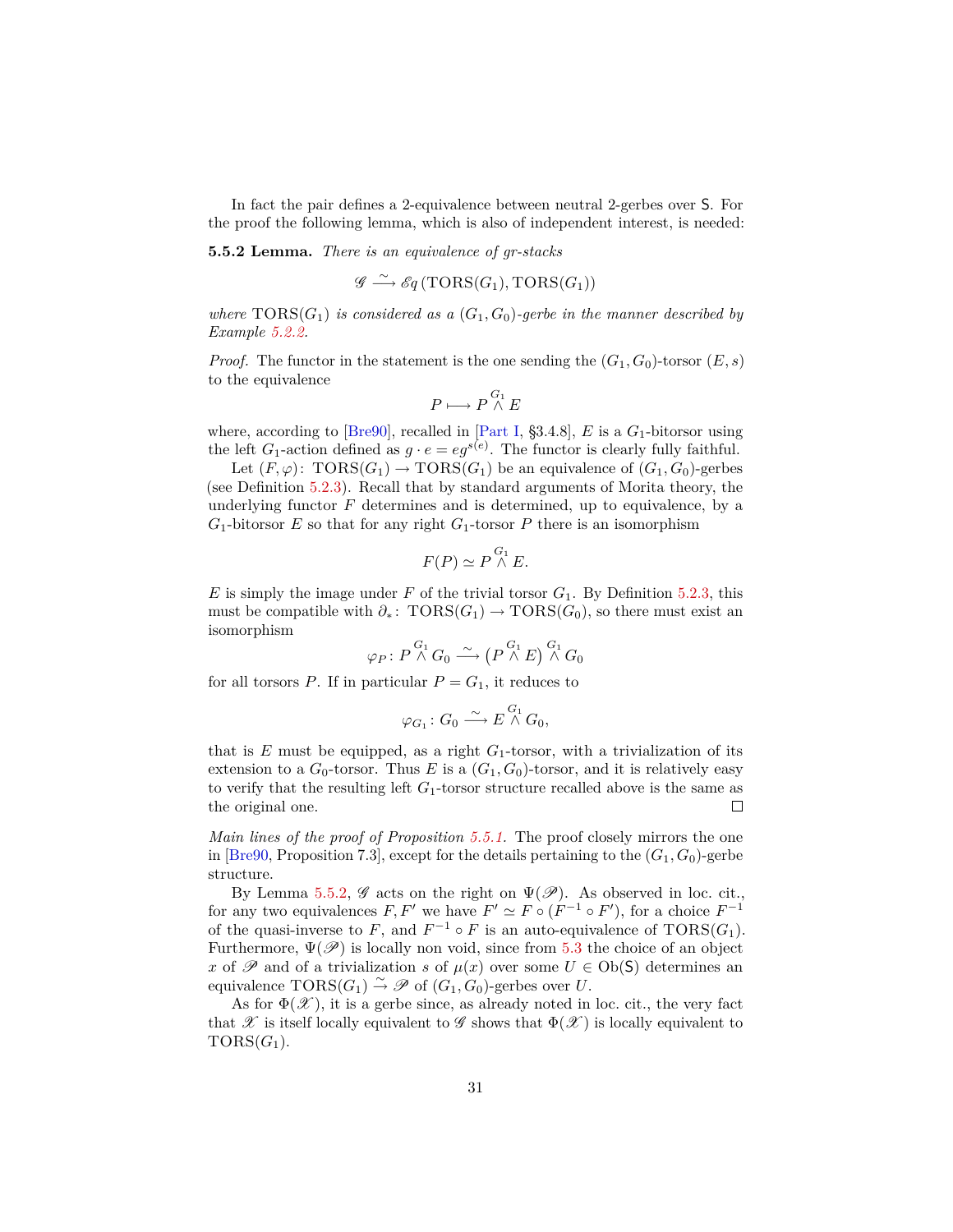It is to be shown that  $\Phi(\mathscr{X})$  actually is a  $(G_1, G_0)$ -gerbe. To this end, let  $\mu: \Phi(\mathscr{X}) \to \text{TORS}(G_0)$  be defined by

(5.5.3) 
$$
\mu(P, X) \stackrel{\text{def}}{=} \partial_*(P) = P \stackrel{G_1}{\wedge} G_0.
$$

If the triple  $(\alpha, g, \beta)$ , where  $g = (E, s)$  denotes a  $(G_1, G_0)$ -torsor, represents a morphism

<span id="page-31-1"></span>
$$
(P_1, X_1) \longrightarrow (P_2, X_2)
$$

in  $\Phi(\mathscr{X})$  as described in [3.4.1,](#page-17-0) then  $\partial_*(\alpha, g, \beta)$  is defined to be the composition

<span id="page-31-0"></span>
$$
(5.5.4) \quad P_1 \stackrel{G_1}{\wedge} G_0 \xrightarrow{\alpha \wedge \mathrm{id}_{G_0}} (P_2 \stackrel{G_1}{\wedge} E) \stackrel{G_1}{\wedge} G_0 \xrightarrow{\sim} P_2 \stackrel{G_1}{\wedge} (E \stackrel{G_1}{\wedge} G_0) \xrightarrow{\mathrm{id}_{P_2} \wedge s} P_2 \stackrel{G_1}{\wedge} G_0.
$$

It is immediately checked that it does not depend on the specific choice of the triple representing the morphism.

For two morphisms  $(P_1, X_1) \rightarrow (P_2, X_2)$  and  $(P_2, X_2) \rightarrow (P_3, X_3)$  composed as in [3.4.1,](#page-17-0) a diagram chase, using Mac Lane's pentagon, reveals that the composition of the corresponding images  $(5.5.4)$  equals (as expected) the image of the composition under *µ*.

Having defined  $\mu$ , it must be proved that there is a functorial isomorphism

(5.5.5) 
$$
\jmath_{P,X} \colon \underline{\text{Aut}}(P,X) \xrightarrow{\sim} \mu(P,X) \stackrel{G_0}{\wedge} G_1,
$$

as per Definition [5.2.1.](#page-23-3) Note that from [\(5.5.3\)](#page-31-1) it follows that:

<span id="page-31-2"></span>
$$
\mu(P, X) \stackrel{G_0}{\wedge} G_1 \simeq P \stackrel{G_1}{\wedge} G_1 \simeq \underline{\text{Aut}}(P),
$$

so that [\(5.5.5\)](#page-31-2) amounts to showing that:

$$
\underline{\mathrm{Aut}}(P, X) \simeq \underline{\mathrm{Aut}}(P).
$$

This actually follows from the fact that the choice of the object *X* of  $\mathscr{X}^o$ establishes a local equivalence with  $\mathscr{G}$ , and hence one of  $\Phi(\mathscr{X})$  with  $TORS(G_1)$ . Explicitly, and somewhat more precisely, an automorphism of  $(P, X)$  is given by a triple  $(\alpha, g, \beta)$  such that

$$
\alpha\colon P\longrightarrow P\stackrel{G_1}{\wedge}E\qquad \beta\colon g\cdot X\longrightarrow X\,,\quad g=(E,s).
$$

Since  $\mathscr X$  is a torsor, it follows there must be an arrow

$$
\gamma\colon g\longrightarrow I_{\mathscr G},
$$

in  $\mathscr{G}$ , that is the  $(G_1, G_0)$ -torsor  $(E, s)$  is isomorphic to the trivial  $(G_1, G_0)$ -torsor  $(G_1, 1)$ . It follows that the triple  $(\alpha, g, \beta)$  is equivalent in the sense of [3.4.1](#page-17-0) to  $(\alpha', I_{\mathscr{G}}, l_X)$ , where  $l_X$  is the structural functorial isomorphism

$$
l_X\colon I_{\mathscr G}\cdot X\stackrel{\sim}{\longrightarrow} X
$$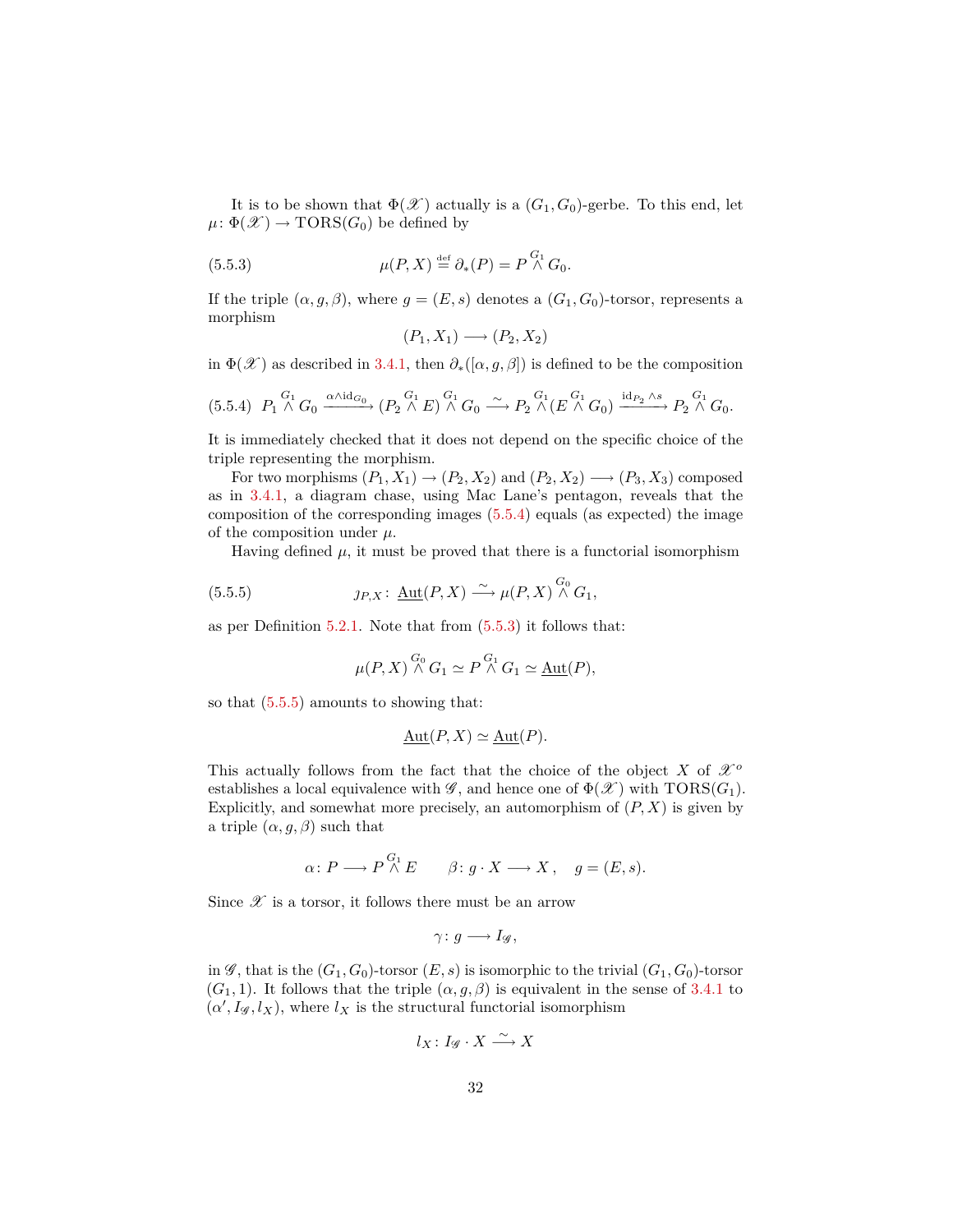which is part of the definition of  $\mathscr{G}\text{-torsor}$ . On the other hand,  $\alpha'$  is the composition  $(\mathrm{id}_P \cdot \gamma) \circ \alpha \colon P \to P \wedge^{G_1} G_1 \simeq P$ , which is the sought-after element of  $\text{Aut}(P)$ . It is clear the requirements of Definition [5.2.1](#page-23-3) and in [5.3](#page-25-0) are met.

As a last point, since  $TORS(G_1) \wedge^{\mathscr{G}} \mathscr{X}^o$  is actually defined by a process of stackification, it should also be checked that  $\mu$  as defined glues along descent data. If  $(P, X)$  is an object defined over *V* with a morphism

$$
\varphi\colon d_0^*(P,X)\longrightarrow d_1^*(P,X)
$$

over, say,  $V \times_U V$  such that the cocycle condition

$$
d_1^*\varphi=d_2^*\varphi\circ d_0^*\varphi
$$

holds, the definition [\(5.5.3\)](#page-31-1) should give rise to a well-defined  $G_0$ -torsor over *U* (via descent in  $TORS(G_0)$ ). Writing  $\varphi$  as being represented by a triple  $(\alpha, g, \beta)$ , the descent datum above gives rise to two diagrams

$$
d_2^*g \cdot (d_0^*g \cdot (d_0d_1)^*X) \longrightarrow d_2^*g \cdot (d_0d_2)^*X \longrightarrow (d_1d_2)^*X
$$
  
\n
$$
\downarrow \qquad \qquad \downarrow
$$
  
\n
$$
(d_2^*g \cdot d_0^*g) \cdot (d_0d_1)^*X \longrightarrow d_1^*g \cdot (d_0d_1)^*X
$$

and

$$
(d_0d_1)^*P \longrightarrow (d_0d_2)^*P \cdot d_0^*g \longrightarrow ((d_1d_2)^*P \cdot d_2^*g) \cdot d_0^*g
$$
  
\n
$$
\downarrow \qquad \qquad \downarrow
$$
  
\n
$$
(d_1d_2)^*P \longleftarrow (d_1d_2)^*P \cdot (d_2^*g \cdot d_0^*g)
$$

Applying  $\mu$  produces an object  $P \wedge^{G_1} G_0$  over *V*, a morphism  $d_0^* P \wedge^{G_1} G_0 \to$  $d_1^* P \wedge^{G_1} G_0$  of type [\(5.5.4\)](#page-31-0) over  $V \times_U V$ , and another long but totally straightforward diagram chase applying  $\mu$  to the second diagram above allows to obtain a corresponding cocycle condition. Hence  $P \wedge^{G_1} G_0$  can be descended to a *G*0-torsor over *U*, as wanted.  $\Box$ 

Passing to classes of equivalences, we have the identifications

$$
[\text{TORS}(\mathscr{G})] \simeq [\text{GERBES}(G_1, G_0)] \simeq \text{H}^1(*, G_1 \to G_0),
$$

where [·] denotes taking classes of equivalences of objects over ∗. The first identification is of course induced by  $\Phi$  (and its inverse by  $\Psi$ ). It follows at once from Proposition [5.5.1](#page-29-1) and from Propositions [3.4.2](#page-18-1) and [5.4.1](#page-26-1) that the above identifications constitute a commutative diagram, namely the isomorphism induced by  $\Phi$  is compatible with taking cohomology classes, so that the induced map on  $H^1$  is the identity. We record this as a lemma.

<span id="page-32-0"></span>**5.5.3 Lemma.** *The maps induced by* Φ *and* Ψ *preserve equivalence classes.*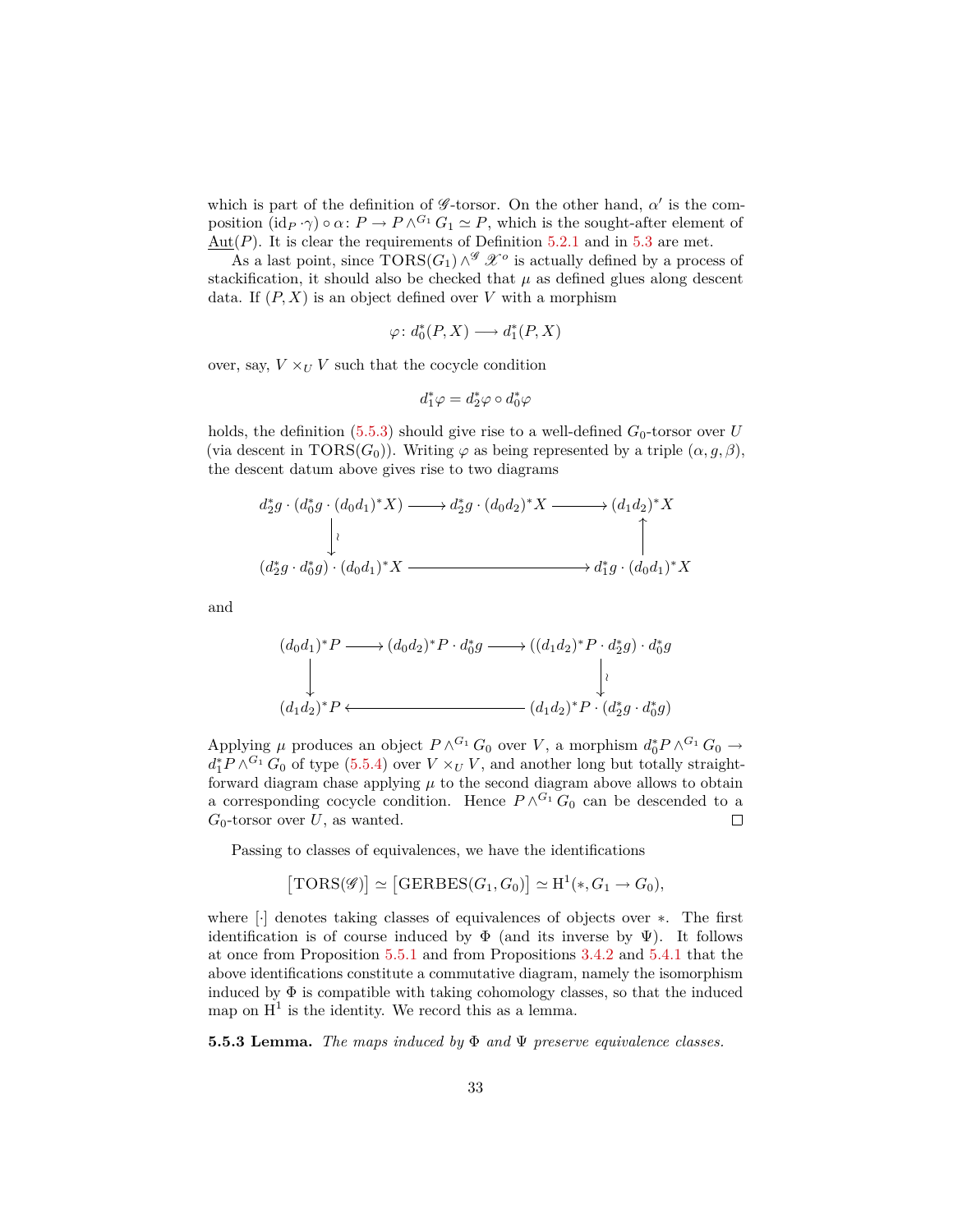<span id="page-33-0"></span>For future use, it is nevertheless convenient to have a computational verification.

*Proof of the lemma.* If  $\mathscr X$  is a  $\mathscr G$ -torsor, then the choice of an object  $x$  in the fiber  $\mathscr{X}_U$  over *U* establishes an equivalence

$$
\mathscr{X}|_U \xrightarrow{\sim} \mathscr{G}|_U
$$

which gives (see [\[Bre90\]](#page-52-1) and the proof of Proposition [5.5.1\)](#page-29-1)

$$
\Phi(\mathscr{X}|_U) = \text{TORS}(G_1|_U) \overset{\mathscr{G}|_U}{\wedge} \mathscr{X}^o|_U \overset{\sim}{\longrightarrow} \text{TORS}(G_1|_U) \overset{\mathscr{G}|_U}{\wedge} \mathscr{G}^o|_U
$$

$$
\overset{\sim}{\longrightarrow} \text{TORS}(G_1|_U).
$$

Explicitly, an inverse equivalence is given by:

$$
\varphi_U \colon \operatorname{TORS}(G_1|_U) \xrightarrow{\sim} \operatorname{TORS}(G_1|_U) \stackrel{\mathscr{G}|_U}{\wedge} \mathscr{X}^o|_U
$$

$$
P \longmapsto (P, x).
$$

According to section [5.4.1,](#page-28-0) this equivalence will determine a bitorsor cocycle for the gerbe  $\Phi(\mathscr{X})$ , which we want to identify with the one determined by the choice of the object *x* of  $\mathscr X$ . Indeed, let the latter be given by the pair  $(g, \gamma)$ , with  $g = (E, s)$  is a  $(G_1, G_0)$ -torsor over  $U = U_0$ , as in the proof of Proposition [3.4.2.](#page-18-1) From the morphism

$$
\xi \colon d_0^* x \xrightarrow{\sim} d_1^* x \cdot g
$$

in  $\mathscr{X}_{U_1}$  consider the morphism  $(g^*$  is a choice of the inverse for *g*):

$$
d_0^*x \cdot g^* \xrightarrow{\sim} (d_1^*x \cdot g) \cdot g^* \xrightarrow{\sim} d_1^*x \cdot (g \cdot g^*) \xrightarrow{\sim} d_1^*x,
$$

which by definition corresponds to a morphism  $\xi^o$  in  $\mathscr{X}^o$ :

$$
\xi^0 \colon g \cdot d_0^* x \longrightarrow d_1^* x.
$$

By the definition of contracted product given in sect. [3.4.1,](#page-17-0) we have that the triple (*id, g, ξ<sup>o</sup>* ) determines a morphism

$$
d_0^* \varphi\big(P \stackrel{G_1}{\wedge} E\big) = (P \stackrel{G_1}{\wedge} E, d_0^* x) \equiv (P \cdot g, d_0^* x) \stackrel{\sim}{\longrightarrow} (P, d_1^* x) = d_1^* \varphi(P).
$$

By comparison with the results of section [5.4.1,](#page-28-0) we see that resulting selfequivalence of  $TORS(G_1|_{U_1})$  is indeed given by  $g = (E, s)$ , as wanted.

In the opposite direction, let  $\mathscr P$  be a  $(G_1, G_0)$ -gerbe. If *x* is an object of  $\mathscr P_U$ , this choice will determine as in section [5.4.1](#page-28-0) a bitorsor cocycle  $(q, \gamma)$ , relative to some cover of U, where we write again  $q = (E, s)$ . In view of Lemma [5.5.2,](#page-30-0) and the definition of  $\Psi$ , it is immediate that the bitorsor cocycle for the  $\mathscr G$ -torsor  $\mathscr{E}q(TORS(G_1), \mathscr{P})$  (relative to the trivialization induced by *x*) is still  $(q, \gamma)$ .  $\Box$ 

**5.5.4 Remark.** The preceding proof in fact shows that both  $\Phi$  and  $\Psi$  act as identities on bitorsor cocycles, thereby implying the statement of the lemma.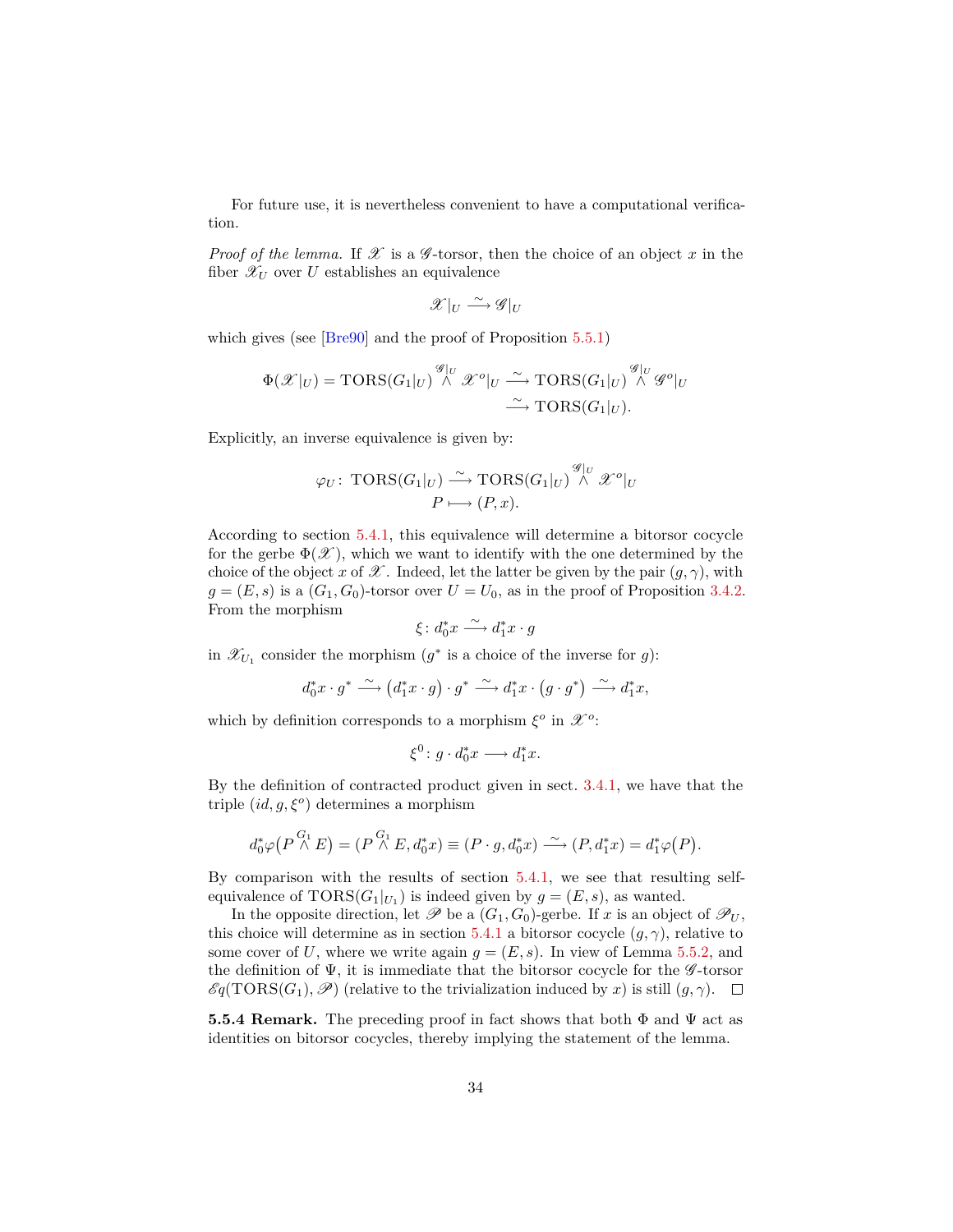# <span id="page-34-2"></span><span id="page-34-0"></span>**6 Extension of gerbes along a butterfly**

Functoriality of cohomology under a change of coefficients is one of the most important properties which are required to hold in the realm of non-abelian cohomology. In the case of groups it is well known that the map  $H^1(*, H) \to$  $H^1(*, G)$  induced by a homomorphism  $\delta: H \to G$  is realized by the standard extension of torsors  $\delta_*$ :  $TORS(H) \rightarrow TORS(G)$ , which sends an *H*-torsor *P* to its extension  $\delta_* P = P \wedge^H G$ . (In fact there is a  $\delta$ -morphism  $P \to \delta_* P$ , see [\[Gir71\]](#page-53-2).)

In the case of a morphism  $F: \mathcal{H} \to \mathcal{G}$  of gr-stacks, the categorification of the above extension of torsors yields the required map  $H^1(*, \mathscr{H}) \to H^1(*, \mathscr{G})$ , see ref. [\[Bre90\]](#page-52-1). These matters are briefly recalled, mostly for convenience, in sect. [6.1](#page-34-1) below. Just note that the categorification entails considering the morphism of 2-gerbes  $F_*$ : TORS( $\mathscr{H}$ ) → TORS( $\mathscr{G}$ ) given by sending the  $\mathscr{H}$ -torsor  $\mathscr{Y}$  to  $F_*\mathscr{Y} = \mathscr{Y} \wedge^{\mathscr{H}} \mathscr{G}$ . In view of the equivalence between torsors and gerbes stated in Proposition [5.5.1,](#page-29-1) this picture could be reinterpreted in terms of gerbes bound by crossed modules, albeit not in an immediately explicit form.

Our purpose is to remedy this by putting forward a better and more explicit picture which leverages on the equivalence (cf. Theorem [2.2.1\)](#page-9-2) between morphisms of gr-stacks and butterflies between crossed modules, and on the interpretation of the first non-abelian cohomology group with values in a gr-stack as equivalence classes of gerbes. The procedure to be expounded below starts with a gerbe bound by the crossed module  $H_{\bullet}$  and uses the butterfly representing  $F: \mathscr{H} \to \mathscr{G}$ to construct in a fairly explicit way a gerbe bound by  $G_{\bullet}$ , compatibly with the categorification above. It builds upon and improves an earlier notion of Debremaeker [\[Deb77\]](#page-53-0).

### <span id="page-34-1"></span>**6.1 Extension of torsors**

A morphism  $F: \mathcal{H} \to \mathcal{G}$  of gr-stacks induces a morphism

$$
F_*\colon \operatorname{TORS}(\mathscr{H}) \longrightarrow \operatorname{TORS}(\mathscr{G})
$$

between the corresponding 2-gerbes of torsors. The definition of *F*<sup>∗</sup> is the categorification of the standard "extension of the structural group" for torsors, namely if  $\mathscr Y$  is an  $\mathscr H$ -torsor, then we define

$$
F_*(\mathscr{Y}) = \mathscr{Y} \overset{\mathscr{H}}{\wedge} \mathscr{G}.
$$

This was extensively used—without definition, but referring instead to [\[Bre90\]](#page-52-1) in Part I. Passing to cohomology, that is, to isomorphism classes of objects, it is clear that there results a corresponding maps of pointed sets:

$$
H^1(*, \mathscr{H}) \longrightarrow H^1(*, \mathscr{G}).
$$

Indeed, still according to [\[Bre90\]](#page-52-1), this is the enabling framework to interpret the functoriality of non-abelian cohomology with values in a crossed-module. Insofar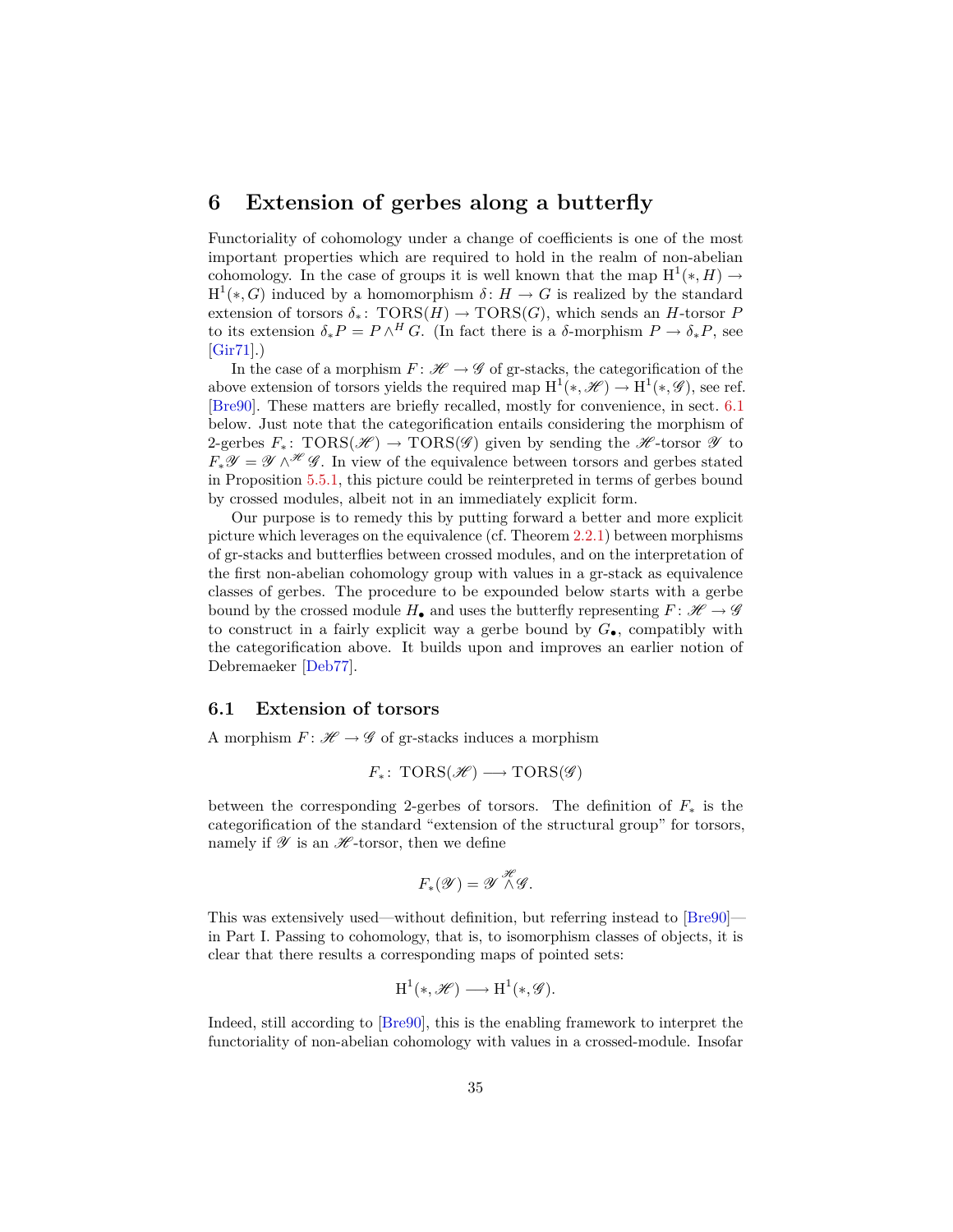<span id="page-35-2"></span>as cohomology only depends on the quasi-isomorphism class of the coefficient, and every gr-stack is equivalent to one associated to a crossed module, this covers the general case.

Let H and G be associated to crossed modules  $H_1 \rightarrow H_0$  and  $G_1 \rightarrow G_0$ , respectively. In view of the equivalence stated in Proposition [5.5.1,](#page-29-1) there is an abstract description of  $F_*$  in terms of gerbes. Following ref. [\[Bre90\]](#page-52-1), let us use the notation  $F_{**}$  for the morphism  $GERBES(H_1, H_0) \rightarrow GERBES(G_1, G_0)$ resulting from  $F_*$  via the following 2-commutative diagram:

$$
\text{TORS}(\mathscr{H}) \xrightarrow{F_*} \text{TORS}(\mathscr{G})
$$
\n
$$
\phi \downarrow \qquad \qquad \downarrow \Phi
$$
\n
$$
\text{GERBES}(H_1, H_0) \xrightarrow{F_{**}} \text{GERBES}(G_1, G_0)
$$

The definition is  $F_{**} = \Phi \circ F_* \circ \Psi$ .

It is clear that modulo the obvious isomorphism above the statement of Lemma [5.5.3,](#page-32-0)  $F_*$  and  $F_{**}$  induce the same map  $H^1(*, \mathcal{H}) \to H^1(*, \mathcal{G})$ .

Unfortunately, without additional input, *F*∗∗ cannot be easily characterized. If  $\mathscr Y$  is again an  $\mathscr H$ -torsor, a simple manipulation gives that the gerbe  $\Phi(F_*(\mathscr Y))$ is equivalent to  $TORS(G_1) \wedge \mathscr{H} \mathscr{Y}^0$ , where  $TORS(G_1)$  carries an  $\mathscr{H}$ -action via

$$
\mathscr{H} \stackrel{F}{\longrightarrow} \mathscr{G} \stackrel{\sim}{\longrightarrow} \mathscr{E}q(TORS(G_1),TORS(G_1)).
$$

Thus, if  $\mathscr Q$  is an  $(H_1, H_0)$ -gerbe, the previous observation suggests that its image under *F*∗∗ is

$$
F_{**}(\mathscr{Q}) = \text{TORS}(G_1) \overset{\mathscr{G}}{\wedge} \Psi(\mathscr{Q})^o = \text{TORS}(G_1) \overset{\mathscr{H}}{\wedge} \mathscr{E}q (\text{TORS}(H_1), \mathscr{Q})^o.
$$

To improve on this picture, we propose to provide an explicit characterization of  $F_{**}$  by employing the butterfly construction of the morphism  $F: \mathcal{H} \to \mathcal{G}$ .

#### <span id="page-35-0"></span>**6.2 Debremaeker's extension along strict morphisms**

Let  $f_{\bullet}$ :  $H_{\bullet} \to G_{\bullet}$  be a *strict* morphism of crossed modules, as in Definition [5.2.4.](#page-24-2) Let  $(\mathscr{P}, \jmath, \mu)$  be an  $(H_1, H_0)$ -gerbe. In [\[Deb77\]](#page-53-0), Debremaeker proved that there exists a  $(G_1, G_0)$ -gerbe  $(\mathscr{P}', \mathscr{J}, \mu')$  and an  $f_{\bullet}$ -morphism  $\mathscr{P} \to \mathscr{P}'$ .

The gerbe  $(\mathscr{P}', j', \mu')$  is constructed in two steps. First, a fibered category  $\mathscr{P}^*$  is defined with the same objects as  $\mathscr{P}$  and morphisms given by the extension of torsors

<span id="page-35-1"></span>(6.2.1) 
$$
\underline{\text{Hom}}^*(y,x) \stackrel{\text{def}}{=} \underline{\text{Hom}}_{\mathscr{P}}(y,x) \bigwedge^{\mu(y) \wedge^{H_0} H_1} (\mu(y) \stackrel{H_0}{\wedge} G_1),
$$

for any two objects  $x, y$  of  $\mathscr P$ . Note that in the above formula, to define  $\mu(y) \wedge^{H_0} G_1$ ,  $G_1$  is considered as an  $H_0$  object via the homomorphism  $f_0: H_0 \rightarrow$ *G*<sub>0</sub>, and that the homomorphism  $\mathrm{id}_{\mu(y)} \wedge f_1$ :  $\mu(y) \wedge^{H_0} H_1 \to \mu(y) \wedge^{H_0} G_1$  is used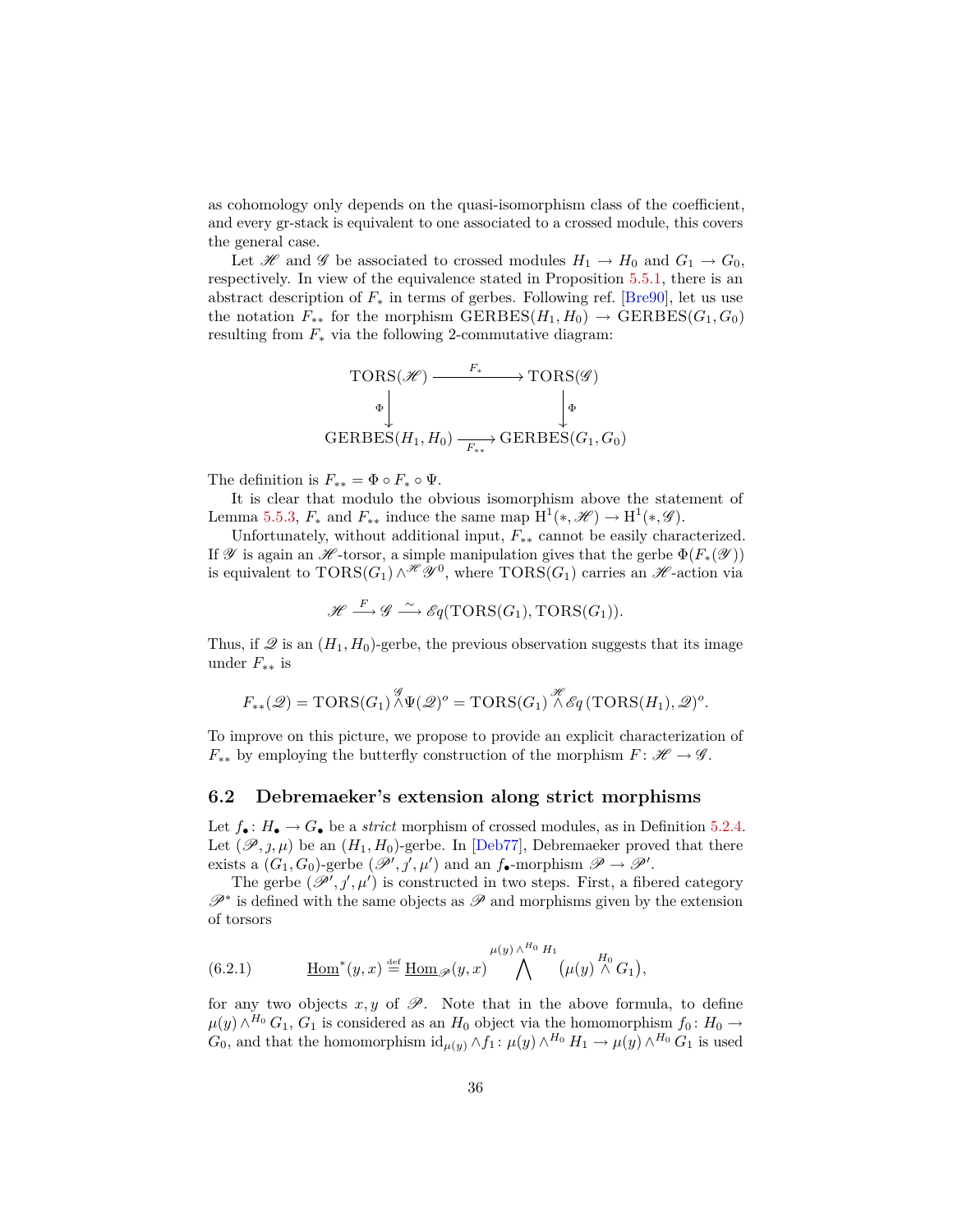<span id="page-36-1"></span>for the extension. Then, the second step is to define  $\mathscr{P}'$  as the stack associated to  $\mathscr{P}^*$ . The *f*•-morphism from  $\mathscr{P} \to \mathscr{P}'$  is induced by the corresponding  $\mathscr{P} \to \mathscr{P}^*$ simply given by the identity on objects and the map  $f \mapsto (f, 1)$  on morphisms.

To see that  $\mathscr{P}'$  is a  $(G_1, G_0)$ -gerbe, one can argue that a choice of trivializations of  $\mu(y)$  and  $\mu(x)$  above makes  $\underline{\text{Hom}}_{\mathscr{P}}(y, x)$  into an  $(H_1, H_0)$ -torsor. Consequently,  $\underline{\text{Hom}}^*(y, x) \simeq \underline{\text{Hom}}_{\mathscr{P}}(y, x) \wedge^{H_1} G_1$  is a  $(G_1, G_0)$ -torsor. The conclusion follows from the application of this argument to the class of  $\mathscr P$  constructed in Proposition [5.4.1.](#page-26-1) Still according to the proposition, the modified cohomology class according to  $(6.2.1)$  is therefore the class of a  $(G_1, G_0)$ -gerbe.

To elaborate further, according to [\[Deb77\]](#page-53-0), there is a composition

$$
\underline{\mathrm{Hom}}^*(y,x)\times \underline{\mathrm{Hom}}^*(z,y)\longrightarrow \underline{\mathrm{Hom}}^*(z,x)
$$

defined as follows. If  $\gamma_y$  is an element of  $\underline{\mathrm{Aut}}(y) \simeq \mu(y) \wedge^{H_0} G_1$ , and similarly for  $\gamma_z$ , then the composition law is defined as:

$$
((f,\gamma_y),(g,\gamma_z)) \longmapsto (f\circ g,\mu(g)^{-1}(\gamma_y)\gamma_z),
$$

where  $\mu(g)^{-1}$  is a short-hand for the homomorphism of group objects

$$
\mu(y) \stackrel{H_0}{\wedge} G_1 \longrightarrow \mu(z) \stackrel{H_0}{\wedge} G_1
$$

induced by  $\mu(g)^{-1}$ :  $\mu(y) \to \mu(z)$ . Note that the functor  $\mu' : \mathscr{P}' \to \text{TORS}(G_0)$ is simply induced by the composition of  $\mu$  with

$$
(f_0)_*: \text{TORS}(H_0) \longrightarrow \text{TORS}(G_0),
$$

in other words to any object *x* we assign  $\mu(x) \wedge^{H_0} G_0$ . Moreover, from [\(6.2.1\)](#page-35-1) it immediately follows that if  $y = x$  then

$$
\underline{\mathrm{Aut}}^*(x) \simeq \mu(x) \stackrel{H_0}{\wedge} G_1 \simeq (\mu(x) \stackrel{H_0}{\wedge} G_0) \stackrel{G_0}{\wedge} G_1,
$$

which gives the required isomorphism  $j'_x$ . All the necessary requirements can be easily checked by the reader as an exercise.

It is also not hard to realize that Debremaeker's construction is actually functorial with respect to morphisms (and 2-morphisms) of  $(H_1, H_0)$ -gerbes (see [\[Deb77\]](#page-53-0) for details). This provides us with a 2-functor

<span id="page-36-0"></span>(6.2.2) 
$$
F_+^0: \text{GERBES}(H_1, H_0) \longrightarrow \text{GERBES}(G_1, G_0)
$$

which we seek to generalize in section [6.3,](#page-37-0) to a morphism which is not necessarily assumed to be strict.

**6.2.1 Remark.** The object  $E_{x,y} = \underline{\text{Hom}}_{\mathscr{P}}(y,x)$  is a  $(\mu(x) \wedge^{H_0} H_1, \mu(y) \wedge^{H_0} H_1)$ -bitorsor. It must be characterized (see again [\[Bre90\]](#page-52-1)) by a  $\mu(y) \wedge^{H_0} H_1$ -equivariant morphism

$$
E_{x,y} \longrightarrow \underline{\operatorname{Isom}}(\mu(x) \stackrel{H_0}{\wedge} H_1, \mu(y) \stackrel{H_0}{\wedge} H_1) \simeq \underline{\operatorname{Hom}}_{H_0}(\mu(y), \mu(x))
$$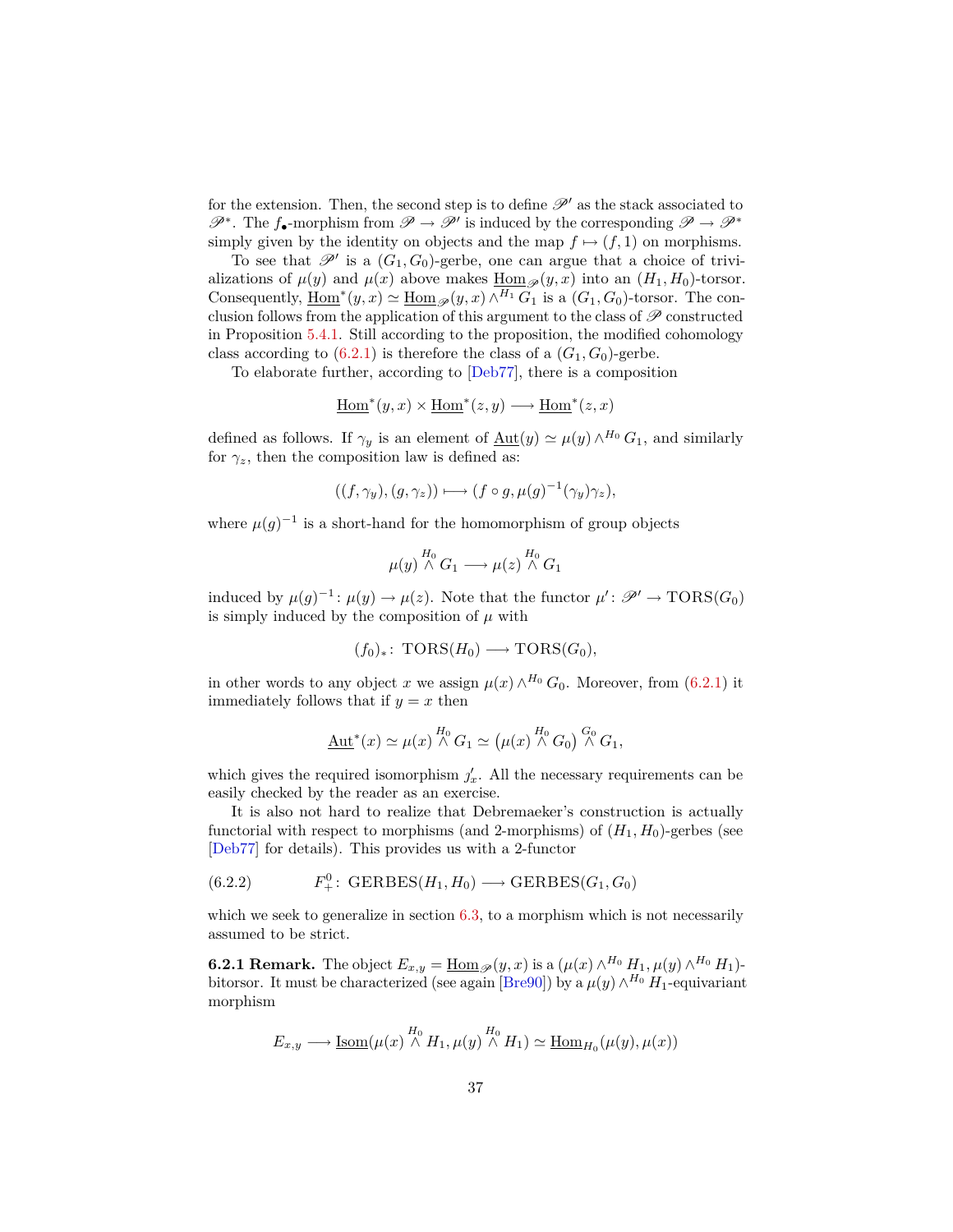<span id="page-37-5"></span>from  $E_{x,y}$  considered as a right torsor. This map is simply given by

$$
(6.2.3) \t\t f \longmapsto \mu(f)^{-1}
$$

where we use the same short-hand notation as above. Consequently,  $E^*_{x,y}$  =  $\underline{\text{Hom}}^{*}(y, x)$  given by [\(6.2.1\)](#page-35-1) has the structure of  $(\mu(x) \wedge^{H_0} G_1, \mu(y) \wedge^{H_0} G_1)$ bitorsor, since by  $(6.2.3)$  above we get an obvious map

$$
\underline{\mathrm{Isom}}(\mu(x) \stackrel{H_0}{\wedge} H_1, \mu(y) \stackrel{H_0}{\wedge} H_1) \longrightarrow \underline{\mathrm{Isom}}(\mu(x) \stackrel{H_0}{\wedge} G_1, \mu(y) \stackrel{H_0}{\wedge} G_1),
$$

which is equivariant with respect to

<span id="page-37-1"></span>
$$
\mathrm{id} \wedge f_1 \colon \mu(x) \stackrel{H_0}{\wedge} H_1 \longrightarrow \mu(x) \stackrel{H_0}{\wedge} G_1.
$$

According to [\[Bre90,](#page-52-1) Proposition 2.11], this is what is required to obtain an extension of bitorsors. Thus an alternative way to construct the gerbe  $\mathscr{P}'$  is to start from the bitorsor cocycle *E*<sup>∗</sup> as described in [\[Bre94b\]](#page-53-10).

### <span id="page-37-0"></span>**6.3 Extension along a butterfly**

Let now  $F: \mathscr{H} \to \mathscr{G}$  be a general morphism of gr-stacks, and let  $[H_{\bullet}, E, G_{\bullet}]$ be the corresponding butterfly  $(2.2.1)$ , under the equivalence theorem  $2.2.1$  (we assume equivalences  $\mathscr{H} \simeq [H_1 \to H_0]$  and  $\mathscr{G} \simeq [G_1 \to G_0]$  have been chosen). Let also  $E_{\bullet}$ :  $H_1 \times G_1 \to E$  be the intermediate crossed module [\(2.2.3\)](#page-10-1), quasiisomorphic to  $H_{\bullet}$ . Recall that there is a "fraction,"  $(2.2.4)$ , which, denoting by  $\mathscr E$  the gr-stack associated to  $E_{\bullet}$ , factors the morphism  $F$  into

<span id="page-37-4"></span>
$$
\mathscr{H} \longleftarrow \mathscr{E} \longrightarrow \mathscr{G},
$$

where the left-pointing arrow is an equivalence. Also, let  $(\mathscr{Q}, k, \nu)$  be a gerbe bound by  $H_{\bullet}$ . The following theorem generalizes the analogous statement of [\[Deb77,](#page-53-0) Theorem, §2, p. 66].

<span id="page-37-3"></span>**6.3.1 Theorem.** For a butterfly  $[H_{\bullet}, E, G_{\bullet}]$  as above, and a gerbe  $\mathscr Q$  bound by  $H_{\bullet}$ *, there exists a gerbe*  $\mathscr P$  *bound by*  $G_{\bullet}$ *. The construction of*  $\mathscr P$  *is purely in terms of the butterfly*  $[H_{\bullet}, E, G_{\bullet}]$ *.* 

*Proof.* The construction of the gerbe  $\mathscr P$  is carried out in two steps:

- first, construct an intermediate gerbe bound by *E*•;
- second, apply the construction of sect. [6.2](#page-35-0) to the strict morphism

<span id="page-37-2"></span>(6.3.2) 
$$
H_1 \times G_1 \xrightarrow{\text{pr}_2} G_1
$$

$$
\downarrow \qquad \qquad \downarrow \qquad \downarrow \theta
$$

$$
E \longrightarrow G_0
$$

to obtain the required  $(G_1, G_0)$ -gerbe  $\mathscr{P}$ .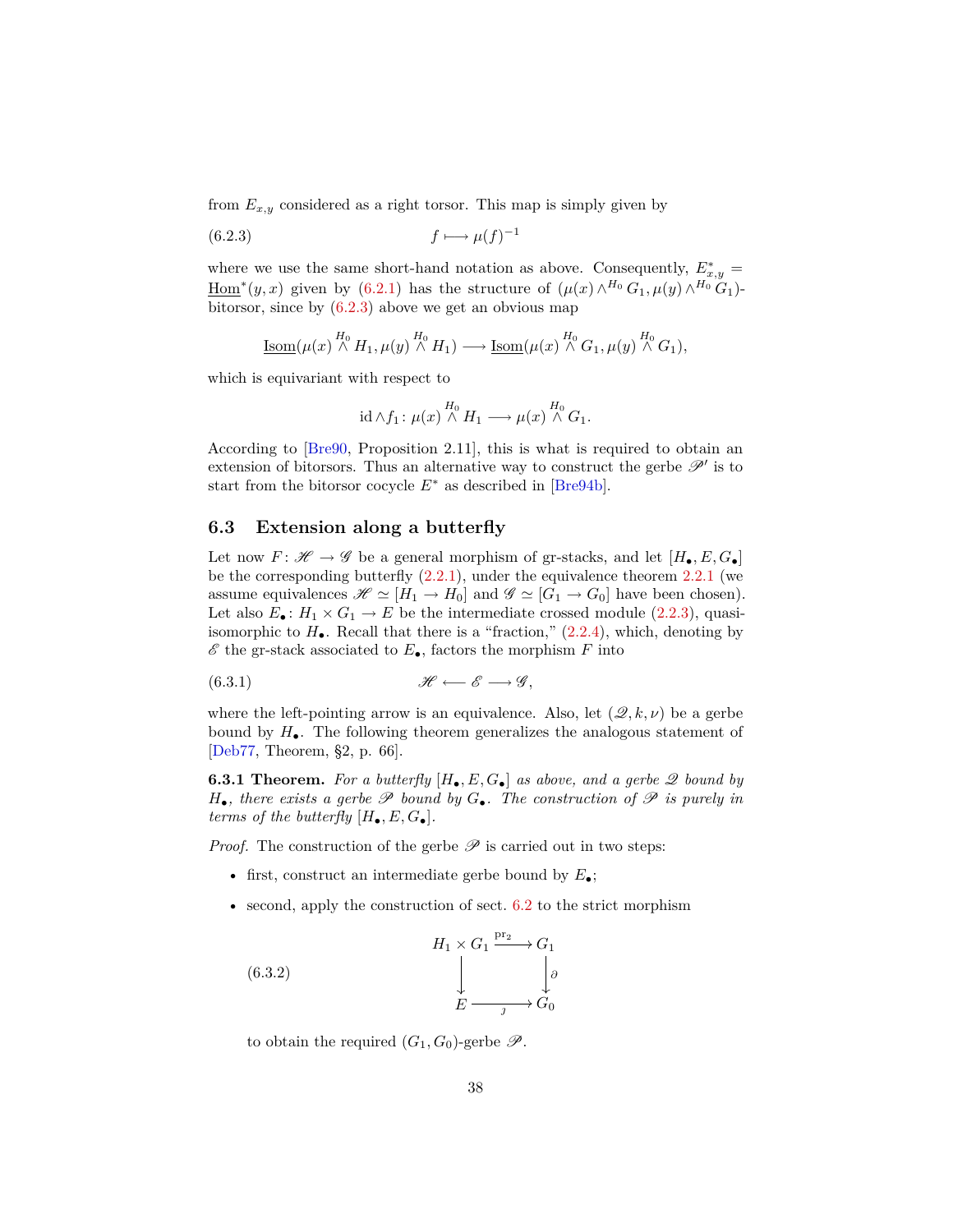To realize the first step, let us consider the gerbe:

(6.3.3) 
$$
\mathscr{Q}' \stackrel{\text{def}}{=} \mathscr{Q} \times_{\text{TORS}(H_0)} \text{TORS}(E),
$$

where the fiber product is of course taken in the sense of stacks: an object of  $\mathscr{Q}'$  is a triple  $(x, f, P)$ , where *x* is an object of  $\mathscr{Q}, P$  is an *E*-torsor, and *f* is an isomorphism

$$
f\colon \nu(x) \xrightarrow{\sim} \pi_*(P) = P \overset{E}{\wedge} H_0.
$$

There is an obvious morphism  $\mathscr{Q}' \longrightarrow \mathscr{Q}$  given by the projection to the first factor. The proof is completed by showing that  $\mathscr{Q}'$  is bound by  $E_{\bullet}$ , which we state in the following lemma, below.  $\Box$ 

**6.3.2 Lemma.** The gerbe  $\mathscr{Q}'$  is bound by  $E_{\bullet} : H_1 \times G_1 \to E$ .

*Proof.* Indeed, first of all there is a morphism

$$
\nu'\colon \mathscr{Q}'\longrightarrow {\rm TORS}(E)
$$

given by the projection to the second factor, and, second, there is a functorial isomorphism

<span id="page-38-0"></span>(6.3.4) 
$$
k' \colon \underline{\text{Aut}}(x, f, P) \xrightarrow{\sim} P \overset{E}{\wedge} (H_1 \times G_1) \simeq (P \overset{E}{\wedge} H_1) \times (P \overset{E}{\wedge} G_1)
$$

satisfying the requirements in Definition [5.2.1.](#page-23-3) To see this, observe that by the very definition of stack fiber product an automorphism of  $(x, f, P)$  is given by a pair

$$
\varphi \colon x \longrightarrow x \qquad \alpha \colon P \longrightarrow P
$$

such that

$$
\nu(x) \longrightarrow P \wedge^E H_0
$$
  
\n
$$
\nu(\varphi) \downarrow \qquad \qquad \downarrow \alpha \wedge id
$$
  
\n
$$
\nu(x) \longrightarrow P \wedge^E H_0
$$

commutes. In other words, *f* determines an isomorphism

$$
f_*\colon \underline{\text{Aut}}(\nu(x)) \xrightarrow{\sim} \underline{\text{Aut}}(P \overset{E}{\wedge} H_0)
$$

so that  $f_*(\nu(\varphi)) = \alpha \wedge id_{H_0}$ . Note that it coincides with

$$
f \wedge id_{H_0}: \nu(x) \stackrel{H_0}{\wedge} H_0 \longrightarrow (P \stackrel{E}{\wedge} H_0) \stackrel{H_0}{\wedge} H_0 \simeq P \stackrel{E}{\wedge} H_0
$$

modulo the canonical isomorphism which identifies, for any  $G$ -torsor  $R$ ,  $\text{Aut}(R)$ with  $R \wedge^G G$ . Thus, the following diagram

$$
\underline{\text{Aut}}(x) \xrightarrow{k_x} \nu(x) \wedge^{H_0} H_1 \xrightarrow{f \wedge id} (P \wedge^E H_0) \wedge^{H_0} H_1 \xrightarrow{\simeq} P \wedge^E H_1
$$
\n
$$
\downarrow id \wedge \partial \downarrow id \wedge \partial \downarrow id \wedge \partial \downarrow id \wedge \partial \downarrow id \wedge \partial \downarrow id \wedge \partial \downarrow id \wedge \partial \downarrow id \wedge \partial \downarrow id \wedge \partial \downarrow id \wedge \partial \downarrow id \wedge \partial \downarrow id \wedge \partial \downarrow id \wedge \partial \downarrow id \wedge \partial \downarrow id \wedge \partial \downarrow id \wedge \partial \downarrow id \wedge \partial \downarrow id \wedge \partial \downarrow id \wedge \partial \downarrow id \wedge \partial \downarrow id \wedge \partial \downarrow id \wedge \partial \downarrow id \wedge \partial \downarrow id \wedge \partial \downarrow id \wedge \partial \downarrow id \wedge \partial \downarrow id \wedge \partial \downarrow id \wedge \partial \downarrow id \wedge \partial \downarrow id \wedge \partial \downarrow id \wedge \partial \downarrow id \wedge \partial \downarrow id \wedge \partial \downarrow id \wedge \partial \downarrow id \wedge \partial \downarrow id \wedge \partial \downarrow id \wedge \partial \downarrow id \wedge \partial \downarrow id \wedge \partial \downarrow id \wedge \partial \downarrow id \wedge \partial \downarrow id \wedge \partial \downarrow id \wedge \partial \downarrow id \wedge \partial \downarrow id \wedge \partial \downarrow id \wedge \partial \downarrow id \wedge \partial \downarrow id \wedge \partial \downarrow id \wedge \partial \downarrow id \wedge \partial \downarrow id \wedge \partial \downarrow id \wedge \partial \downarrow id \wedge \partial \downarrow id \wedge \partial \downarrow id \wedge \partial \downarrow id \wedge \partial \downarrow id \wedge \partial \downarrow id \wedge \partial \downarrow id \wedge \partial \downarrow id \wedge \partial \downarrow id \wedge \partial \downarrow id \wedge \partial \downarrow id \wedge \partial \downarrow id \wedge \partial \downarrow id \wedge \partial \downarrow id \wedge \partial \downarrow id \wedge \partial \downarrow id \wedge \partial \downarrow id \wedge \partial \downarrow id \wedge \partial \downarrow id \wedge \partial \downarrow id \wedge \partial \downarrow id \wedge \partial \downarrow id \wedge \partial \downarrow id \
$$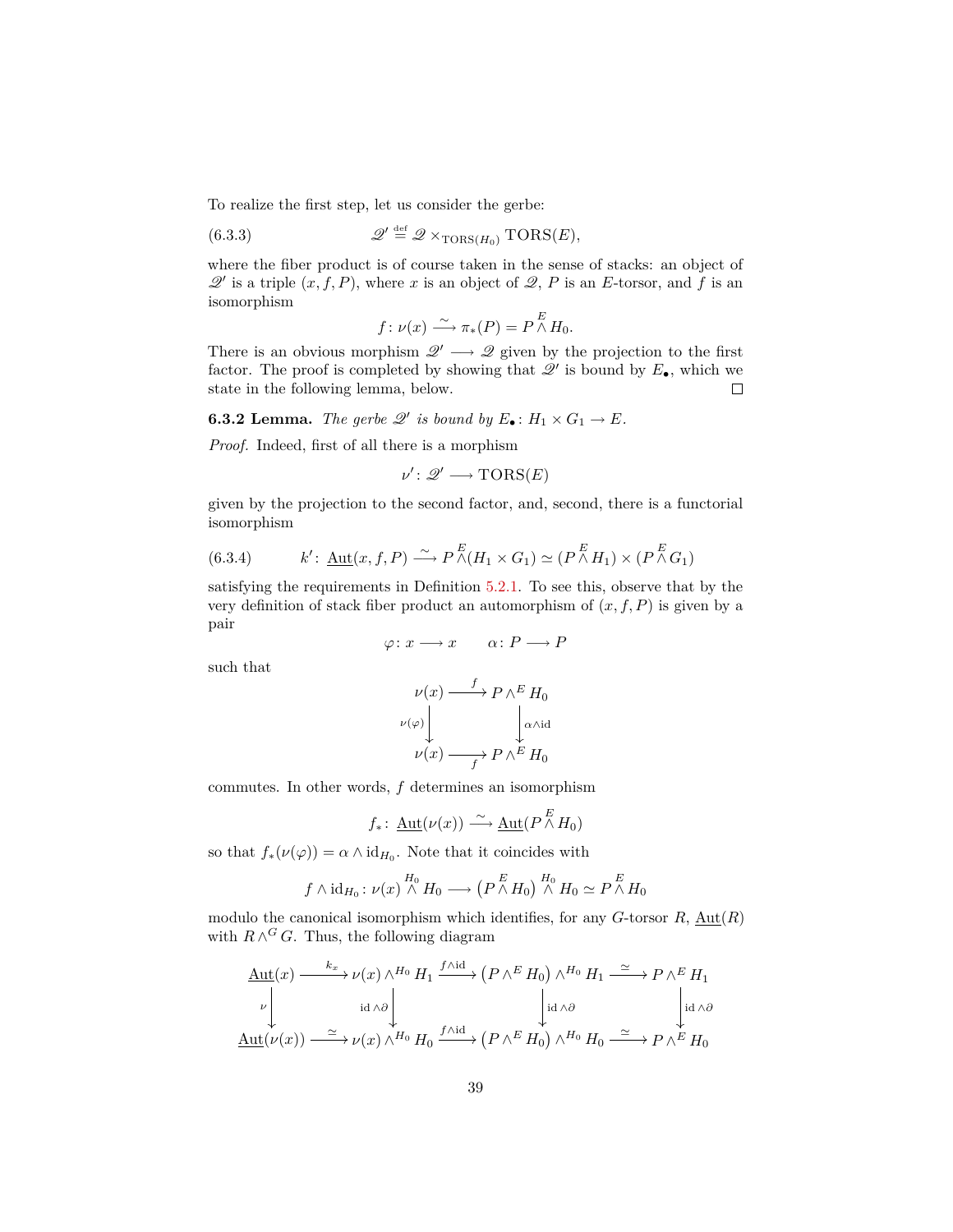commutes. It shows that there is an isomorphism

<span id="page-39-0"></span>(6.3.5) 
$$
\underline{\text{Aut}}(x, f, P) \xrightarrow{\sim} P \overset{E}{\wedge} H_1 \times_{(P \wedge^E H_0)} P \overset{E}{\wedge} E \simeq P \overset{E}{\wedge} (H_1 \times_{H_0} E),
$$

and moreover, everything is clearly functorial. From the butterfly [\(2.2.1\)](#page-9-1) it readily follows that

$$
H_1 \times_{H_0} E \simeq H_1 \times G_1,
$$

so that  $(6.3.5)$  is the promised isomorphism  $(6.3.4)$ , and this concludes the proof of the lemma.  $\Box$ 

**6.3.3 Remark.** Since the strict morphism [\(6.3.2\)](#page-37-2) involves just the projection from  $H_1 \times G_1$  to  $G_1$ , the effect of  $(6.2.1)$  is to just kill off the  $H_1$ -part of the automorphisms. More precisely, given two objects  $(x, f, P)$  and  $(y, g, Q)$  of  $\mathcal{Q}'$ , the torsor

$$
\underline{\mathrm{Hom}}_{\mathscr{Q}'}\big((y,g,Q),(x,f,P)\big)
$$

is isomorphic, via  $(6.3.4)$ , to a product. In this simpler situation, the net effect of [\(6.2.1\)](#page-35-1) is that of killing the factor relative to  $P \wedge^E H_1$ .

**6.3.4 Remark.** The construction of the gerbe  $\mathscr P$  provided by Theorem [6.3.1](#page-37-3) can be described by the diagram



which resembles the fraction  $(6.3.1)$ .

Both steps in the construction of the gerbe  $\mathscr P$  in the proof of Theorem [6.3.1](#page-37-3) are (2-)functorial: this is clear for the first step involving the fiber product construction of the gerbe

$$
\mathcal{Q}' = \mathcal{Q} \times_{\text{TORS}(H_0)} \text{TORS}(E)
$$

bound by *E*•, and for the second step it follows from the functoriality of Debremaeker's construction itself, recalled in sect. [6.2.](#page-35-0)

Let  $F: \mathcal{H} \to \mathcal{G}$  be the morphism of gr-stacks corresponding to the butterfly  $[H_{\bullet}, E, G_{\bullet}]$ . By the above, we have another 2-functor. We state it as follows:

<span id="page-39-1"></span>**6.3.5 Definition.** Let

(6.3.6) 
$$
F_+ \colon \text{GERBES}(H_1, H_0) \to \text{GERBES}(G_1, G_0)
$$

be the 2-functor given by sending the  $(H_1, H_0)$ -gerbe  $\mathscr Q$  to its extension along the butterfly  $[H_{\bullet}, E, G_{\bullet}].$ 

 $F_{+}$  generalizes the functor  $F_{+}^{0}$  (see [\(6.2.2\)](#page-36-0)), and reduces to it when *F* arises from a strict morphism of crossed modules. However, note that while for a strict morphism  $f_{\bullet} : H_{\bullet} \to G_{\bullet}$  the resulting functor  $F_{+}^{0}$  reviewed in section [6.2](#page-35-0) is such that there always is an  $f_{\bullet}$ -morphism  $\mathscr{Q} \to F_{+}^{0}(\mathscr{Q})$ , it is not so in the current more general situation, unless one reverts to a torsor picture.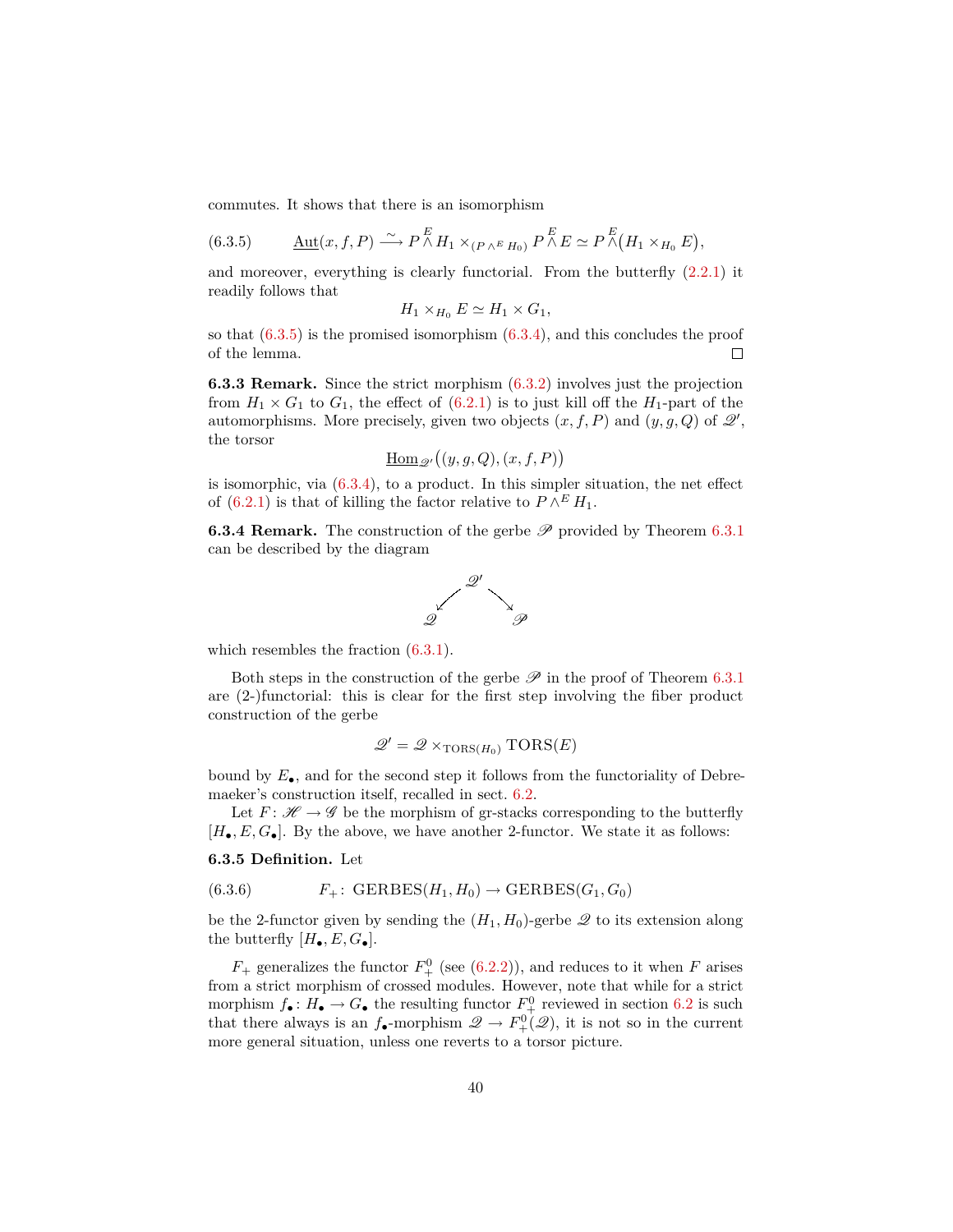### <span id="page-40-0"></span>**6.4 Induced map on non-abelian cohomology**

We now consider the effect of  $F_+$  on cohomology. To this end, consider the cohomology class determined by the  $(H_1, H_0)$ -gerbe  $\mathcal{Q}$ , and let  $(y, h)$  be a representative 1-cocycle with values in  $H_{\bullet}$ , relative to a hypercover  $U_{\bullet} \to *$ . The class of  $\mathscr{P} = F_+(\mathscr{Q})$  is obtained by applying the procedure of section [4](#page-18-0) to the class of  $\mathscr{Q}$ . More precisely, we have:

**6.4.1 Proposition.** *The lift of* (*y, h*) *along the butterfly, as described in sect. [4.2,](#page-19-1) provides a representative for the cohomology class of the*  $(G_1, G_0)$ -gerbe  $\mathscr P$ *constructed in Theorem [6.3.1.](#page-37-3)*

*Proof.* The cocycle  $(y, h)$  is determined by the choice of an object  $z \in Ob \mathcal{Q}_{U_0}$ , a trivialization *s* of the  $H_0$ -torsor  $\nu(z)$ , and the choice of an appropriate morphism  $a: d_0^*z \to d_1^*z$  over  $U_1$ , see the proof of Proposition [5.4.1.](#page-26-1)

To prove the proposition, we show the lift of  $(y, h)$  along the butterfly comes from a labeling of the  $(H_1 \times G_1, E)$ -gerbe  $\mathscr{Q}'$  provided by a pair  $(z', a')$ , where  $z'$  is an object, and  $a' : d_0^* z' \to d_1^* z'$  a morphism, respectively mapping to  $z$  and *a* under the projection  $\mathscr{Q}' \to \mathscr{Q}$ . (The pair  $(z', a')$  determines a non-abelian 1-cocycle with values in  $H_1 \times G_1 \to E$  for the gerbe  $\mathcal{Q}'$ .)

Only the construction of  $z'$  and  $a'$  will be carried out, leaving the details of the calculation that this indeed yields the lift of  $(y, h)$  along the butterfly to the reader. In the process, the hypercover  $U_{\bullet}$  will need replacing with a finer one, say  $U'_{\bullet}$ , by a process we have already met several times, now, and it will be silently done without further mentioning. The need for some construction to hold "locally" will signify the need for said replacement.

The object z' can be found as follows: if  $\nu: \mathcal{Q} \to \text{TORS}(H_0)$  is the functor which is part of the  $(H_1, H_0)$ -gerbe structure of  $\mathcal{Q}$ , choose a (local) lift of the  $H_0$ -torsor  $\nu(z)$  to an *E*-torsor *P*, so that there is a *π*-morphism of torsors

$$
(6.4.1) \qquad \qquad \sigma: P \longrightarrow \nu(z),
$$

where  $\pi: E \to H_0$ . Then set  $z' = (z, f, P)$ , where f is the inverse of the morphism induced by  $\sigma$ :

<span id="page-40-2"></span><span id="page-40-1"></span>
$$
\bar{\sigma} \colon P \stackrel{E}{\wedge} H_0 \longrightarrow \nu(z)
$$

$$
(p, y) \longmapsto \sigma(p) y.
$$

A morphism  $a' : d_0^* z' \to d_1^* z'$  mapping to  $a : d_0^* z \to d_1^* z$  under the projection  $\mathscr{Q}' \to \mathscr{Q}$  is of the form  $a' = (a, \alpha)$ , where  $\alpha: d_0^* P \longrightarrow d_1^* P$ . In fact  $\alpha$  can be constructed as a (local) lift of  $\nu(a)$  with respect to the *π*-morphism [\(6.4.1\)](#page-40-1), so that we have a commutative diagram

(6.4.2) 
$$
d_0^* P \xrightarrow{\alpha} d_1^* P
$$

$$
d_0^* \sigma \downarrow \qquad d_1^* \sigma
$$

$$
d_0^* \nu(z) \xrightarrow{\nu(a)} d_1^* \nu(z)
$$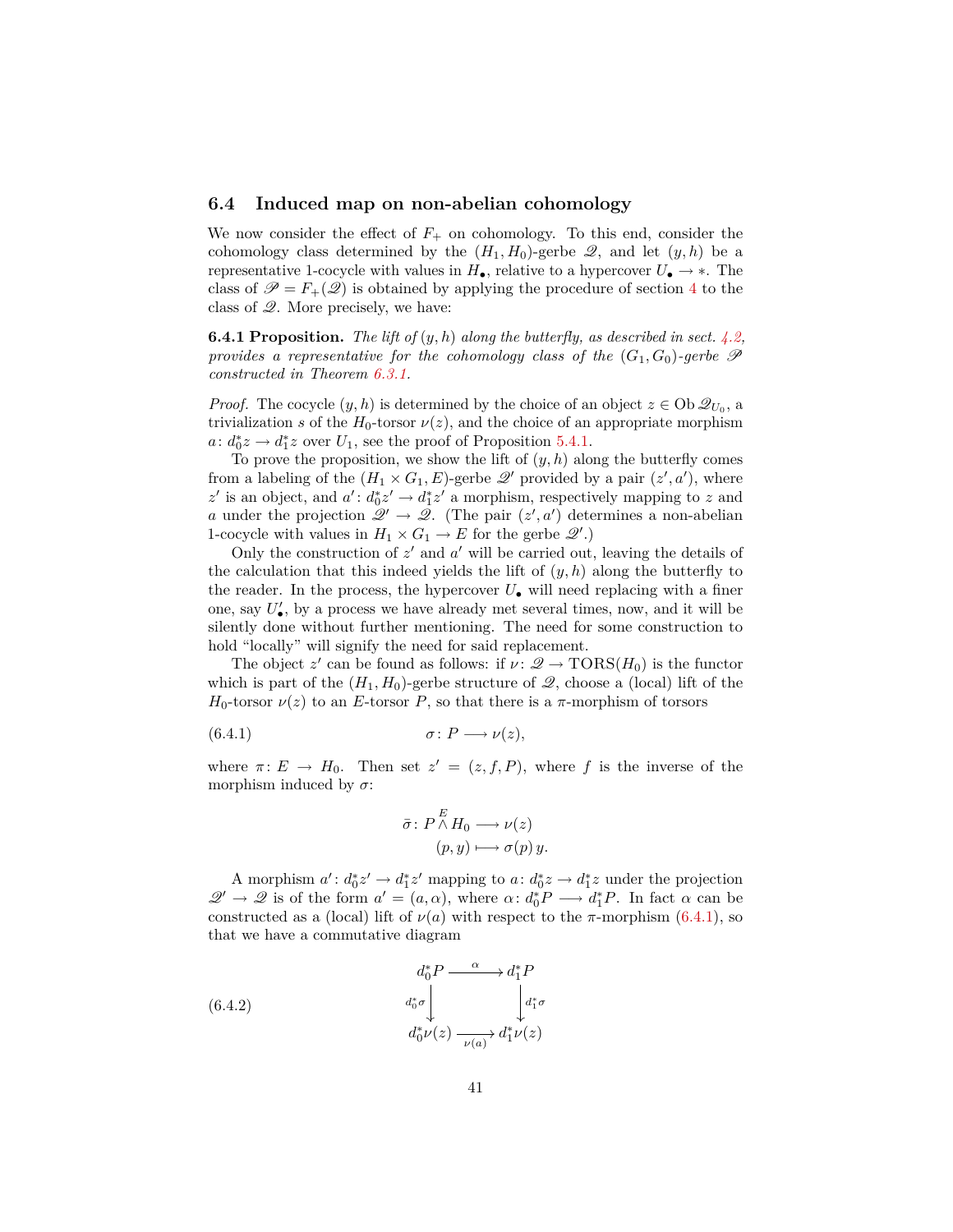as follows. Choose  $\tilde{s}$  of *P* such that  $\sigma(\tilde{s}) = s$ , again changing  $U_{\bullet}$  if necessary. Indeed, note that the "fiber"  $P_s = \sigma^{-1}(s)$  is a  $G_1$ -torsor, so finding  $\tilde{s}$  amounts to a trivialization of  $P_s$ . Let  $e \in E(U_1)$  be a local lift of  $y \in H_0(U_1)$  and define *α* as:

<span id="page-41-0"></span>
$$
\alpha(d_0^*\tilde{s}) = (d_1^*\tilde{s}) e.
$$

Since *y* is determined by the relation  $\nu(a)(d_0^*s) = (d_1^*)y$ , it is clear that  $\alpha$  so defined satisfies [\(6.4.2\)](#page-40-2).

Now, a further pull-back to  $U_2$  determines an automorphism  $\eta'$  of  $(d_0d_1)^*z'$ such that

(6.4.3) 
$$
d_1^* a' = d_2^* a' \circ d_0^* a' \circ \eta'
$$

via the analog of diagram  $(5.4.1)$  in the proof of Proposition  $5.4.1$ . By construction, the projection  $\mathscr{Q}' \to \mathscr{Q}$  maps  $\eta'$  to the automorphism  $\eta$  of  $(d_0d_1)^*z$ obtained in the same way from  $a: d_0^*z \to d_1^*z$ . It follows that  $\eta' = (\eta, \varepsilon)$ , where *ε* is an automorphism of  $(d_0d_1)^*P$  covering  $\nu(\eta)$ . By using [\(6.3.5\)](#page-39-0) we have that

$$
\underline{\mathrm{Aut}}((d_0d_1)^*z' \stackrel{\sim}{\rightarrow} (d_0d_1)^*P \stackrel{E}{\wedge} (H_1 \times_{H_0} E),
$$

so that, relative to the chosen a trivialization  $\tilde{s}$  of  $P$  (suitably pulled back to *U*<sub>2</sub>),  $\eta'$  is identified with an element of  $H_1 \times_{H_0} E$ . In particular,  $\varepsilon$  is identified with the *E*-factor, call this particular element  $e' \in E(U_2)$ , whereas the  $H_1$  factor is  $h \in H_1(U_2)$ , which corresponds to  $\eta$  via the chosen trivialization *s* of  $\nu(z)$ . So, explicitly, the pair  $(h, e')$  satisfies  $\partial(h) = \pi(e')$ . Finally, the isomorphism  $H_1 \times_{H_0} E \simeq H_1 \times G_1$ , identifies  $(h, e')$  with  $(h, g)$ , for a suitable  $g \in G_1(U_2)$ , or put it differently,  $e = \kappa(h) \iota(g)$ .

Calculating the relation [\(6.4.3\)](#page-41-0) with respect to the chosen trivializations *s* and  $\tilde{s}$ , we find that  $e$ ,  $h$ , and  $g$  satisfy

$$
d_1^*e = d_2^*e \, d_0^*e \, \kappa(h) \, \iota(g),
$$

which is the same as  $(4.2.1)$ . Moreover, from the second relation of  $(5.4.2)$ applied to the pair  $(a', \eta')$ , or alternatively performing the calculation suggested at the end of [4.2,](#page-19-1) it follows that *e*, *h*, and *g* also satisfy [\(4.2.2\)](#page-20-2), and so the 1-cocycle  $(x, g)$ , where  $x = j(e)$ , is the lift of  $(y, h)$  along the butterfly, as wanted.

To complete the proof, we must make sure  $(x, g)$  indeed is the 1-cocycle arising from a labeling of the gerbe  $\mathscr{P}$ , obtained from  $\mathscr{Q}'$  via the strict morphism  $E_{\bullet} \to G_{\bullet}$ . This is clear, since from section [6.2](#page-35-0) we have that  $\mathscr{P}$  has locally the same objects as  $\mathscr{Q}'$ , the functor  $\mu \colon \mathscr{P} \to \text{TORS}(G_0)$  is locally the composition of  $\nu'$  with  $\jmath_*\colon \operatorname{TORS}(E) \to \operatorname{TORS}(G_0)$ , and the automorphism group of an object is locally isomorphic to  $G_1$  via  $\Box$ 

$$
H_1 \times_{H_0} E \simeq H_1 \times G_1 \longrightarrow G_1.
$$

It follows from the previous proposition and from the arguments in section [4](#page-18-0) that the class gerbe  $\mathscr P$  is therefore the image of that of  $\mathscr Q$  under *F*. The following is an immediate consequence of the previous results.

**6.4.2 Theorem.** The gerbe  $P$  constructed in Theorem [6.3.1](#page-37-3) is equivalent to  $F_{**}(\mathscr{Q})$ . The two 2-functors  $F_{**}$  and  $F_{+}$  are equivalent.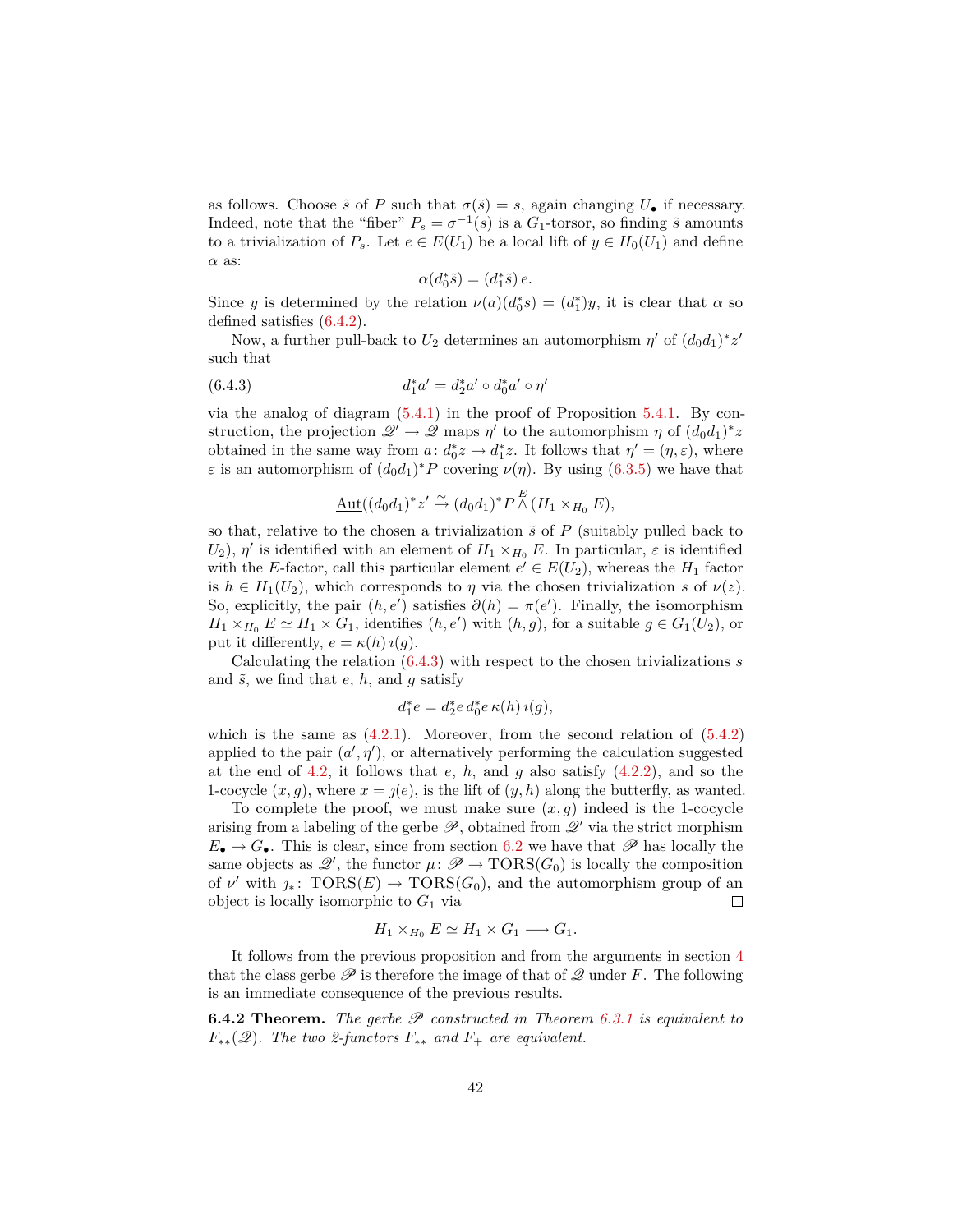# <span id="page-42-5"></span><span id="page-42-0"></span>**7 Commutativity conditions**

The group law of a gr-stack may be equipped with commutativity constraints. Cohomology with values in such a gr-stack will inherit corresponding structures, actually in a more rigid form due to the process of modding out by the relation generated by (functorial) equivalence. Butterflies help to obtain explicit forms for these structures. (Commutativity conditions for gr-stacks are thoroughly discussed [\[Bre94a,](#page-53-4) [Bre99\]](#page-53-11), see also the discussion in [\[Part I,](#page-52-0) §7].)

### <span id="page-42-1"></span>**7.1 Commutativity conditions and butterflies**

The very first commutativity condition one may impose on a gr-stack is that the group law[1](#page-42-2)

$$
(7.1.1) \t m: \mathscr{G} \times \mathscr{G} \longrightarrow \mathscr{G}
$$

be *braided,* that is that there be a functorial isomorphism

<span id="page-42-3"></span>
$$
s_{x,y}: x y \longrightarrow y x
$$

for each pair of objects  $x, y$  of  $\mathscr G$ . Following the convention adopted in [\[Part](#page-52-0)] [I\]](#page-52-0) (which is not the same as refs. [\[Bre94a,](#page-53-4) [Bre99\]](#page-53-11)) we say that the braiding is *symmetric* if for all pairs of objects  $x, y$  of  $\mathscr G$  the additional condition

$$
s_{y,x} \circ s_{x,y} = \mathrm{id}_{x\,y}
$$

holds. In addition the symmetric braiding is *Picard* if it satisfies

$$
s_{x,x} = \mathrm{id}_{x\,x}
$$

for each object *x*. A braiding is equivalent to the group law being a *morphism of gr-stacks,* rather than just a morphism of the underlying stacks, which is the categorical analogue of the very well-known fact that a group is abelian if and only if its multiplication map is a group homomorphism. Therefore there is a butterfly



<span id="page-42-4"></span>representing the morphism [\(7.1.1\)](#page-42-3), see [\[Part I,](#page-52-0) 7.1.3], once an equivalence  $\mathscr{G} \simeq$  $[G_1 \to G_0]$ <sup>~</sup> has been chosen. This particular butterfly has certain additional

<span id="page-42-2"></span><sup>&</sup>lt;sup>1</sup>We are going to use a plain symbol  $m$  to denote the monoidal structure of  $\mathscr{G}$ , in place of the forbidding  $\otimes_{\mathscr{G}}$  used in [\[Part I\]](#page-52-0).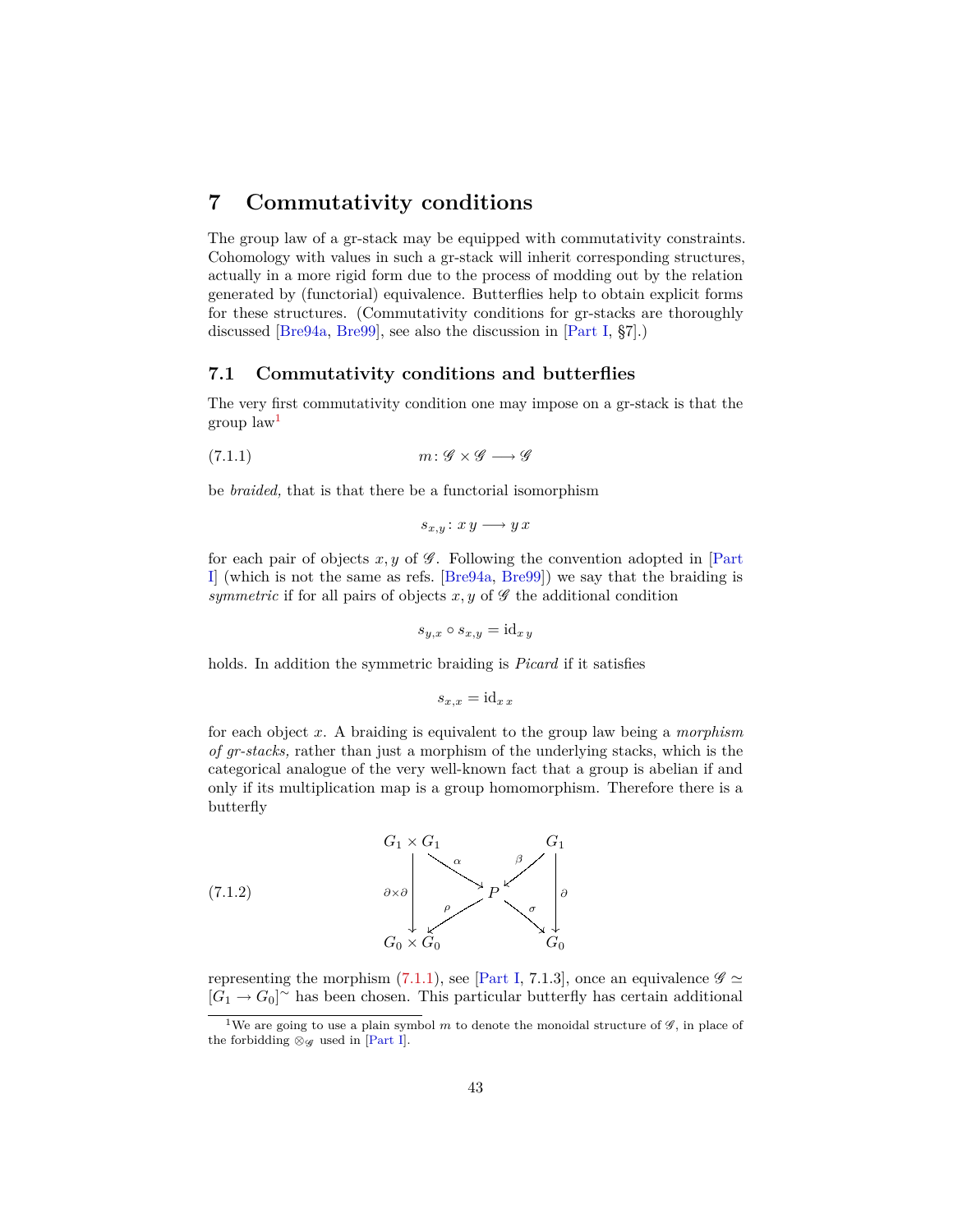<span id="page-43-6"></span>properties, in particular it is always *strong,* namely it always possesses a global set-theoretic section  $\tau$  of the epimorphism  $\rho: P \to G_0 \times G_0$ , so that a classical braiding map ([\[JS93\]](#page-54-3))

<span id="page-43-5"></span>
$$
(7.1.3) \t\t c: G_0 \times G_0 \longrightarrow G_1
$$

can be obtained, see [\[Part I,](#page-52-0) §7.1]. The group law of *P* can then be described explicitly in terms of the set-theoretic isomorphism  $P \stackrel{\sim}{\to} G_0 \times G_0 \times G_1$  determined by *τ* and the braiding.

Depending on whether the braiding is symmetric or Picard, the butterfly [\(7.1.2\)](#page-42-4) satisfies extra symmetry conditions, described in detail in [\[Part I,](#page-52-0) §7]. Briefly, if  $\mathscr G$  is braided symmetric the corresponding butterfly [\(7.1.2\)](#page-42-4) has the property that its pull-back under the map that swaps the two factors in  $G_{\bullet} \times G_{\bullet}$  is isomorphic to P. If in addition  $\mathscr G$  is Picard, then the pull-back of this isomorphism to the diagonal is the identity.

## <span id="page-43-0"></span>**7.2** The monoidal 2-stack of  $\mathscr G$ -torsors

Let  $\mathscr G$  be at least braided. Since the monoidal structure of  $\mathscr G$  is a morphism of gr-stacks, we obtain a 2-functor:

<span id="page-43-2"></span>(7.2.1) 
$$
m_*\colon \text{TORS}(\mathscr{G}) \times \text{TORS}(\mathscr{G}) \longrightarrow \text{TORS}(\mathscr{G})
$$

where we have used the identification  $TORS(\mathscr{G} \times \mathscr{G}) \simeq TORS(\mathscr{G}) \times TORS(\mathscr{G})$ . Thus,  $m_*$  assigns to the  $\mathscr{G} \times \mathscr{G}$ -torsor  $(\mathscr{X}, \mathscr{X}')$  the  $\mathscr{G}$ -torsor  $(\mathscr{X}, \mathscr{X}') \wedge^{\mathscr{G} \times \mathscr{G}} \mathscr{G}$ .

<span id="page-43-3"></span>By the theory of section  $6.3$  the gerbe counterpart of  $(7.2.1)$  is the 2-functor

$$
(7.2.2) \, m_+ \colon \text{GERBES}(G_1, G_0) \times \text{GERBES}(G_1, G_0) \longrightarrow \text{GERBES}(G_1, G_0)
$$

given by the lift of the gerbe  $(\mathscr{P}, \mathscr{P}')$  along the butterfly  $(7.1.2)$ .

A full investigation of the monoidal structure  $(7.2.1)$  or  $(7.2.2)$  is beyond the scope of the present work, but it is necessary to at least point out that it is the entire collection (in this case: 2-gerbe) of geometric objects itself that acquires a (weak) group structure. The one on cohomology is then obtained by considering equivalence classes, and it is examined in the next section.

#### <span id="page-43-1"></span>**7.3 Group structures on cohomology and butterflies**

If  $\mathscr G$  is at least braided, its monoidal structure  $(7.1.1)$  induces morphisms

<span id="page-43-4"></span>(7.3.1) 
$$
m_*\colon \operatorname{H}^i(*,\mathscr{G})\times \operatorname{H}^i(*,\mathscr{G})\longrightarrow \operatorname{H}^i(*,\mathscr{G}),
$$

by the mechanisms expounded both in [\[Part I\]](#page-52-0) (for degree  $i \leq 0$ ) and in the present work (for degree  $i = 0, 1$ ). The morphism  $(7.3.1)$  is obtained starting from either  $(7.2.1)$  or  $(7.2.2)$  and using functoriality.

At the level of representing cocycles, the group laws [\(7.3.1\)](#page-43-4) can be computed by applying the lifting along the butterfly  $(7.1.2)$  described in section [4.2](#page-19-1) (By remark [4.2.2,](#page-20-3) it applies equally well to 0-cocycles, i.e. descent data for objects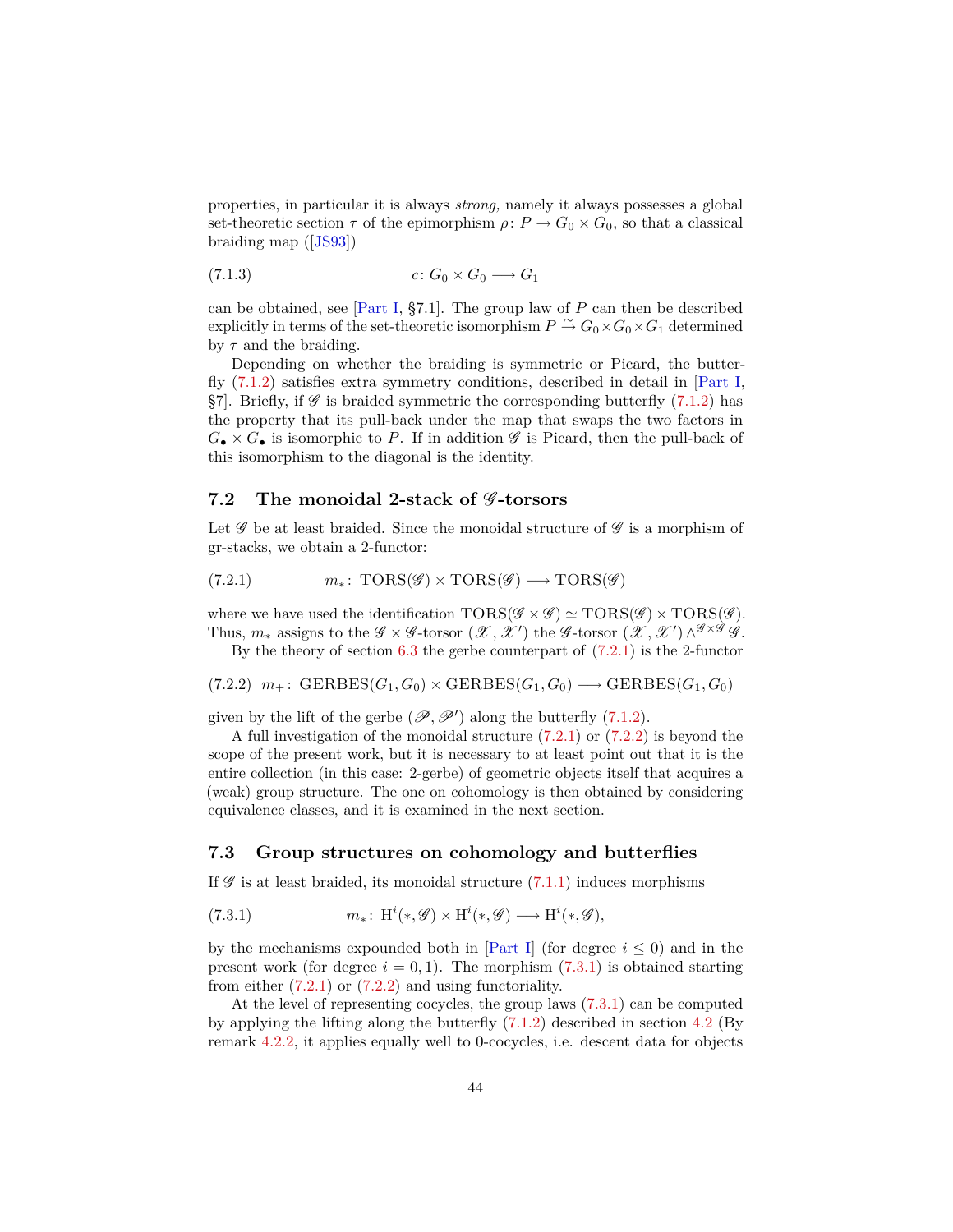<span id="page-44-3"></span>of gr-stacks). The weak form of the group law for  $\mathscr G$  translates into a standard rigid one for the  $m_*,$  including the case  $i = 1.$ 

We collect the main facts in the following

**7.3.1 Proposition.** *Let* G *be a braided gr-stack.*

- <span id="page-44-1"></span>1.  $H^0(*, \mathscr{G})$  *is an abelian group*;
- <span id="page-44-2"></span>2.  $H^1(*, \mathscr{G})$  *is a group*;
- 3. If in addition  $\mathscr G$  is symmetric,  $H^1(*, \mathscr G)$  is an abelian group.

*Sketch of the proof.* The result is quite well-known, so we only sketch the main ideas.

For [1,](#page-44-1) given that  $H^0(*, \mathscr{G}) \simeq \pi_0(\mathscr{G}(*))$ , the result is obvious (it follows immediately from the weak group law of  $\mathscr{G}$ ). As noted, for case [2,](#page-44-2) that is  $H^1(*, \mathscr{G})$ , it follows from either morphism in section [7.2](#page-43-0) and functoriality.

More interesting is the case of a symmetric gr-stack. It was proved in [\[Part](#page-52-0) [I,](#page-52-0) Propositions 7.2.2 and 7.2.3] that the symmetry condition is equivalent to the braiding being a *2-morphism*

$$
s\colon m\Longrightarrow m\circ T\colon {\mathscr G}\times{\mathscr G}\longrightarrow{\mathscr G}
$$

of gr-stacks, where *T* is the swap functor. Passing to cohomology and using [\(7.3.1\)](#page-43-4) yields the commutative structure

$$
H^{1}(*,\mathcal{G}) \times H^{1}(*,\mathcal{G}) \xrightarrow{\sim} H^{1}(*,\mathcal{G} \times \mathcal{G}) \xrightarrow{m} H^{1}(*,\mathcal{G})
$$
  

$$
T_{*} \downarrow \qquad T_{*} \downarrow \qquad \qquad T_{*} \downarrow \qquad \qquad \parallel
$$
  

$$
H^{1}(*,\mathcal{G}) \times H^{1}(*,\mathcal{G}) \xrightarrow{\sim} H^{1}(*,\mathcal{G} \times \mathcal{G}) \xrightarrow{m} H^{1}(*,\mathcal{G})
$$

#### <span id="page-44-0"></span>**7.4 Explicit cocycles**

Besides "explaining" how the first non-abelian cohomology group with values in a crossed module acquires a group structure, the butterfly allows to calculate explicit formulas for the product. The computations involved are tedious and straightforward overall, so we will not dwell on the details and only report the main formulas.

As already observed the butterfly [\(7.1.2\)](#page-42-4) is strong, so the group law of *P* can be explicitly described in terms of the set-theoretic isomorphism  $P \simeq G_0 \times G_0 \times G_1$ and the braiding  $(7.1.3)$  as

(7.4.1) 
$$
(x_0, y_0, g_0) (x_1, y_1, g_1) = (x_0 x_1, y_0 y_1, c(x_1, y_0)^{y_1} g_0^{y_0 y_1} g_1),
$$

with  $x_0, x_1, y_0, y_1 \in G_0$ , and  $g_0, g_1 \in G_1$ . In the foregoing the strong set-theoretic section  $\tau: G_0 \times G_0 \to P$  is obviously of the form

(7.4.2) 
$$
\tau(x, y) = (x, y, 1),
$$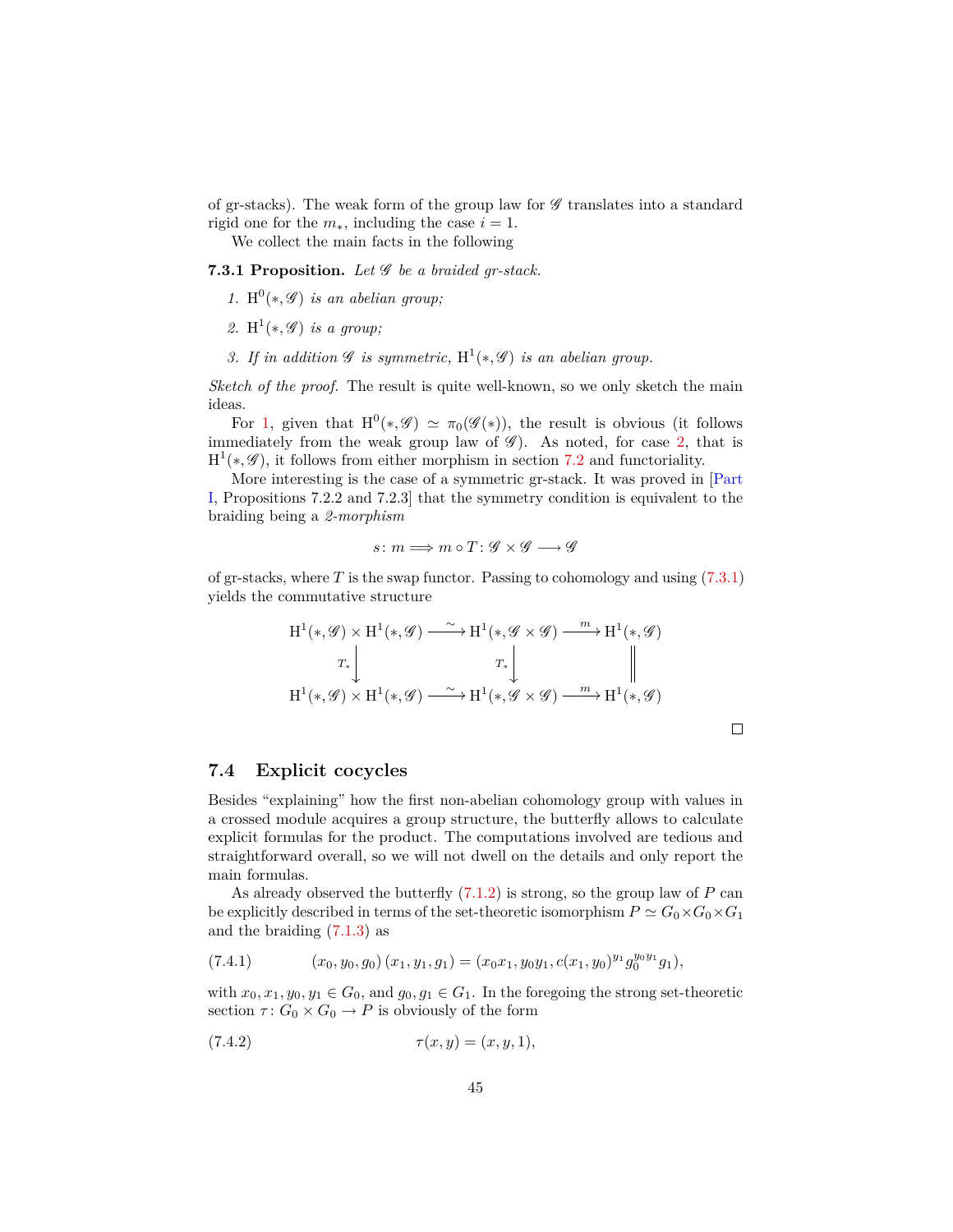<span id="page-45-3"></span>with  $x, y \in G_0$ . In fact, all the maps in [\(7.1.2\)](#page-42-4) have explicit descriptions in these coordinates, and their form will be left as an exercise to the interested reader; here we only mention that  $\sigma: P \to G_0$  has the form

$$
(7.4.3) \qquad \qquad \sigma(x,y,g) = x y \, \partial g.
$$

Note that the composition with  $\tau$  gives the multiplication map of  $G_0$ , which is of course not a homomorphism.[2](#page-45-0) The two main computations are as follows.

#### **7.4.1 degree zero**

Assume two global objects  $X, X' \in Ob \mathscr{G}(*)$  are represented by zero-cocycles (descent data)  $(x, g)$  and  $(x', g')$  relative to some common (hyper)cover  $U_{\bullet} \to *$ . Here  $x, x' \in G_0(U_0)$  and  $g, g' \in G_1(U_1)$ . The object  $(X, X')$  of  $\mathscr{G} \times \mathscr{G}$  is represented by the direct product of the corresponding cocycles. Applying the procedure of section [4.2](#page-19-1) (adapted to 0-cocycles, as per Remark [4.2.2\)](#page-20-3) one finds that the image of  $(X, X')$  under the multiplication map  $(7.3.1)$  is represented by the cocycle

$$
(xx', g^{d_1^*x}g').
$$

This formula coincides with the one for the group law of the gr-stack  $\mathscr G$  expressed in terms of descent data found in [\[Part I,](#page-52-0) 3.4.3]. So the lift along the butterfly computes exactly the same (abelian) group law as induced by the braided structure on  $\mathscr{G}$ .

**Remark.** A priori there appear to be *two* group laws on  $H^0(*, \mathscr{G})$ . One inherited from the monoidal structure of  $\mathscr{G}$ , while the second is  $m_*$  in [\(7.3.1\)](#page-43-4). One is a homomorphism of the other, so by the classical argument they coincide, and the resulting structure is abelian.

#### <span id="page-45-2"></span>**7.4.2 Degree one**

Assume now  $\mathscr{P}, \mathscr{P}'$  are two gerbes bound by the crossed module  $G_{\bullet}$ . Recycling symbols, assume they are represented by 1-cocycles  $(x, g)$  and  $(x', g')$  relative to some common (hyper)cover  $U_{\bullet} \to *$ . This time  $x, x' \in G_0(U_1)$  and  $g, g' \in$  $G_1(U_2)$ . The product gerbe  $\mathscr{P} \times \mathscr{P}'$  is represented by the direct product of the corresponding cocycles. Applying again the procedure of section [4.2](#page-19-1) the gerbe  $m_+(\mathscr{P}\times\mathscr{P}')$  of section [6.3](#page-37-0) (see in particular Definition [6.3.5\)](#page-39-1) is represented by a 1-cocycle relative to  $U_{\bullet}$  given by the expression:

<span id="page-45-1"></span>(7.4.4) 
$$
\left(x x', c(d_0^* x, d_2^* x')^{-d_0^* x'} g^{d_2^* x' d_0^* x'} g'\right).
$$

We could have used  $\mathscr G\text{-torsors }\mathscr X$  and  $\mathscr X'$  to arrive at the same conclusion. In particular, if  $(x, g)$  and  $(x', g')$  are assumed to be 1-cocycles corresponding to  $\mathscr X$  and  $\mathscr X'$ , then the 1-cocycle of expression [\(7.4.4\)](#page-45-1) represents the  $\mathscr G$ -torsor  $(\mathscr{X}\times \mathscr{X}')\wedge^{\mathscr{G}\times\mathscr{G}}\mathscr{G}.$ 

<span id="page-45-0"></span><sup>&</sup>lt;sup>2</sup>In this way one arrives at the standard interpretation of the braiding map as the isomorphism relating the multiplication map and its swapped version.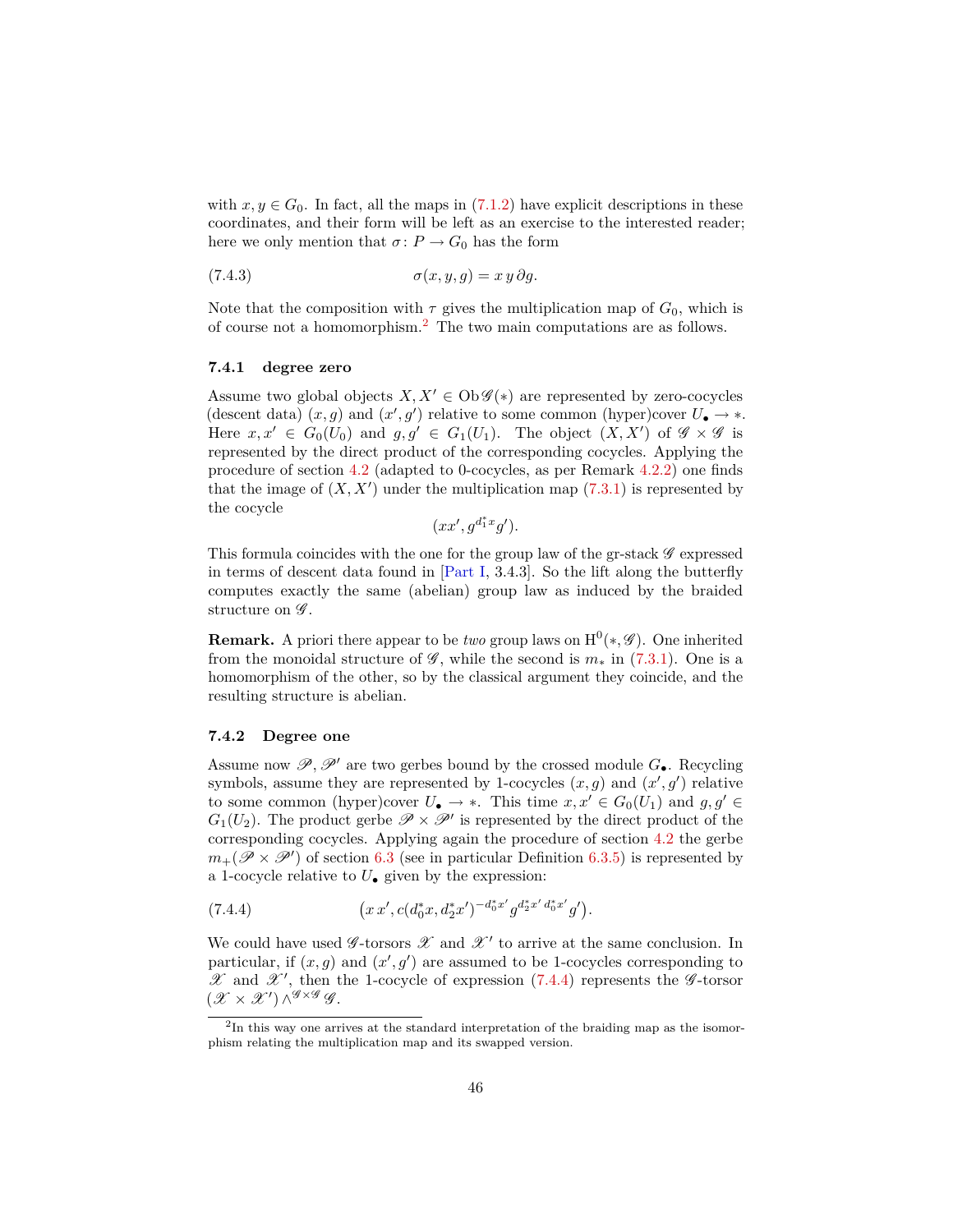<span id="page-46-4"></span>In summary, modulo the appropriate notion of equivalence, expression [\(7.4.4\)](#page-45-1) gives an explicit form to the group law  $(7.3.1)$  when  $i = 1$ .

If  $\mathscr G$  is braided symmetric, the geometric condition on the butterfly [\(7.1.2\)](#page-42-4) translates into the standard notion that the braiding map satisfies the symmetry condition  $c(x, y) = c(y, x)^{-1}$ . In this instance it is possible to explicitly verify that  $H^1(*, \mathscr{G})$  becomes an abelian group; exchanging the role of  $(x, g)$  and  $(x', g')$ in expression [\(7.4.4\)](#page-45-1) leads to a 1-cocycle which can be seen to be equivalent to the original one. We omit the details.

# <span id="page-46-0"></span>**8 Butterflies and extensions**

Group extensions and non-abelian cohomology in degree one have a close relationship, which one can trace from Dedeker's classical approach based on cocycle calculations, to Grothendieck's and Breen's more geometric one, where the category of extensions

$$
1 \longrightarrow G \longrightarrow E \longrightarrow \Gamma \longrightarrow 1
$$

of the topos T is given geometric meaning by showing its equivalence to that a morphism of gr-stacks

$$
\Gamma \longrightarrow \text{BITORS}(G).
$$

 $\text{BITORS}(G)$  is the gr-stack associated to the crossed module  $G \to \text{Aut}(G)$ , and Γ is considered as a gr-stack in the obvious way. These ideas fit very well within the butterfly framework.

#### <span id="page-46-1"></span>**8.1 The Schreier-Grothendieck-Breen theory of extensions**

Following ref. [\[Bre90,](#page-52-1) §8.11], consider an *extension of* Γ *by the crossed module*  $G_1 \rightarrow G_0$ , a notion due to Dedecker and defined by the following commutative diagram:

<span id="page-46-3"></span>(8.1.1) 
$$
1 \longrightarrow G_1 \xrightarrow{i} E \xrightarrow{\pi} \Gamma \longrightarrow 1
$$

$$
\downarrow \qquad \qquad \downarrow
$$

$$
\downarrow \qquad \qquad \downarrow
$$

$$
G_0 \swarrow \qquad \qquad \downarrow
$$

where the map  $j: E \to G_0$  is subject to the additional condition

(8.1.2) 
$$
e^{-1}i(g)e = i(g^{j(e)}).
$$

We recognize  $(8.1.2)$  as the first relation in  $(2.2.2)$ , as well as [Bre90,](#page-52-1) equation (8.11.2), after the obvious changes due to the different conventions adopted in this paper.

The trivial extension corresponds to  $E = \Gamma \ltimes G_1$ , where  $\Gamma$  acts on  $G_1$  via a homomorphism  $\xi \colon \Gamma \to G_0$  and the action of  $G_0$  on  $G_1$ , whereas  $\jmath$  is given set-theoretically as

<span id="page-46-2"></span>
$$
y(x, g) = \xi(x) \, \partial g,
$$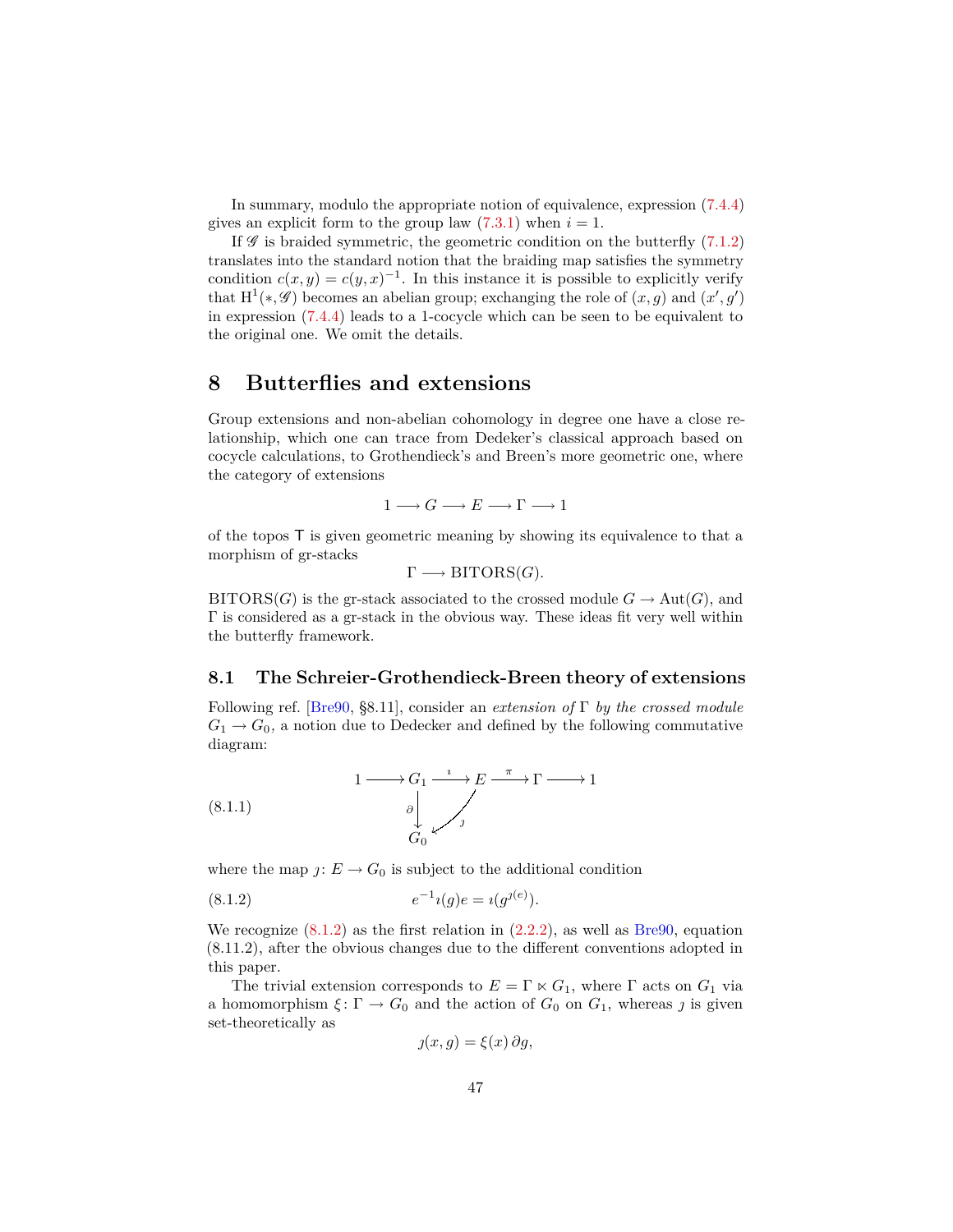<span id="page-47-2"></span>for  $x \in \Gamma$  and  $g \in G_1$ .

A comparison with diagram  $(2.2.1)$  suggests diagram  $(8.1.1)$  ought t be considered as a "one-winged butterfly," namely a butterfly diagram from the crossed module  $[1 \rightarrow \Gamma]$  to  $[G_1 \rightarrow G_0]$ . Therefore, by the results in [\[Part I,](#page-52-0) §4 and §5], recalled in section [2.2,](#page-8-0) the extension [\(8.1.1\)](#page-46-3) corresponds to a morphism of gr-stacks

$$
(8.1.3) \t\t F_E: \Gamma \longrightarrow \mathscr{G}
$$

where  $\mathscr{G} \simeq [G_1 \to G_0]^\sim$ . The form of this morphism is as follows. If  $x: U \to \Gamma$ is a point, it follows from [\[Part I,](#page-52-0) §4.3] (see also section [4.3](#page-20-0) for a quick review), that it maps to the  $(G_1|_U, G_0|_U)$ -torsor

$$
\underline{\mathrm{Hom}}_1(1,E)_x \simeq x^*E \equiv E_x.
$$

This retrieves the expression [\[Bre90,](#page-52-1) 8.2.2]. Observe also that [\(8.1.2\)](#page-46-2) is none other than the expression of the left  $G_1$ -action on  $x^*E$  in terms of the right one (cf. section [2.1\)](#page-7-2). In this language a trivial extension corresponds to a split butterfly. Note also that for a split extension the  $(G_1|_U, G_0|_U)$ -torsor  $x^*E$  is isomorphic to  $(G_1|_U, x)$ .

The obvious notion of morphism of extensions of the form  $(8.1.1)$  is clearly the same as that of morphism of one-winged butterflies, in other words an isomorphism  $\varphi: E \to E'$  of group objects compatible with  $(8.1.1)$ . With reference to the notation used elsewhere in this series (see, e.g. section [2.2\)](#page-8-0) we have

<span id="page-47-0"></span>
$$
\mathsf{Ext}(\Gamma,G_1\to G_0)\equiv \mathsf{B}(\Gamma,G_\bullet),
$$

where the left-hand side denotes the category (in fact, the groupoid) of extensions of the form [\(8.1.1\)](#page-46-3), and the right-hand side the one of butterflies. It immediately follows from Theorem [2.2.1](#page-9-2) that there is an equivalence of categories

(8.1.4) 
$$
\mathsf{Ext}(\Gamma,G_1\to G_0)\stackrel{\sim}{\longrightarrow}\mathsf{Hom}(\Gamma,\mathscr{G}).
$$

There is also the fibered analog of the preceding construction. Again from [\[Part](#page-52-0) [I,](#page-52-0) §4 and §5] (see also the summary in section [2.3\)](#page-10-0), and using the same notation, we obtain the following analog of [\[Bre90,](#page-52-1) Lemme 8.3]:

**8.1.1 Lemma.** *There is an equivalence*

$$
\mathscr{E}\!\mathit{xt}(\Gamma,G_1\to G_0)\xrightarrow{\sim}\mathscr{H}\!\mathit{om}(\Gamma,\mathscr{G}),
$$

*where the left-hand side is the stack whose fiber over U is*  $Ext(\Gamma|_U, G_{\bullet}|_U)$ .

The cohomological classification of the extensions is obtained by applying  $\pi_0$ to [\(8.1.4\)](#page-47-0),

<span id="page-47-1"></span>
$$
Ext(\Gamma, G_1 \to G_0) \xrightarrow{\sim} Hom(\Gamma, \mathscr{G}),
$$

and rephrasing the right-hand side in terms of the non-abelian cohomology of the classifying object BΓ. Briefly, the group structure of  $\Gamma$  is encoded by diagram 8.1.2 of [\[Bre90\]](#page-52-1), which we write in the form

(8.1.5) 
$$
\gamma \colon d_1^* E \xrightarrow{\sim} d_2^* E \overset{G_1}{\wedge} d_0^* E,
$$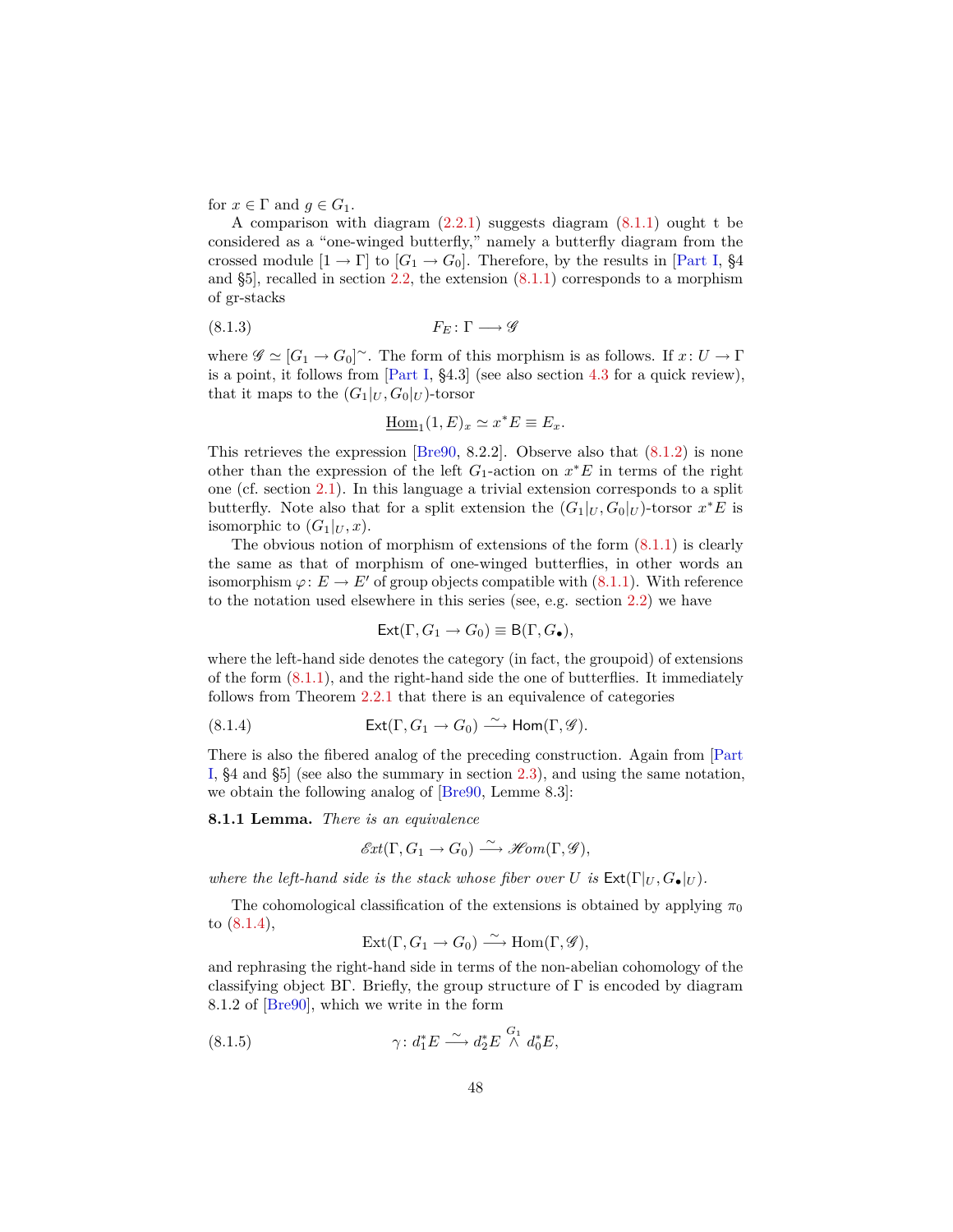<span id="page-48-2"></span>subject to the coherence condition for  $\gamma$  expressing the associativity of the group law. Pulling back by  $x: U \to \Gamma$ , and then  $d_0^*x, d_1^*x, d_1^*x$ , we can see [\(8.1.5\)](#page-47-1) plus the coherence condition for  $\gamma$  define a 1-cocycle on BΓ with values in  $\mathscr G$ . By a reasoning entirely analogous to the one of section [4.3,](#page-20-0) we can compute the class with values in the crossed module *G*•, thereby obtaining the sought-after element in  $H^1(B\Gamma, \mathscr{G})$ . Thus we have:

**8.1.2 Proposition** [\(Bre90,](#page-52-1) Proposition 8.2)**.** *There is a functorial isomorphism of sets*

$$
Ext(\Gamma, G_1 \to G_0) \xrightarrow{\sim} H^1(B\Gamma, \mathscr{G}).
$$

Functoriality is built-in the butterfly representation of morphisms of gr-stacks.

## <span id="page-48-0"></span>**8.2 Remarks on extensions by commutative crossed modules**

We can combine the idea of extension by a crossed module [\(8.1.1\)](#page-46-3) with the conditions studied in section [7.](#page-42-0) In this situation the first non-abelian cohomology set  $H^1(B\Gamma, \mathscr{G})$  acquires a group structure, possibly abelian if  $G_{\bullet}$  is symmetric or Picard.

#### **8.2.1 Baer sums**

The explicit cocycle multiplication formula of section [7.4.2](#page-45-2) could be easily translated in terms of group cohomology. This is easier in the case of a strong butterfly, that is for an extension [\(8.1.1\)](#page-46-3) possessing a global set-theoretic section  $s: \Gamma \to E$ , and it is left as an exercise to the reader.

There is a more interesting "butterfly explanation" of the existence of the product; while the basic mechanism is the one already explained in section [7,](#page-42-0) the translation in terms of group cohomology gives it a slightly different flavor that further underscores the role of butterfly diagrams. The procedure outlined below is the analog in the context of non-abelian cohomology of the standard Baer sum of extensions in ordinary homological algebra (see [ML95\)](#page-54-7).

From two extensions of type [\(8.1.1\)](#page-46-3), we can form the direct product (drawn with a different orientation) one-winged butterfly:

<span id="page-48-1"></span>

which then can be composed with  $(7.1.2)$ , which encodes the monoidal structure,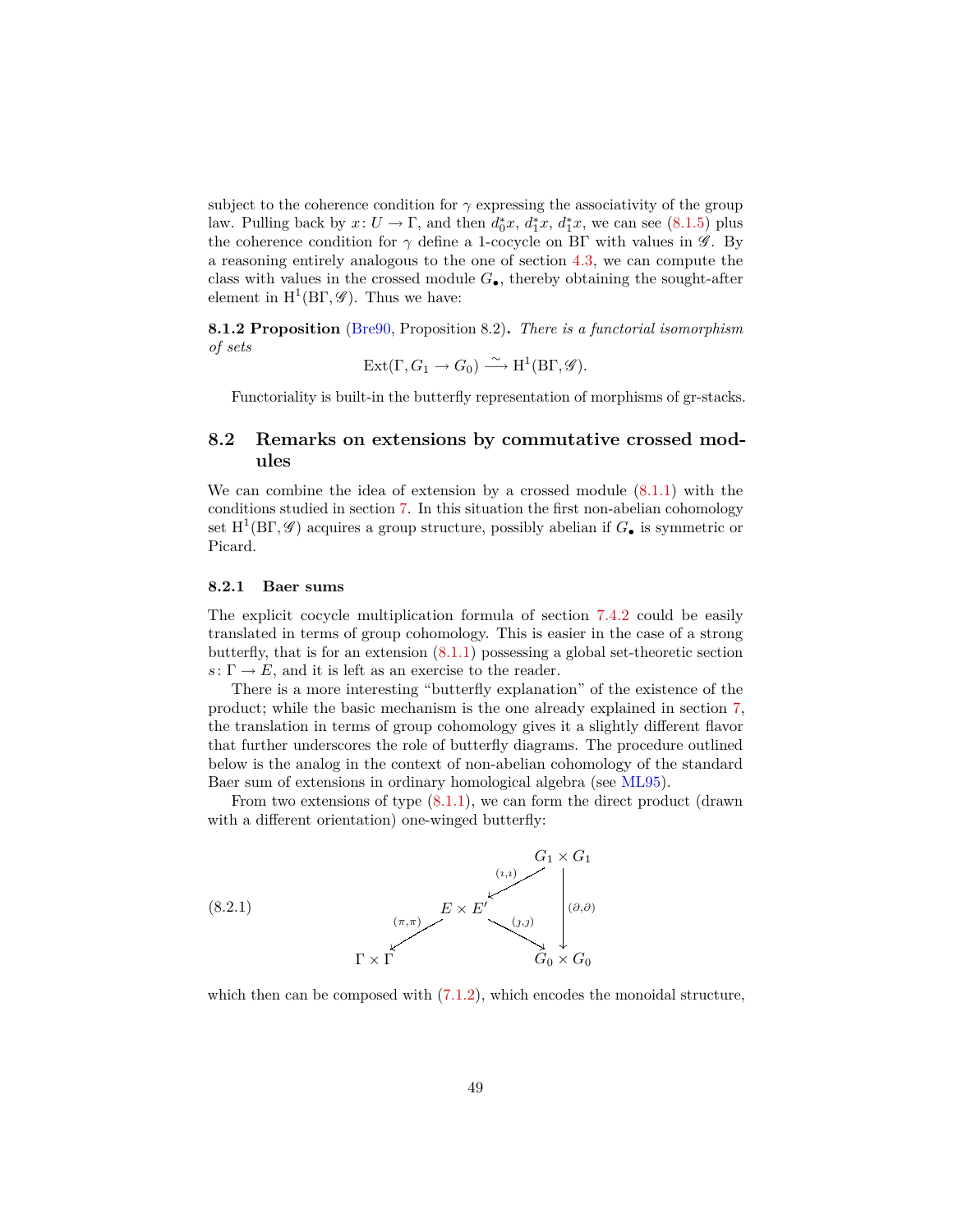<span id="page-49-0"></span>to yield



that is, according to [\[Part I,](#page-52-0) §5.1],



which is then pulled back to  $\Gamma$  via the diagonal homomorphism  $\Delta: \Gamma \to \Gamma \times \Gamma$ . The overall picture for the product is as follows:



The composition expressed by the above diagram is the full butterfly diagram expressing the product structure on the first cohomology with coefficients in  $\mathscr{G}$ . Thus we obtain a monoidal structure on the category Ext(Γ*, G*•).

## **8.2.2 Abelian structure on** H 1

If  $\mathscr G$  (or equivalently  $G_{\bullet}$ ) is symmetric, the butterfly  $(7.1.2)$  is isomorphic to itself under pull-back by the morphism *T* that switches the factors. By [\[Part I,](#page-52-0) §7.2.4] this means there exists  $\psi: P \overset{\sim}{\to} P$  such that:



compatible with all the morphisms in [\(7.1.2\)](#page-42-4). The same kind of swap of course exchanges the factors in the butterfly [\(8.2.1\)](#page-48-1). Therefore there is a diagram of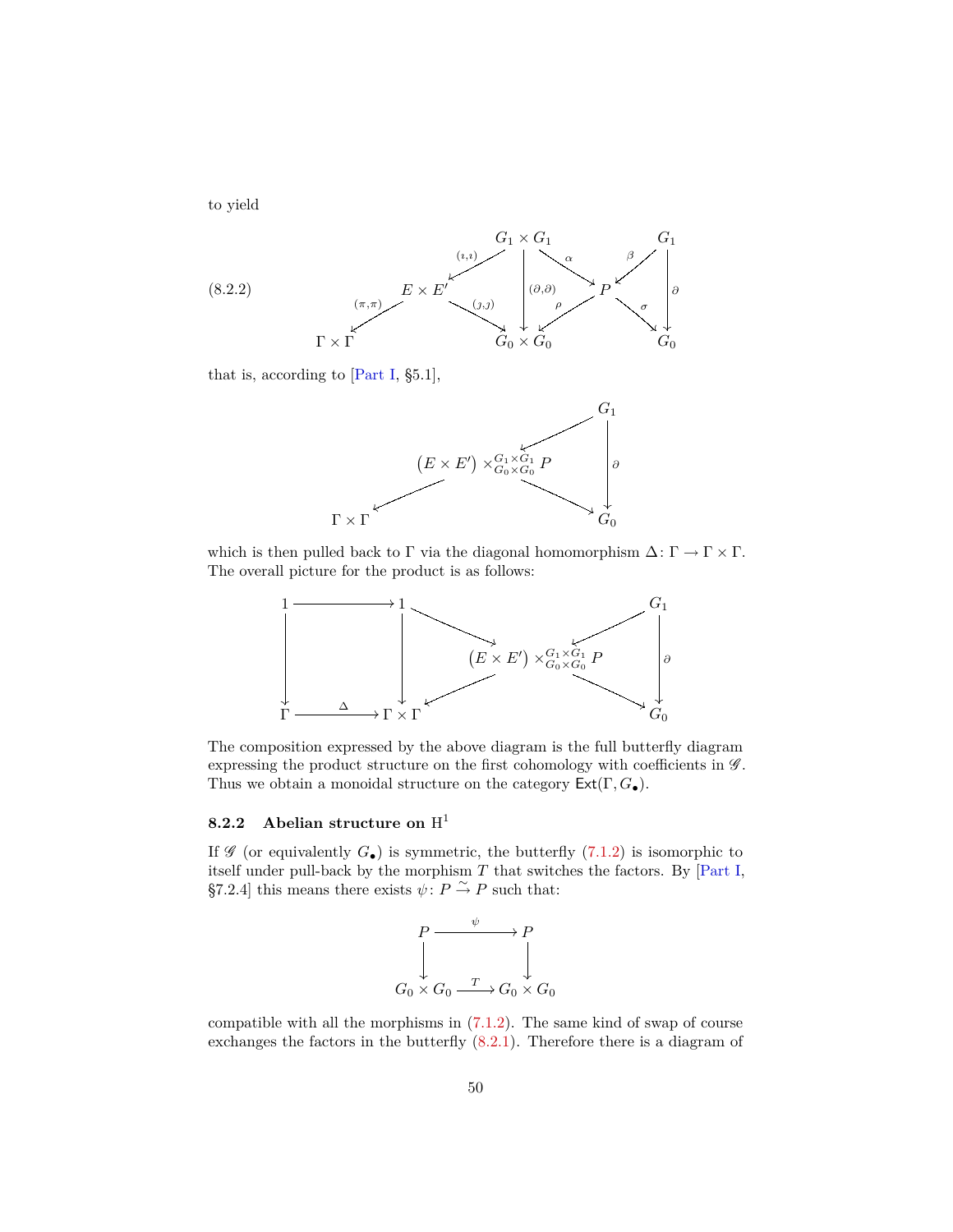<span id="page-50-3"></span>juxtaposed butterflies



which leads to a morphism of one-winged butterflies



from  $\Gamma$  to  $G_{\bullet}$ . This provides a purely diagrammatic proof that the group structure of  $H^1(B\Gamma, \mathscr{G})$  is abelian when  $\mathscr{G}$  is symmetric. At the level of diagrams, it is a braiding on the category Ext(Γ*, G*•).

#### <span id="page-50-0"></span>**8.3 Butterflies, extensions, and simplicial morphisms**

Consider again a generic morphism  $F: \mathcal{H} \to \mathcal{G}$  of gr-stacks and the corresponding butterfly [\(2.2.1\)](#page-9-1). Using a sheafified nerve construction, *F* corresponds to a simplicial map

<span id="page-50-2"></span>*,*

$$
\overline{W} \underline{H}_{\bullet} \longrightarrow \overline{W} \underline{G}_{\bullet}
$$

via the map  $\underline{H}_{\bullet} \to \underline{G}_{\bullet}$  in the sense of  $A_{\infty}$ -spaces, thanks to considerations analogous to those of [\[Bre90,](#page-52-1) §8.5]. In the set-theoretic case this simplicial map is the starting point for the definition of weak-morphism of crossed module, which is then *computed* by a butterfly diagram. In the sheaf-theoretic context the starting point for the definition of weak morphism is different (See the discussion in [AN09,](#page-52-0) §4.2). Thus, it is of some interest to re-obtain the simplicial map in the present context.

Rather than appealing to  $A_{\infty}$ -geometry, we sketch a different way to arrive at the same conclusion, as follows. If in the butterfly  $(2.2.1)$  we isolate the "one-winged" one,

<span id="page-50-1"></span>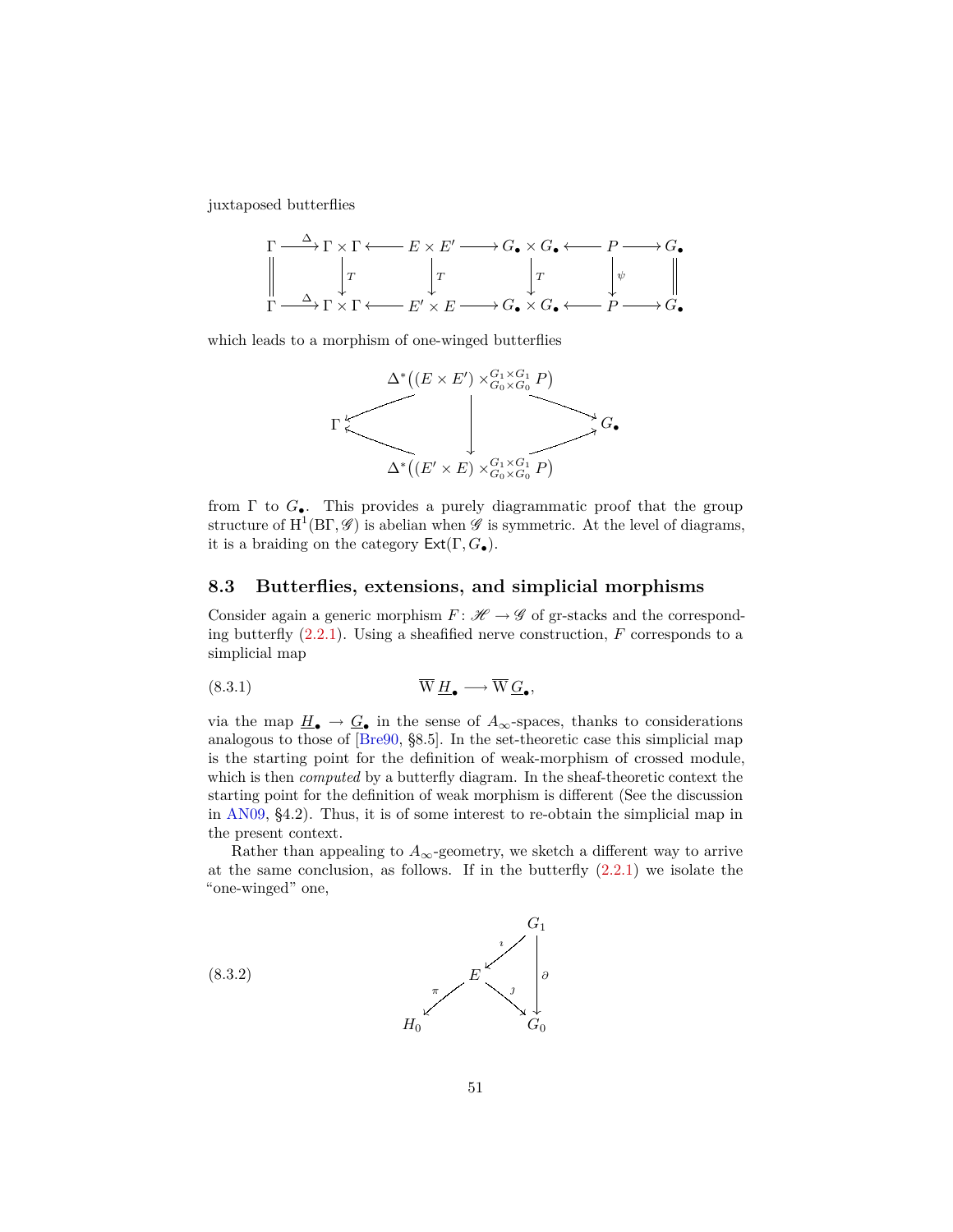<span id="page-51-1"></span>analogous to  $(8.1.1)$ , we obtain a class in  $H^1(BH_0, \mathscr{G})$ , corresponding to a welldefined morphism

$$
H_0\longrightarrow \mathscr{G},
$$

in the sense of gr-stacks. Thus, the underlying geometric object to the exten-sion [\(8.3.2\)](#page-50-1) is a *G*-torsor, or equivalently, a gerbe bound by  $G_{\bullet}$ , over  $BH_0$ .

Next, the standard pull-back (see [ML95\)](#page-54-7) of the extension  $(8.3.2)$  to  $H_1$  via *∂* :  $H_1$  →  $H_0$  is trivial, due to the existence of the homomorphism  $\kappa$  :  $H_1$  →  $E$  in the full butterfly  $(2.2.1)$ . It follows that the class of the extension  $(8.3.2)$  dies under the pull-back map

<span id="page-51-0"></span>(8.3.3) 
$$
(B\partial)^* \colon H^1(BH_0, \mathscr{G}) \longrightarrow H^1(BH_1, \mathscr{G}).
$$

The condition that the pullback of the cocycle corresponding to the extension [\(8.3.2\)](#page-50-1) vanish leads to an explicit simplicial map [\(8.3.1\)](#page-50-2). The actual computation via cocycles is uneventful and quite laborious, so we omit it.

More interesting is the geometric reason, which we record in the following informal assertions—not all verification having being carried out. Essentially, the *G*-torsor over BH<sub>0</sub> defined by the extension  $(8.3.2)$  "descends" to  $\overline{W}H_{\bullet}$ along the map  $BH_0 \rightarrow \overline{W} H_{\bullet}$ .

**8.3.1 Assertion.** The vanishing of the image of the class of the extension [\(8.3.2\)](#page-50-1) under the map  $(8.3.3)$  determines 2-descent data for the  $\mathscr G$ -torsor determined by the extension [\(8.3.2\)](#page-50-1) relative to the map  $BH_0 \to W \underline{H}_{\bullet}$ .

*Sketch of the proof.* Consider the augmented (bi)simplicial object

$$
U_{\bullet \bullet} = \cosh_0\left(BH_0 \to \overline{W} \underline{H}_{\bullet}\right): \cdots \longrightarrow \overline{B}H_0 \times_{\overline{W} \underline{H}_{\bullet}} BH_0 \longrightarrow \overline{B}H_0 \longrightarrow \overline{W} \underline{H}_{\bullet}
$$

where the first index is the "external" one, whose face maps are explicitly drawn above. We compute  $BH_0 \times_{\overline{W} H_{\bullet}} BH_0 \simeq B(H_0 \times H_1)$ , and so on, therefore  $U_{\bullet \bullet}$  is equivalent to B applied degree-wise to  $\underline{H}_{\bullet}$ :

$$
\cdots \xrightarrow{\cdot \cdot \cdot} B(H_0 \ltimes (H_0 \ltimes H_1)) \xrightarrow{\longrightarrow} B(H_0 \ltimes H_1) \xrightarrow{\longrightarrow} BH_0 \longrightarrow \overline{W} \underline{H}_{\bullet}
$$

The face maps are actually induced by those of  $\underline{H}_\bullet$ . Note that the diagonal of the above bisimplicial object is equivalent to  $W\underline{H}_{\bullet}$ .

The extension  $(8.3.2)$  determines a bitorsor cocycle of the type  $(8.1.5)$  which we write as:

$$
\gamma_{x,y} \colon E_{xy} \xrightarrow{\sim} E_x \stackrel{G_1}{\wedge} E_y,
$$

for points  $x, y$  of  $H_0$ . The class of this cocycle is trivial under the pull-back  $(8.3.3)$ , and moreover we know the pulled-back extension is actually a *direct* product, rather than a semi-direct one only, since the composition  $\gamma \circ \kappa$  is trivial in the full butterfly. A moment's thought reveals the  $(G_1, G_0)$ -torsor determined by a direct product extension is in fact trivial, i.e. of the form  $(G_1, 1)$ , hence we must have coherent isomorphisms

$$
\delta_h\colon E_{\partial h}\xrightarrow{\sim} G_1,
$$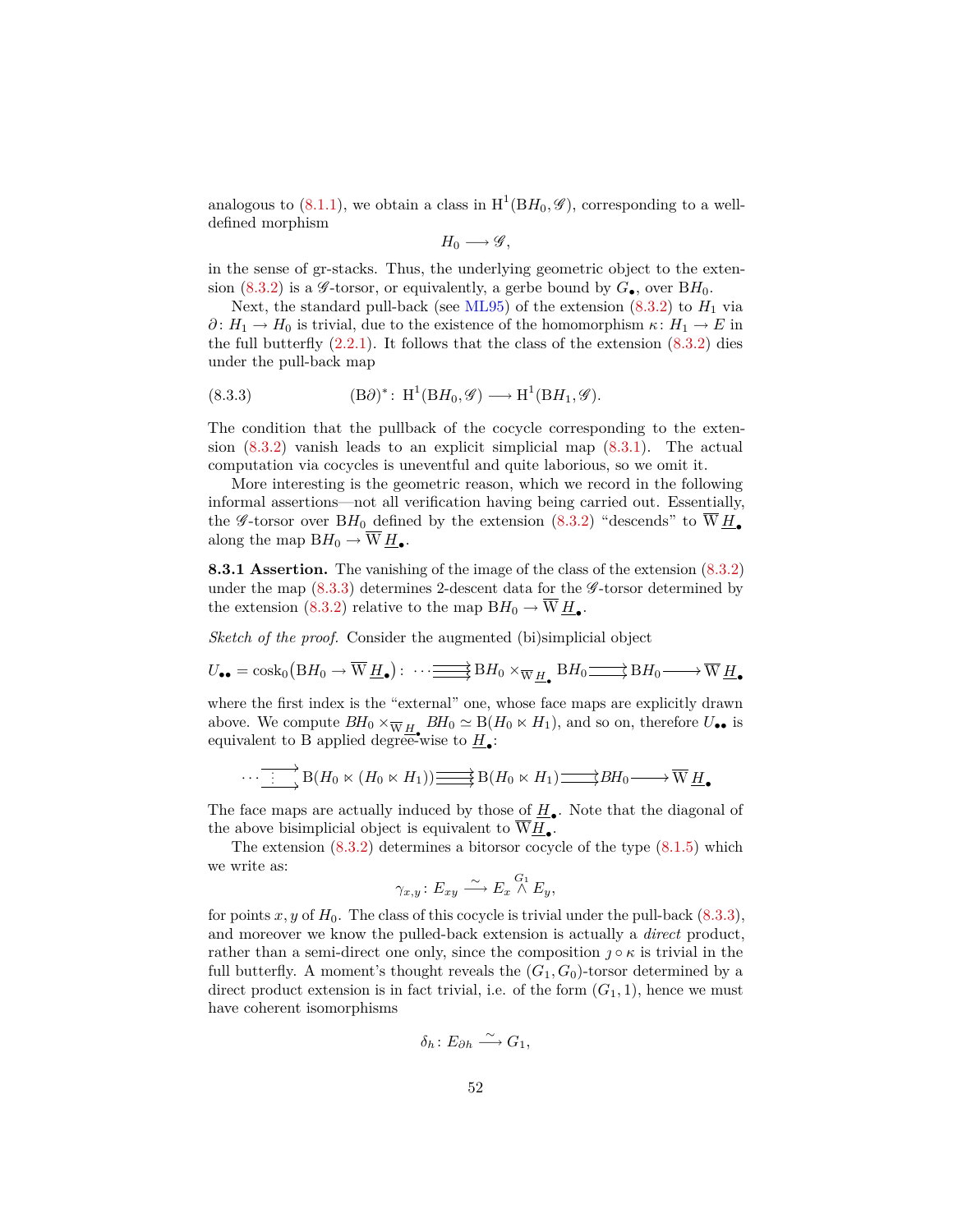where of course *E∂h* is the "value" of the pulled back cocycle at *h*.

At a point  $(y, h)$  of  $H_0 \ltimes H_1$ , the pull-backs of *E* along the two face maps

$$
d_i\colon H_0\ltimes H_1\longrightarrow H_0, \quad i=0,1,
$$

 $d_0(y, h) = y \partial h$ , and  $d_1(y, h) = y$ , are:

$$
d_0^* E_{(y,h)} = E_{y\partial h}, \quad d_1^* E_{(y,h)} = E_y.
$$

Using the cocycle condition and the triviality argument above, we have an isomorphism

$$
E_{y\partial h} \xrightarrow{\gamma_{y,\partial h}} E_y \stackrel{G_1}{\wedge} E_{\partial h} \xrightarrow{1 \wedge \delta_h} E_y
$$

at each point  $(y, h)$  of  $H_0 \ltimes H_1$ . Thus, we have obtained an isomorphism of extensions, and hence of  $\mathscr{G}$ -torsors, or again gerbes bound by  $G_{\bullet}$ , over the first stage  $U_{1\bullet}$ .

Similar arguments, this time using the coherence of  $\gamma$  and  $\delta$ , would show the axioms of a 2-descent datum with respect to  $BH_0 \rightarrow \overline{W}_{\underline{H}_{\bullet}}$  are satisfied.  $\Box$ 

Let us denote by  $\mathscr E$  the descended gerbe over  $W\underline H_\bullet$ . Finally we have:

**8.3.2 Assertion.** The class of  $\mathscr{E}$  determines the simplicial map  $(8.3.1)$ .

*Sketch of the proof.* After sections [3](#page-11-0) and [5,](#page-22-0) the class of a gerbe is effectively a simplicial map of the sought-after type.  $\Box$ 

# **References**

- <span id="page-52-3"></span>[Ald05] Ettore Aldrovandi. Hermitian-holomorphic (2)-gerbes and tame symbols. *J. Pure Appl. Algebra*, 200(1-2):97–135, 2005. [26](#page-25-1)
- <span id="page-52-2"></span>[Ald08] Ettore Aldrovandi. 2-gerbes bound by complexes of gr-stacks, and cohomology. *J. Pure Appl. Algebra*, 212(5):994–1038, 2008. Available online 23 October 2007, [http://dx.doi.org/10.1016/j.jpaa.2007.](http://dx.doi.org/10.1016/j.jpaa.2007.07.020) [07.020](http://dx.doi.org/10.1016/j.jpaa.2007.07.020). [7,](#page-6-1) [26,](#page-25-1) [30](#page-29-2)
- <span id="page-52-0"></span>[AN09] Ettore Aldrovandi and Behrang Noohi. Butterflies I: Morphisms of 2-group stacks. *Advances in Mathematics*, 221:687–773, 2009. [doi:10.1016/j.aim.2008.12.014.](http://dx.doi.org/10.1016/j.aim.2008.12.014) [1,](#page-0-0) [2,](#page-1-1) [3,](#page-2-4) [7,](#page-6-1) [8,](#page-7-3) [10,](#page-9-3) [12,](#page-11-2) [21,](#page-20-4) [29,](#page-28-1) [31,](#page-30-1) [43,](#page-42-5) [44,](#page-43-6) [45,](#page-44-3) [46,](#page-45-3) [48,](#page-47-2) [50,](#page-49-0) [51](#page-50-3)
- <span id="page-52-4"></span>[BM05] Lawrence Breen and William Messing. Differential geometry of gerbes. *Adv. Math.*, 198(2):732–846, 2005. [30](#page-29-2)
- <span id="page-52-1"></span>[Bre90] Lawrence Breen. Bitorseurs et cohomologie non abélienne. In *The Grothendieck Festschrift, Vol. I*, volume 86 of *Progr. Math.*, pages 401–476. Birkhäuser Boston, Boston, MA, 1990. [3,](#page-2-4) [4,](#page-3-2) [5,](#page-4-1) [6,](#page-5-1) [7,](#page-6-1) [8,](#page-7-3) [12,](#page-11-2) [13,](#page-12-1) [14,](#page-13-4) [15,](#page-14-5) [16,](#page-15-2) [17,](#page-16-2) [18,](#page-17-1) [19,](#page-18-2) [24,](#page-23-4) [29,](#page-28-1) [30,](#page-29-2) [31,](#page-30-1) [34,](#page-33-0) [35,](#page-34-2) [36,](#page-35-2) [37,](#page-36-1) [38,](#page-37-5) [47,](#page-46-4) [48,](#page-47-2) [49,](#page-48-2) [51](#page-50-3)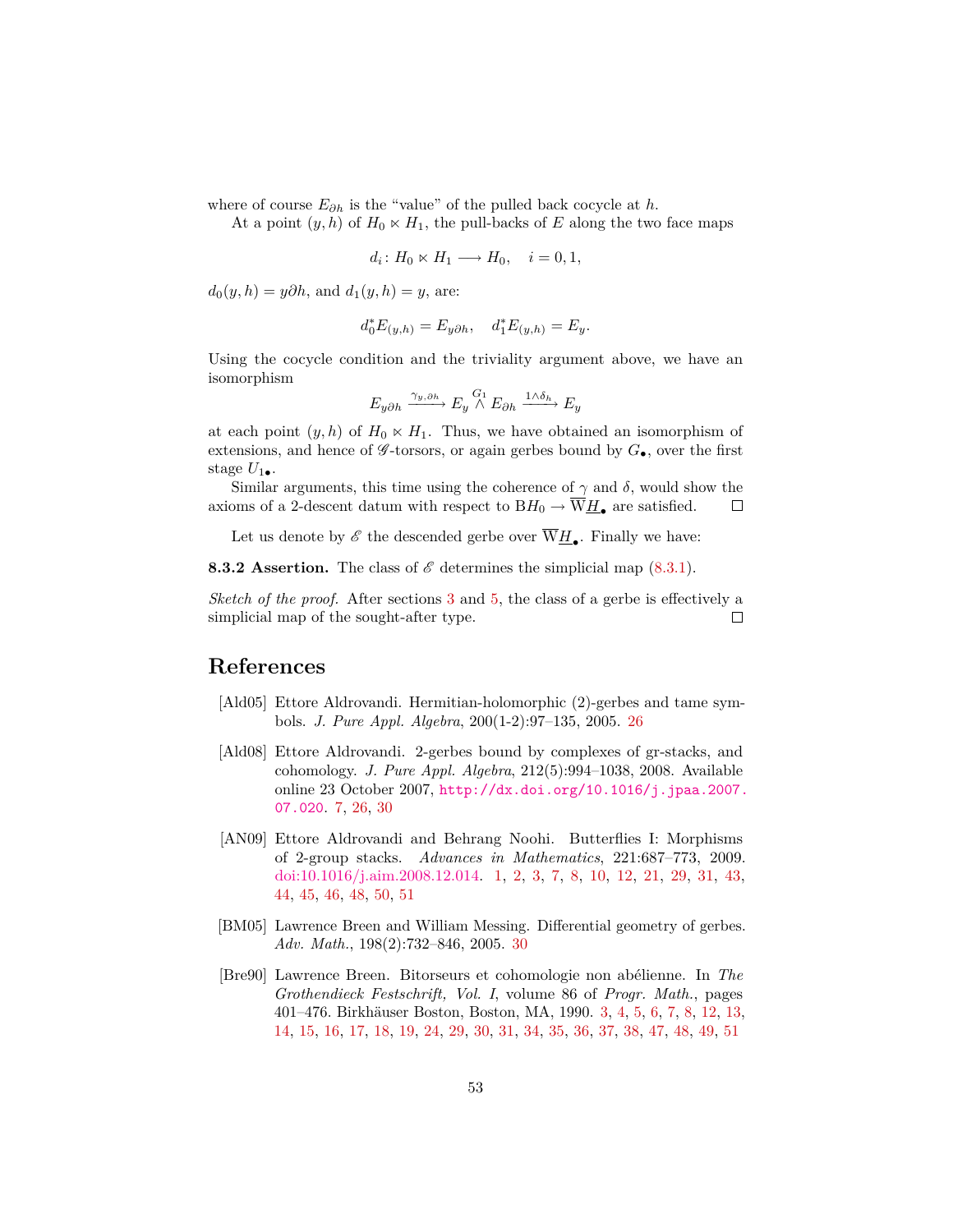- <span id="page-53-3"></span>[Bre92] Lawrence Breen. Théorie de Schreier supérieure. *Ann. Sci. École Norm. Sup. (4)*, 25(5):465–514, 1992. [8,](#page-7-3) [18](#page-17-1)
- <span id="page-53-4"></span>[Bre94a] Lawrence Breen. On the classification of 2-gerbes and 2-stacks. *Astérisque*, (225):160, 1994. [8,](#page-7-3) [18,](#page-17-1) [23,](#page-22-2) [24,](#page-23-4) [27,](#page-26-3) [30,](#page-29-2) [43](#page-42-5)
- <span id="page-53-10"></span>[Bre94b] Lawrence Breen. Tannakian categories. In *Motives (Seattle, WA, 1991)*, volume 55 of *Proc. Sympos. Pure Math.*, pages 337–376. Amer. Math. Soc., Providence, RI, 1994. [27,](#page-26-3) [28,](#page-27-3) [29,](#page-28-1) [38](#page-37-5)
- <span id="page-53-11"></span>[Bre99] Lawrence Breen. Monoidal categories and multiextensions. *Compositio Math.*, 117(3):295–335, 1999. [43](#page-42-5)
- <span id="page-53-9"></span>[Bry93] Jean-Luc Brylinski. *Loop spaces, characteristic classes and geometric quantization*. Birkhäuser Boston Inc., Boston, MA, 1993. [26](#page-25-1)
- <span id="page-53-0"></span>[Deb77] R. Debremaeker. Non abelian cohomology. *Bull. Soc. Math. Belg.*, 29(1):57–72, 1977. [5,](#page-4-1) [6,](#page-5-1) [24,](#page-23-4) [25,](#page-24-3) [35,](#page-34-2) [36,](#page-35-2) [37,](#page-36-1) [38](#page-37-5)
- <span id="page-53-5"></span>[Del79] Pierre Deligne. Variétés de Shimura: interprétation modulaire, et techniques de construction de modèles canoniques. In *Automorphic forms, representations and L-functions (Proc. Sympos. Pure Math., Oregon State Univ., Corvallis, Ore., 1977), Part 2*, Proc. Sympos. Pure Math., XXXIII, pages 247–289. Amer. Math. Soc., Providence, R.I., 1979. [9](#page-8-1)
- <span id="page-53-2"></span>[Gir71] Jean Giraud. *Cohomologie non abélienne*. Springer-Verlag, Berlin, 1971. Die Grundlehren der mathematischen Wissenschaften, Band 179. [6,](#page-5-1) [23,](#page-22-2) [30,](#page-29-2) [35](#page-34-2)
- <span id="page-53-1"></span>[Gro72] A. Grothendieck. Biextensions de faisceaux de groupes. In *Groupes de monodromie en géométrie algébrique. I*, volume 288 of *Lecture Notes in Mathematics*, exposé VII, pages 133–217. Springer-Verlag, Berlin, 1972. Séminaire de Géométrie Algébrique du Bois-Marie 1967–1969 (SGA 7 I), Dirigé par A. Grothendieck. Avec la collaboration de M. Raynaud et D. S. Rim. [6](#page-5-1)
	- [Ill71] Luc Illusie. *Complexe cotangent et déformations. I*. Lecture Notes in Mathematics, Vol. 239. Springer-Verlag, Berlin, 1971. [12,](#page-11-2) [13](#page-12-1)
- <span id="page-53-8"></span><span id="page-53-6"></span>[Jar86] J. F. Jardine. Simplicial objects in a Grothendieck topos. In *Applications of algebraic K-theory to algebraic geometry and number theory, Part I, II (Boulder, Colo., 1983)*, volume 55 of *Contemp. Math.*, pages 193–239. Amer. Math. Soc., Providence, RI, 1986. [12](#page-11-2)
- <span id="page-53-7"></span>[Jar89] J. F. Jardine. Universal Hasse-Witt classes. In *Algebraic K-theory and algebraic number theory (Honolulu, HI, 1987)*, volume 83 of *Contemp. Math.*, pages 83–100. Amer. Math. Soc., Providence, RI, 1989. [12](#page-11-2)